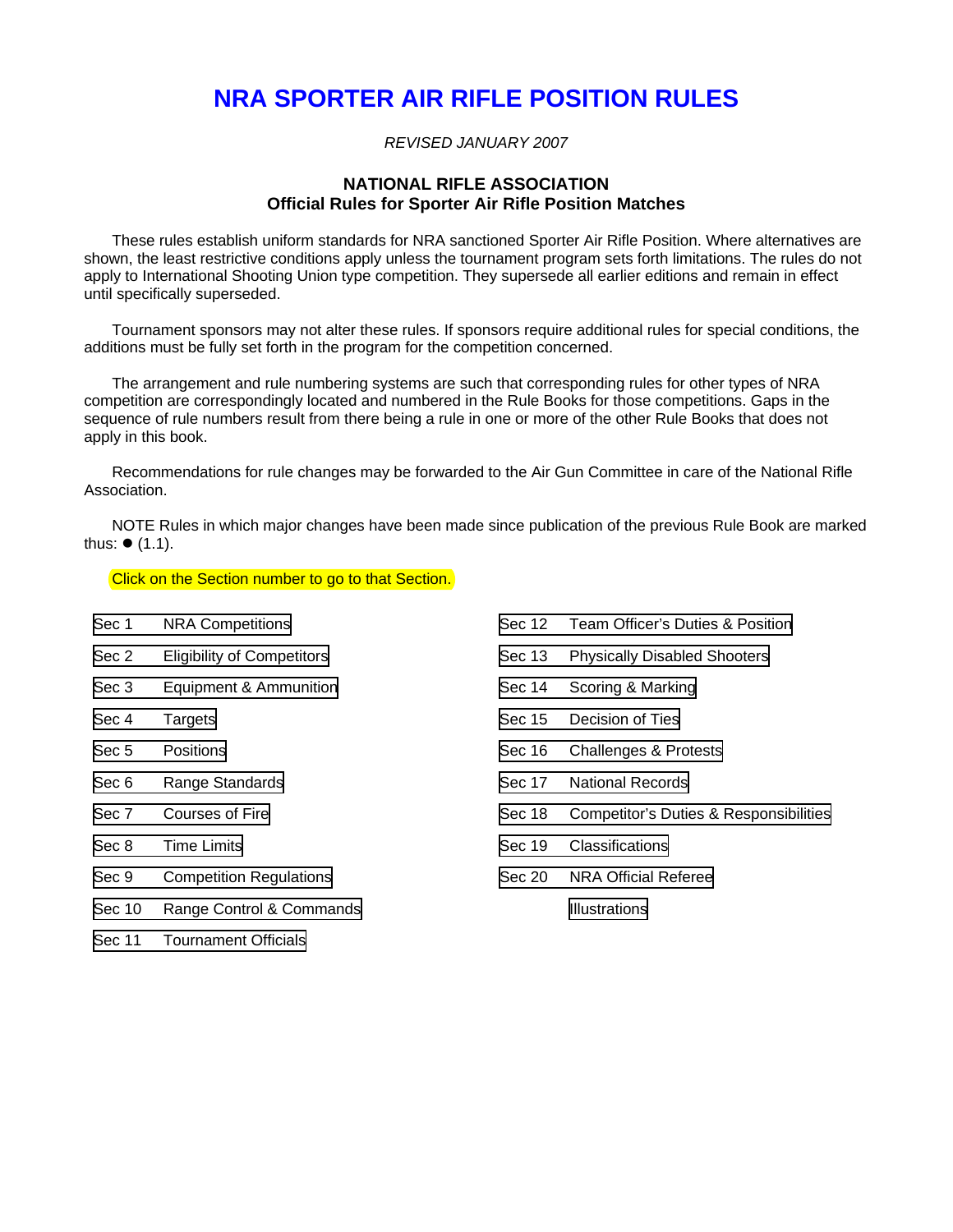## **1. NRA COMPETITION**

<span id="page-1-0"></span>**1.0 NRA Competition** - Competition which must be authorized in advance of firing by the National Rifle Association. The program, range facilities and officials must comply with standards established by the NRA.

**1.1 Sanctioned Tournament** - A sanctioned tournament is a series of matches covered by an Official Program. Such matches may be all individual matches, all team matches or a combination of both which must be conducted by an NRA affiliated club or organization. They may all be fired matches or a combination of fired and aggregate matches. A tournament may be conducted on one day, successive days, or may provide for intervening days between portions of the tournament, such as tournaments programmed for more than one weekend.

**1.2 Authorization** - Before being publicized in programs or otherwise, the sponsoring organization of each type of competition mentioned in Rule 1.6 shall have agreed to comply with the current regulations for such competition, and shall have received notice from the NRA that the application for competition has been authorized.

**1.3 Rules** - The local sponsor of each type of competition must agree to conduct the authorized competition according to NRA Rules, except as these Rules have been modified by the NRA in the General Regulations for that type of competition.

**1.4 General Regulations** - The local sponsor of each type of competition must agree to comply with the General Regulations published by the NRA for the competition concerned. The General Regulations may be found in the back of this book. See Appendix.

**1.5 Refnsal or Withdrawal of NRA Authorization** - The NRA may refuse to authorize or may withdraw its authorization for any competition which cannot, or does not, comply with the requirements for that competition.

**1.6 Types of Tournament** - The types of tournaments listed below are those which are sanctioned by the NRA in its competitive shooting program:

- *(a)* International Matches Arranged by the NRA with the recognized national shooting organization(s) of the countries concerned. The Officials thereof are appointed by the NRA.
- *(b)* Sectional Championships-Arranged between the NRA and a local sponsoring organization.
- *(c)* State Championships-Annual tournaments authorized and/or conducted by State Rifle and/or Pistol Associations affiliated with the NRA. Such State Associations may, if desired, authorize local organizations to sponsor and conduct State Championships. In states where there is no NRA affiliated State Association, the NRA may authorize a local organization to sponsor and conduct the State Championship.
- *(d)* Registered Tournaments-National Records may only be established in Registered Tournaments (Rule 17. 1). All competitors in Registered Tournaments must be individual members of the NRA, except for Juniors (Rules 2.3, 2.3.1 and 2.3.2), who may be either members of NRA Affiliated Junior Clubs or individual members of the NRA. Match Sponsors may require all competitors to be NRA members if specified in the program.
- *(e)* Approved Tournaments-May be authorized by the NRA after application has been filed by the local NRA affiliated member organization which will act as the sponsor. Application forms are available from NRA on request.
- *(f)* Sanctioned Leagues-(shoulder-to-shoulder or postal) May be authorized by the NRA after application has been filed by a local group or organization. Application forms are available from NRA on request. Sanctioned League scores are used for classification.
- *(g)* Postal Matches-Organized by the NRA and publicized to and regulations for the benefit of both the tournament officials and the competitors.
- (h) Special Tournament May be sanctioned by the NRA for types of shooting not otherwise part of the NRA program.
- *(i)* State and Senior Games Tournaments which are part of the State and Senior Games program. Such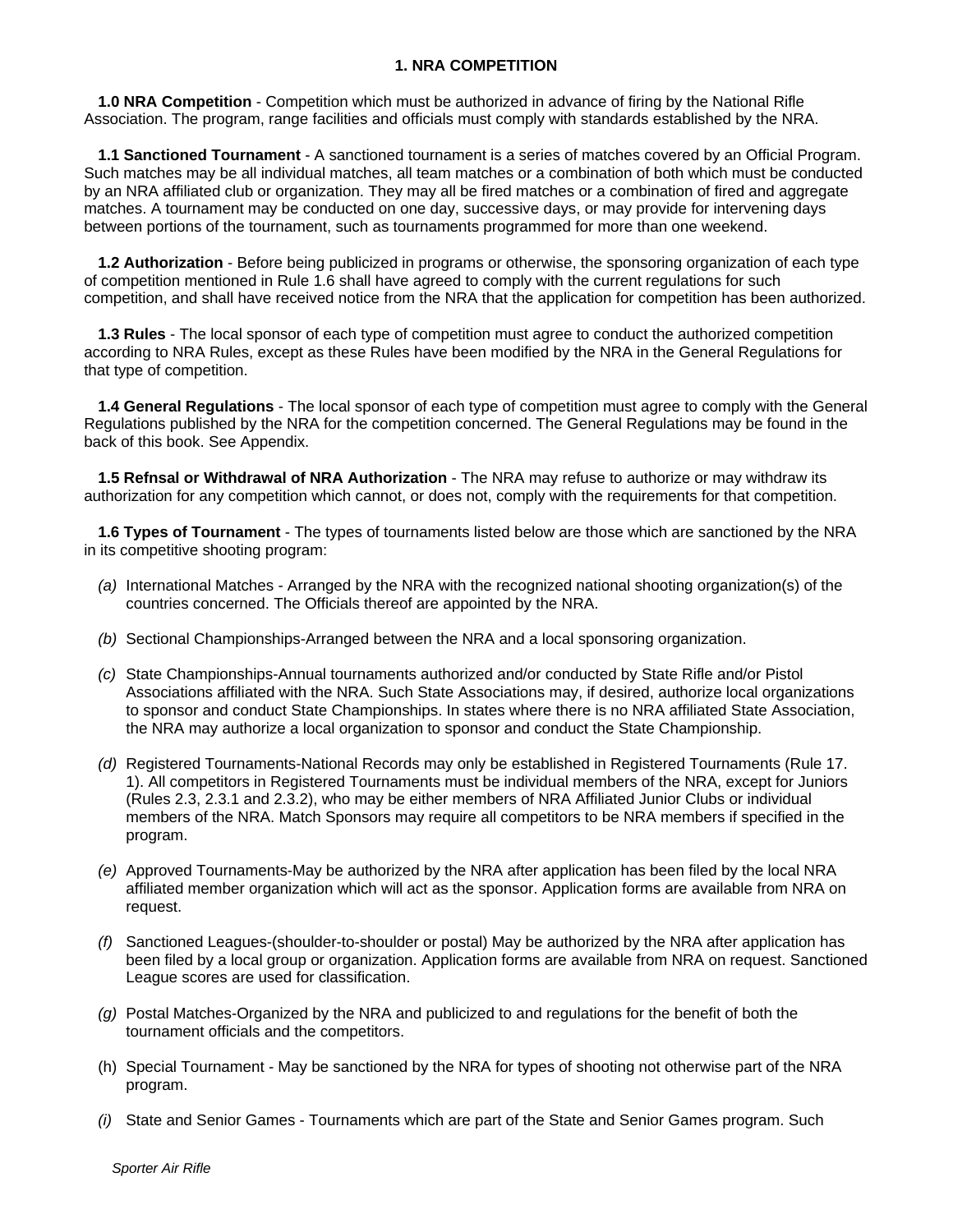tournaments are not charged fees, nor will any scores fired be used for classification. A simplified sanctioning procedure may be used, and the events wiJI be listed in Coming Events with the only contact being the State Coordinator.

# **1.7 Types of Matches**

- *(a)* Match A complete event as indicated in the program for the awarding of certain specific prizes. A match may consist of one or of several stages. It may, in the case of aggregate matches, indicate the scores fired in several subsidiary matches.
- *(b)* Stage A portion of a match which consists of one or more strings fired in one position, time allowance, or target.
- *(c)* Open Match A match open to anyone, except if so stated in the program. An open match may be limited to one or any combination of the following:
	- (1) United States citizens;
	- (2) members of the National Rifle Association of America;

or

- (3) non-U.S. citizens who are members in good standing of their respective National Shooting Federations or Associations. (Rule 2. 1. 1).
- *(d)* Restricted Match-A match in which competition is limited to specified groups, e.g., participants in Jaycee Shooter Education, Boy Scouts, Girl Scouts, juniors, women, police, etc., or to specific classes, e.g.; Masters, Experts, Sharpshooters, Marksman, etc.
- *(e)* Classified Match A match in which awards are given to the winners and to the highest competitor in several specified classes such as Masters, Experts, Sharpshooters, Marksman. The classification of competitors may be accomplished by the National Classification System (Sec. 19) or by other means. The Program for classified matches must specify the groups or classes in which awards will be made.
- *(f)* Invitational Match A match in which participation is limited to those who have been invited to compete.
- *(g)* Squadded Individual Match A match in which each competitor is assigned a definite relay and target by the Statistical Office. Failure to report on the proper relay or firing point forfeits the right to fire. All entries must be made before firing commences in that match, except when otherwise stated in the tournament program.
- *(h)* Unsquadded Individual Match A match in which the competitor is not assigned a definite relay and target by the Statistical Office. The competitor reports to the Range Officer within the time limits specified in the program and is then assigned to a target and a relay in which to fire.
- *(i)* Re-Entry Match A match in which the competitor is permitted to fire more than one score for record; one or more of the highest scores being considered to determine the relative rank of competitors. The number of scores which may be fired, and the number of high scores to be considered in deciding the relative rank of competitors must be specified in the program. Scores fired in these matches shall not be used for classification purposes.
- *(j)* Team Match A match in which the scores of two or more shooters are added together to produce the team score. The team must shoot together as a unit unless the program specifically provides otherwise.
- *(k)* Squadded Team Match A match in which the teams are assigned a definite time to fire. Teams may be assigned one or more adjacent targets. All entries must be made before firing commences in that match. The entire team must report and fire as a unit.
- *(I)* Unsquadded Team Match A match in which the teams may report at the firing line at any time within the limits specified in the program, targets being assigned by the Range Officer. The entire team must report and fire as a unit, unless the program provides otherwise.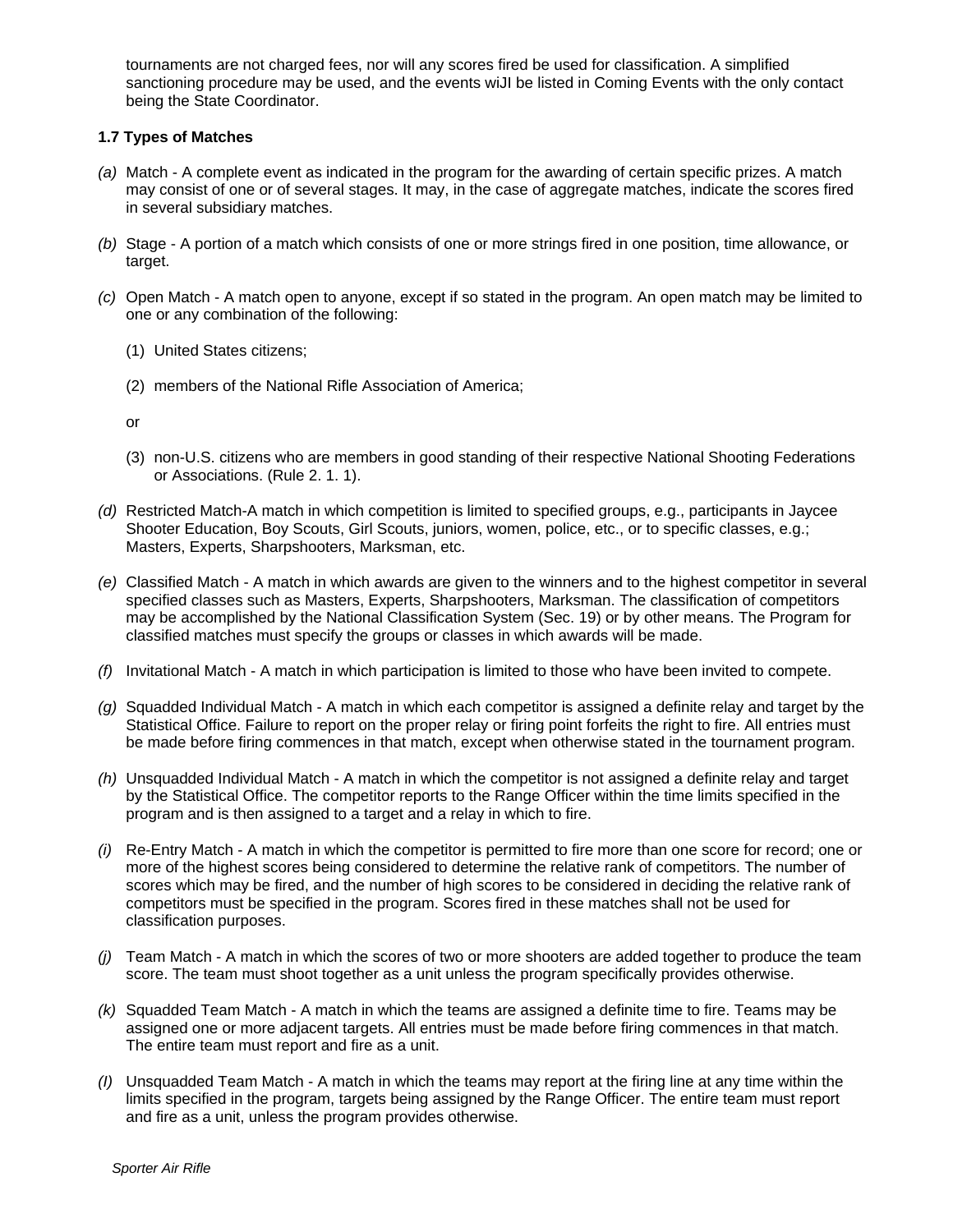*(m)* Aggregate Match - An aggregate of the scores from two or more matches. This may be an aggregate of match stages, individual matches, team matches, or any combination, provided the tournament program clearly states the matches which will comprise the aggregate. Entries in aggregate matches must be made before the competitor commences firing in any of the matches making up the aggregate match.

# **PUBLIC AFFAIRS**

All tournament sponsors are urged to give special consideration to the needs of news media personnel in order to achieve maximum publicity for the competition. Public news media personnel representing print and/or broadcast should be given every consideration and cooperation in keeping with the proper conduct of the competition.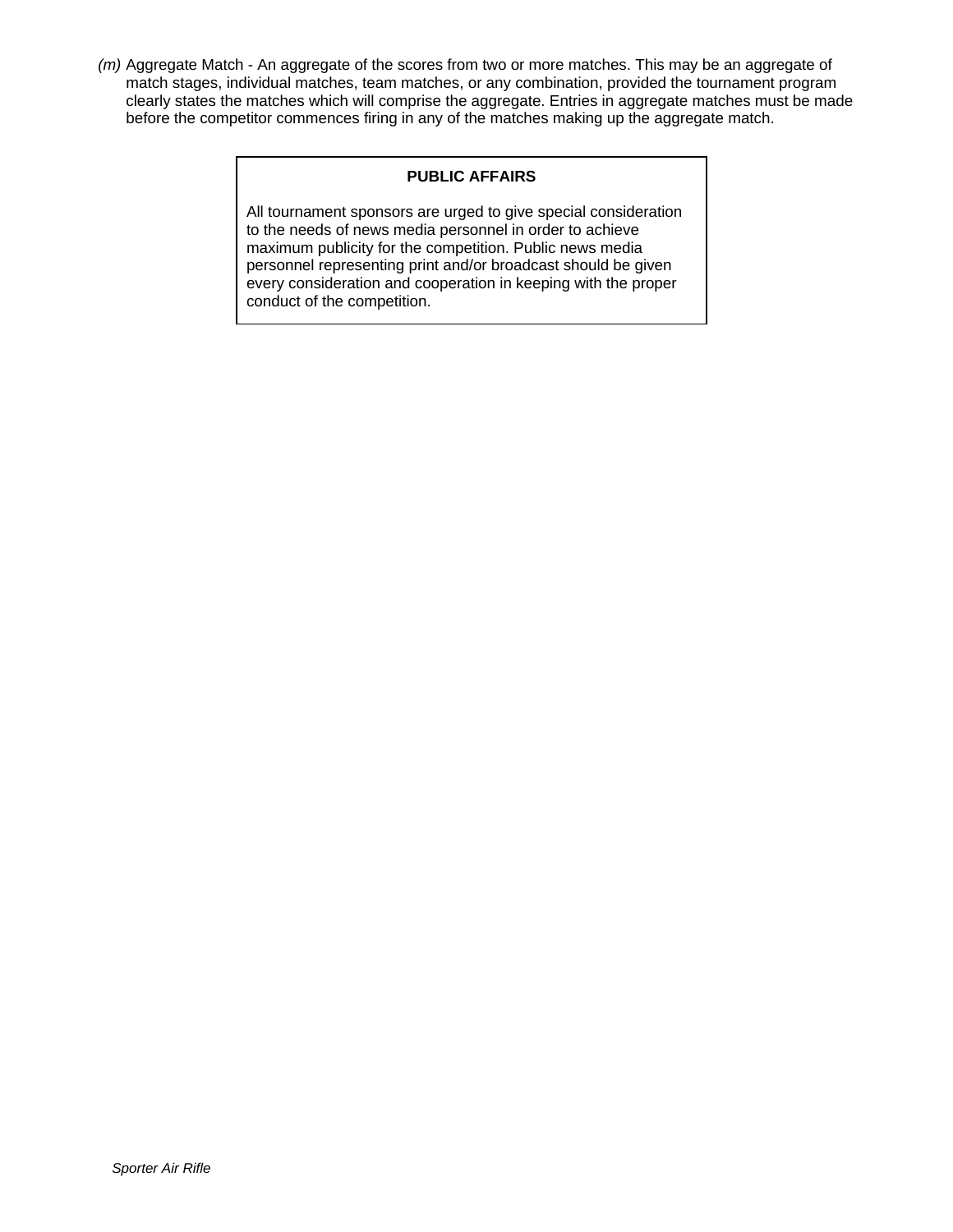## **2. ELIGIBILITY OF COMPETITORS**

<span id="page-4-0"></span>**Eligibility of Competitors** - The conditions of a match shall prescribe the eligibility of competitors, team or individuals, in accordance with Rule 1.6 and/or the definitions contained in Section 2. Any limitation of eligibility to compete must be stated in the match program.

### **INDIVIDUALS**

**2.1 Members of the National Rifle Association** - Any individual member including Benefactors, Patrons, Endowment, Life, Annual, Associate, Non-Resident and Junior members.

**2.1.1 Non-U.S. Citizens** - Non-U.S. Citizens who are also Non-Residents, who are not members of the National Rifle Association of America, but who are members in good standing of their own National Associations or Federations, and have adequate proof of such membership in hand, may compete in any NRA Sanctioned Tournament, unless further restrictions are imposed by conditions stated in the program.

**2.2 Civilian** - Any civilian including all members of the Reserve Officers Training Corps (ROTC, NROTC and AFROTC), personnel of the State Security Forces (e.g. State Guard organizations having no federal recognition), retired members of each of the several services comprising the Armed Forces of the United States, and members and former members entitled to receive pay, retirement pay, retainer pay or equivalent pay, are classified as civilians except as noted in the example below. All competitors who are enrolled undergraduates of any of the services academies will be considered as civilians and may compete in collegiate and ROTC categories.

Individuals of any Reserve or National Guard component who, during the present calendar year, have not competed as National Guard (2.5) or Regular Service (2.6) or Reserve component (2.7) and have not been provided Service support for competition (in the form of firearms, ammunition, payment of travel or other expenses), wholly or in part, may fire as civilians. The provision of firearms and ammunition for a specific competition (e.g., National Matches or CPRPFS Regional Leg Matches), when such is available to both military and civilian competitors, is not considered Service support under this Rule.

Unless specifically authorized to do so by the tournament program, members of the regular Army, Navy, Air Force, Marine Corps, Coast Guard; members of the reserve components on active duty; retired personnel of the several services comprising the Armed Forces of the United States on active duty; or police (2.4) are not permitted to compete as civilians.

**2.2.1 Senior Competitors** - A person may compete as a senior beginning January I of the calendar year in which their 60th birthday occurs.

**2.3 Junior** - A person may compete as a Junior through December 31 of the calendar year in which his or her 20th birthday occurs. Individuals who have National Guard, Reserve, or active duty status and receive support (as defined in Rule 2.2) may not compete as juniors.

**2.3.1 Intermediate Junior** - A junior may also compete as an Intermediate Junior from January I of the calendar year in which his or her 15th birthday occurs through December 31 of the calendar year in which his or her 17th birthday occurs.

**2.3.2 Sub-Junior** - A Junior may also compete as a Sub-Junior through December 31 of the calendar year in which his or her 14th birthday occurs.

### **2.4 Police**

- *(a)* Regular full-time Law Enforcement Officers of a regularly constituted law enforcement agency of a municipal, county, state or federal government. "Full-Time" Police Firearms Instructors in Law Enforcement or Police Academies are eligible to compete in the police category. Official current identification from the agency employing a civilian full-time police firearms instructor will be required.
- *(b)* Full time salaried Railroad Police; Penal Institution Guards; Industrial Police including Bank Guards; and Armored and Express Company Guards.
- *(c)* Officers of a regularly organized Reserve or Auxiliary named in (a) above provided that when on duty they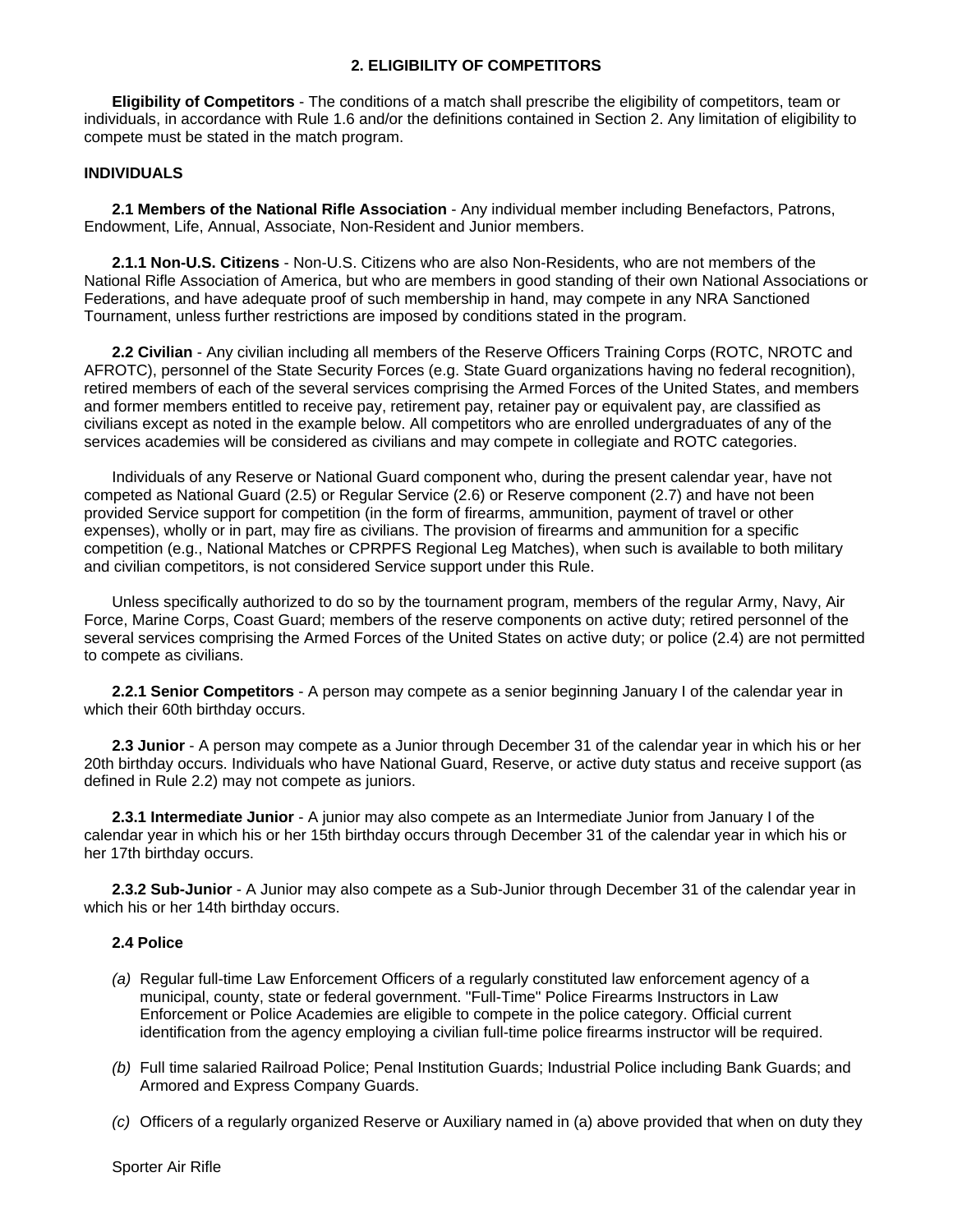are required to perform the same law enforcement functions and/or duties as the Agency to which they are in reserve and are authorized to be armed by the appointing authority.

- *(d)* Officers who qualify under sections (a) and (b) may after retirement, and if receiving retirement benefits, enter competition covered by these rules. Such retirees who are employed after retirement in any Agency which qualifies for entry in NRA sanctioned competition may not compete as a retired officer, but may compete as a member of the organization in which he is presently serving.
- *(e)* Military Police: Members of the Armed Forces of the United States, regular or reserve, private detectives, private body guards, honorary police, sheriffs, consultants or any other persons who are members of a body organized for ceremonial purposes may not compete as Police in NRA sanctioned tournaments regardless of the titles given such members.
- *(f)* Persons employed as Industrial Police by private industry on a part-time basis, or where such employment is not the sole occupation of such person, may not compete in the police category in NRA sanctioned tournaments. Special Officers, Honorary Officers, Civilian Instructors, Deputy Sheriffs, Deputy Game Wardens or Police Officers who are not on a full time, full pay basis in a single department are not eligible to compete as police.

**2.5 National Guard** - Federally recognized officers or enlisted persons of the Army National Guard, the Air National Guard, or the Naval Militia of the several states, territories, the District of Columbia or the Commonwealth of Puerto Rico, who are not on extended active duty may be eligible to compete as Junior and/or Collegiate if otherwise qualified.

**2.6 Regular Service** - Officers or enlisted persons of the Regular United States Army, Navy, Air Force, Marine Corps, Coast Guard, and members of reserve components thereof, who are on extended active duty; provided the term "reserve components" shall include Army National Guard and Air National Guard called into federal service and while in such status may be eligible to compete as Junior and/or Collegiate if otherwise qualified.

**2.7 Reserve Competitor** - Officers and enlisted persons of any reserve components of the Armed Forces, exclusive of the Army National Guard and the Air National Guard of the United States, not extended on active duty may be eligible to compete as Junior and/or Collegiate if otherwise qualified.

**2.8 Collegiate** - Regularly enrolled undergraduate students who carry 12 or more semester hours or the equivalent in an accredited two or four-year collegiate level institution and who have not received a Bachelor's Degree. Eligibility to compete as a collegiate shall extend for the maximum of four academic years.

**2.9 School** - Regularly enrolled undergraduate students of any primary or secondary school, who comply with the eligibility rules of their institution.

**2.9.1 Military Scholastic** - A junior who is an active member of a high school JROTC unit or enrolled in a military high school.

### **TEAMS**

**2.10 Team Representation** - No individual may be team captain, coach, firing member, or alternate firing member on more than one team in any match.

Note: Entries will not be accepted from "pickup" teams (teams whose members are selected without regard to club or other organizational affiliation) unless the program specifically provides for such eligibility.

**2.11 Club Teams** - All team members, including team captain and coach, must have been active fully-paid members of the club which the team represents for a period of at least 30 days immediately prior to the competition. The club must be affiliated with the NRA and in good standing. As specifically allowed by conditions of the program, a person who is not a club member may serve as a non-firing coach of such a team. There are two types of teams allowed in this Rule:

*(a)* Local Club Teams - Local club teams must be composed of members who reside legally within the same state, territory or province.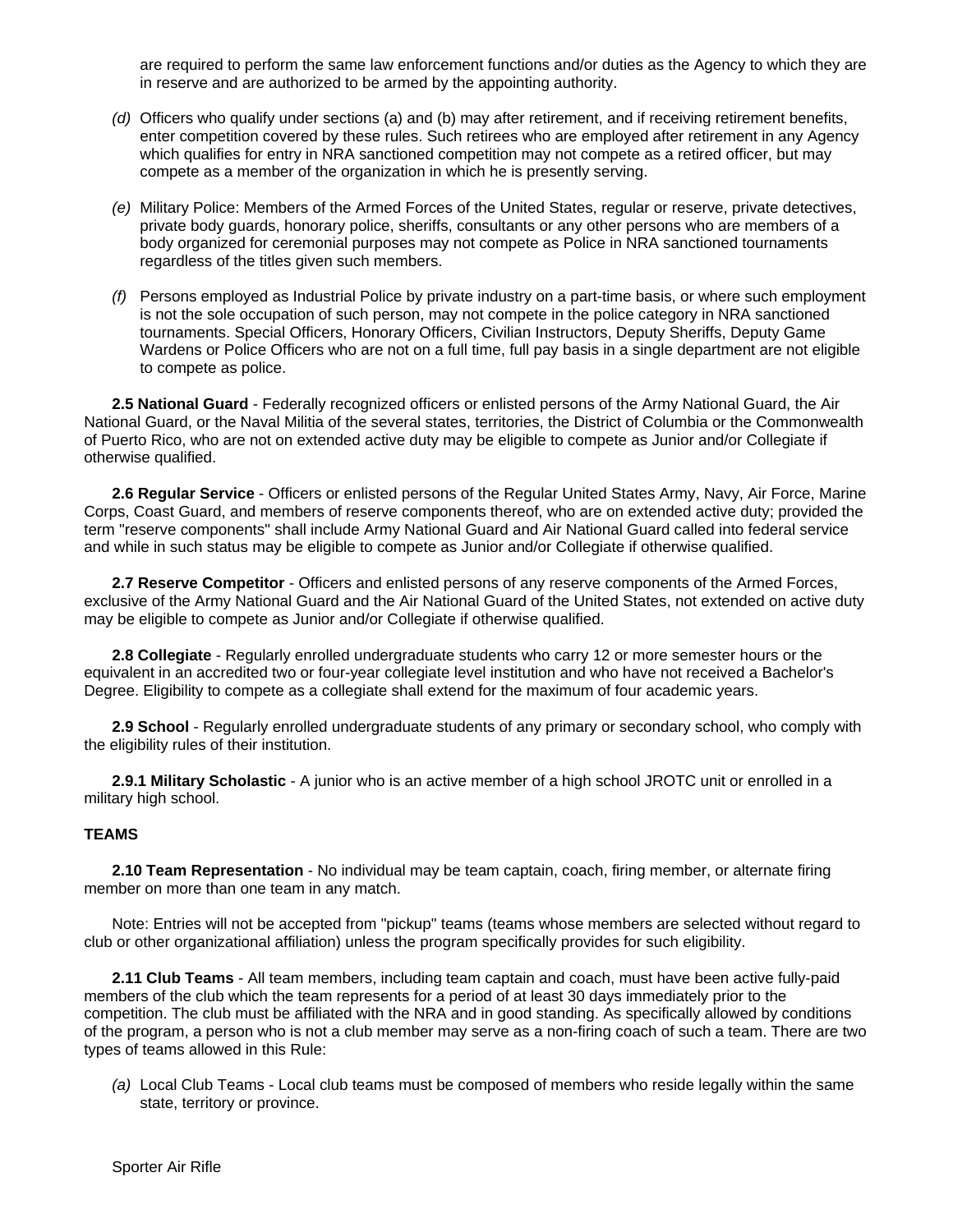*(b)* Open Club Teams - Open Club Teams must be composed of members all of whom are not necessarily legal residents in the same state, territory or province.

**2.11.1 Affiliated Other Organizations** - (Article 3, Section 4(b) NRA Bylaws)-All members including team captain and coach of such teams must have been fully-paid members of the organization the team represents, for a period of at least 30 days immediately prior to the competition, and the organization must be affiliated with the NRA and in good standing.

**2.12 State Association Teams** - Members including team captain and coach of State Association Teams must be residents of the state represented. Members of such teams must be individual members of the State Rifle and/or Pistol Association represented, if such State Association provides for individual membership, or be members of a rifle and/or pistol club which is affiliated and in good standing with the State Association concerned at the time of the competition. State Association teams permitted to enter the competitions by the tournament program conditions must be authorized and accredited by the Association for that tournament. Authorization shall be signed by the Association President, Vice President or Secretary. Such State Associations must be affiliated and in good standing with the NRA at the time of the competition. If specifically allowed by conditions of the program, a person who is not a State Association member may serve as the coach of a State Association Team. (He may not be a firing member.)

Note: Teams representing State Associations, Leagues and other associations (composed of more than one club) are not club teams. Such teams may enter NRA sanctioned matches only when the program specifically authorizes such entry.

**2.13 Regular Service, National Guard or Armed Forces Reserve Teams** - Members of such teams must have been commissioned or enlisted members of their respective service for a continuous period of at least 30 days immediately preceding the day of the competition. Army National Guard, Air National Guard and the Naval Militia personnel may be combined into a single team.

**2.14 Police Teams** - Firing members of such teams must have been regular full-time members of their respective organizations and in active service for a continuous period of at least 30 days immediately preceding the day of competition. (Rule 2.4.)

**2.15 Civilian Club Teams** - Firing and alternate members of such teams must comply with Rules 2.2 and 2.11.

**2.16 College Teams** - Firing and alternate members of such teams must comply with Rules 2.8 and 2.11.

**2.17 School Teams** - Firing and alternate members of such teams must comply with Rules 2.9 and 2.11.

**2.17.1 Military Scholastic Team** - Firing and alternate members of such teams must comply with Rules 2.1 and 2.9.1.

**2.18 Junior Club Teams** - Firing and alternate members of such teams must comply with Rules 2.3 and 2.11.

• 2.20 Residence - In those matches which are limited to residents of any specified geographical area, a "resident" is defined as:

- *(a)* A person who presents a photo identification issued by a government entity, which shows a residential address within the specified geographical area
- *(b)* Military Personnel: The place of residence of members of the Military on active duty is defined as the place at which they are stationed by reason of official orders, provided they have been so stationed within the specified area for a period of at least 30 days immediately prior to the day of the match. In the case of retired, Reserve, or National Guard personnel not on active duty, the provisions of paragraph (a) will apply. Naval personnel assigned on sea duty qualify for a residence in the area which is the usual base or home port of the unit to which attached.
- *(c)* Federal and State Law Enforcement Officers: The provisions of paragraph (b) will apply.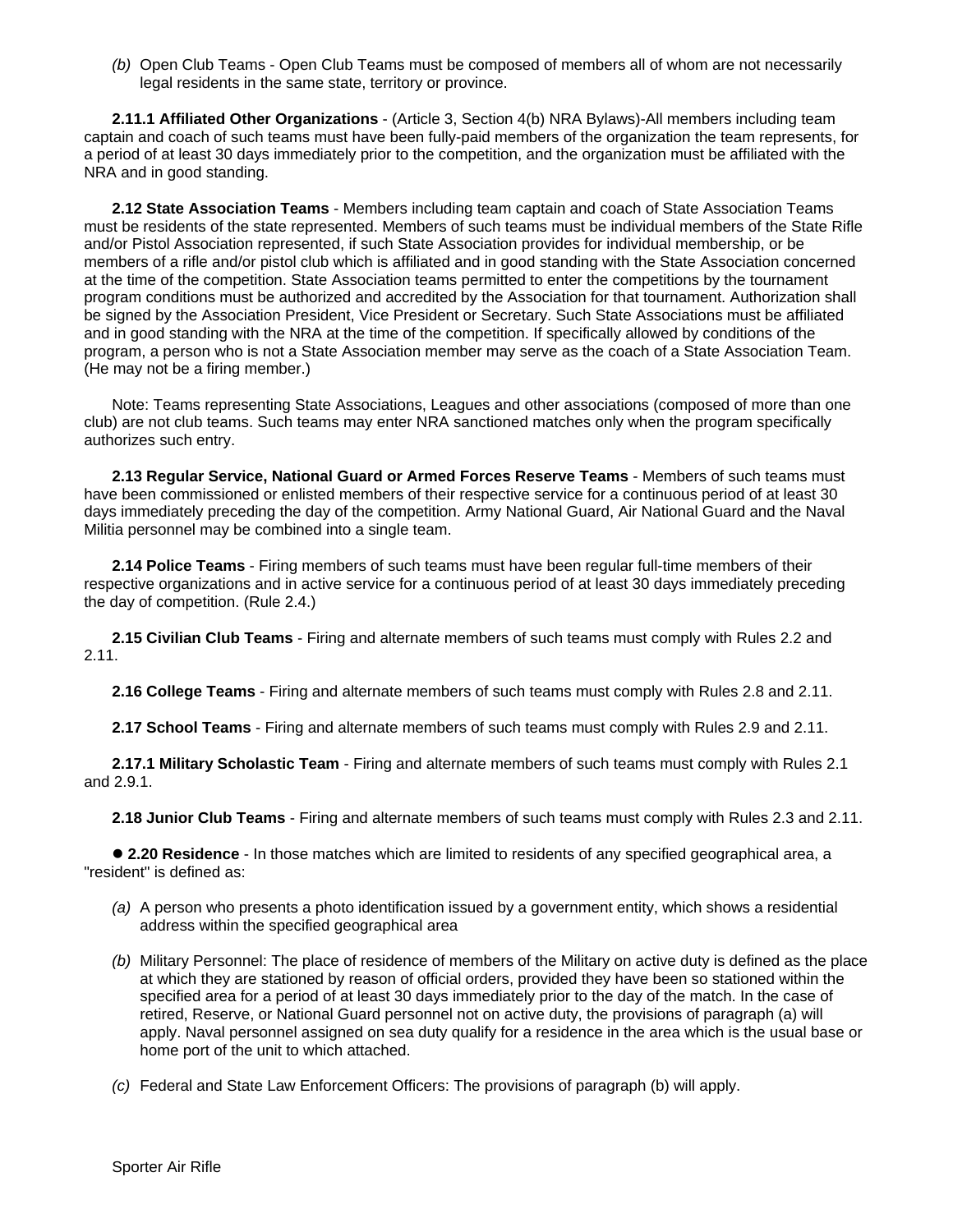# **3. EQUIPMENT AND AMMUNITION**

<span id="page-7-0"></span>*The intent of the Sporter Air Rifle Position Rules are to provide a low cost entry level program and are designed specifically to encourage broad participation in this shooting sport. These are intended to insure equal fairness for all shooters. Anything that may give one shooter an advantage over others, and which is not specifically authorized in these rules, or which is contrary to the intent and spirit of these rules is prohibited. See Rule 3.18.*

This section defines authorized equipment. Where alternative types of equipment are shown, the least restrictive conditions apply unless the tournament program sets forth limitations.

# ● 3.2 Sporter Air Rifle (military designation is "training grade")

Any type of compressed air or C02 rifle of conventional appearance (Figure1) and with the following additional restrictions:

- *(a)* Caliber: 4.5 mm (.177 caliber).
- *(b)* The weight of the rifle (including air or CO2 tank, if appropriate, but not including the sling) with sights may not exceed 7.5 lbs. (3.40kg). Weights may be added in accordance with rule 3.2 (h) so long as the total weight does not exceed 7.5 lbs.

NOTE: If a rifle rest/bipod is used, it must be removed for shooting and should be used only for support of the rifle during position change.

- *(c)* A set trigger is prohibited. A minimum trigger weight of 1.5 lbs is recommended.
- *(d)* The butt plate may be adjustable but may not be adjusted during the competition (must remain fixed in place for all positions).
- *(e)* Thumb hole, thumb rest, palm rest, heel rest, hooked butt plate and spirit level are prohibited.
- *(f)* Sights: see Rule 3.7.1.
- *(g)* The length of the stock and the height of the cheek piece may not be changed during the course of fire.
- *(h)* Barrel weights are permitted provided the overall weight of the rifle does not exceed the maximum limitation and are within a radius of 1.18 inches (30mm) from the center of the barrel. Other weights are allowed as long as they stay within the confines of the original stock and cannot be changed during a competition.
- *(i)* Internal Modifications Only factory manufactured part's designed for the specific model gun being fired may be used. Parts in the gun may not be removed and all parts must be in their correct positions and functioning in their designed manner. Internal parts may be honed or polished to improve their internal function, but such improvements may not alter their intended function.
- *(j)* External Modifications A single layer of tape or non-glare paint may be placed on the barrel for the purpose of reducing glare.
- *(k)* Stocks Stocks must be of conventional design. The right & left sides of the stock must be mirror images of each other. Factory installed stocks may be altered in length. The butt of the stock may be rough, checkered, or scored to provide a non-slip surface. A pistol grip may be added to the factory stock by adding material or by using a screw-on attachment. The grip may not be adjusted or removed during a position course of fire after the first record shot has been fired.

(See Illustrations)

### **3.7.1 Sights**

*(a)* Metallic - Only sights manufactured specifically for sporter air rifles shall be used. Any non-adjustable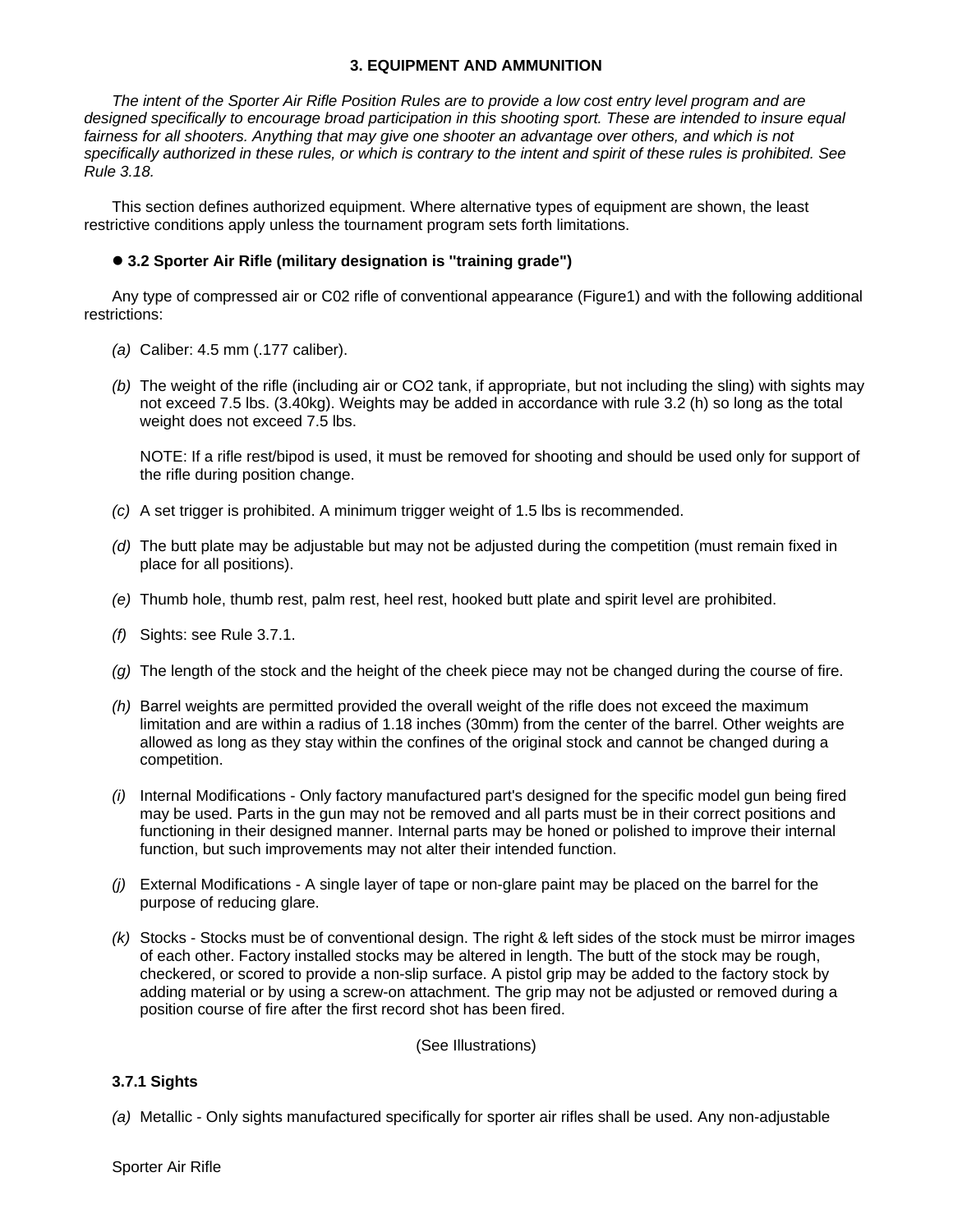insert may be used in the sporter air rifle front sight.

- (1) Non-corrective: Any sighting system, constructed of metal or equivalent, which provides a method of aiming or aligning two separate but visible sights, or reference points mounted on the rifle, including tube sights and non-magnifying color filters.
- (2) Corrective: Same as (1), except that a lens or system of lenses, not containing an aiming reference or reticle at the focal plane of any such lens or system of lenses, may be included in such system and may be used only if authorized in the match program. National records may not be set.
- *(b)* Telescopic Any sighting system which includes a lens or system of lenses and an aiming reference or reticle at the focal plane of a lens or system of lenses may be used only if authorized in the match program. National records may not be set.
- *(c)* Any Any sight without restriction as to material or construction may be used only if authorized in the match program. National records may not be set.
- *(d)* Prohibited Any sighting device programmed to activate the firing mechanism is prohibited.

**3.8 Spotting Scopes** - In 10-meter competition, the use of a spotting scope, with necessary tripod to visually locate shot holes on a target is permitted. It may be positioned forward of the shooter's forward shoulder. (Rule 9.9.)

**3.9 Shooting Kits** - The shooting kit may not be placed forward of the firing line, except that in the standing position a shooting kit, table, or stand may be used as a rifle rest between shots. The shooting kit, table or stand may not be of such size or construction as to interfere with shooters on adjacent points or to constitute a wind break.

**3.10 Ground Cloths** - Ground cloths or mats with maximum dimensions of 1.25 x 2 meters (49.2 x 78. 7 inches) in size and a maximum total thickness of 5 cm (1.9 inches) may be used provided it is not constructed or used in a manner to provide artificial rest or support.

**3.10.1 Thick Mats** - One thick mat of compressible material may be used for prone, sitting and kneeling shooting provided it is not constructed or used in a manner to provide artificial rest or support. Maximum dimensions are 50 cm x 75 cm x 5 cm (19.6 x 29.5 x 1.9 inches) thick and when compressed must measure not less than 1 cm

09 inches).

**3.11 Clothing Regulations** - All clothing must be made of flexible material that does not materially change its physical characteristics under commonly accepted shooting conditions. All linings, padding, and reinforcements must be the same specifications. Lining and padding must not be quilted, cross-stitched, glued, or otherwise affixed to the outer layer other than at normal tailoring points. All lining or padding must be measured as part of the clothing. The use of any special devices, means or garments which support or immobilize the shooter's legs, body, or arms more than normal everyday clothing is prohibited. Any zippers prohibited by the following rules are permitted if made secure (unable to be further opened or closed). A button or safety pin may be used on the sleeve to aid in holding the sling in place. The button or safety pin should be used on the upper arm part of the shirt.

# **3.11.1 (Blank)**

# **3.11.2 Clothing - Specifications**

- *(a)* Shooting Jackets No jackets are permitted.
- *(b)* Shooting Trousers Trousers designed for shooting are not permitted. Only ordinary trousers or jeans are permitted.
- *(c)* Gloves Gloves may be worn.
- *(d)* Sweatshirt A maximum of two unaltered sweatshirts may be worn during firing. Special shooting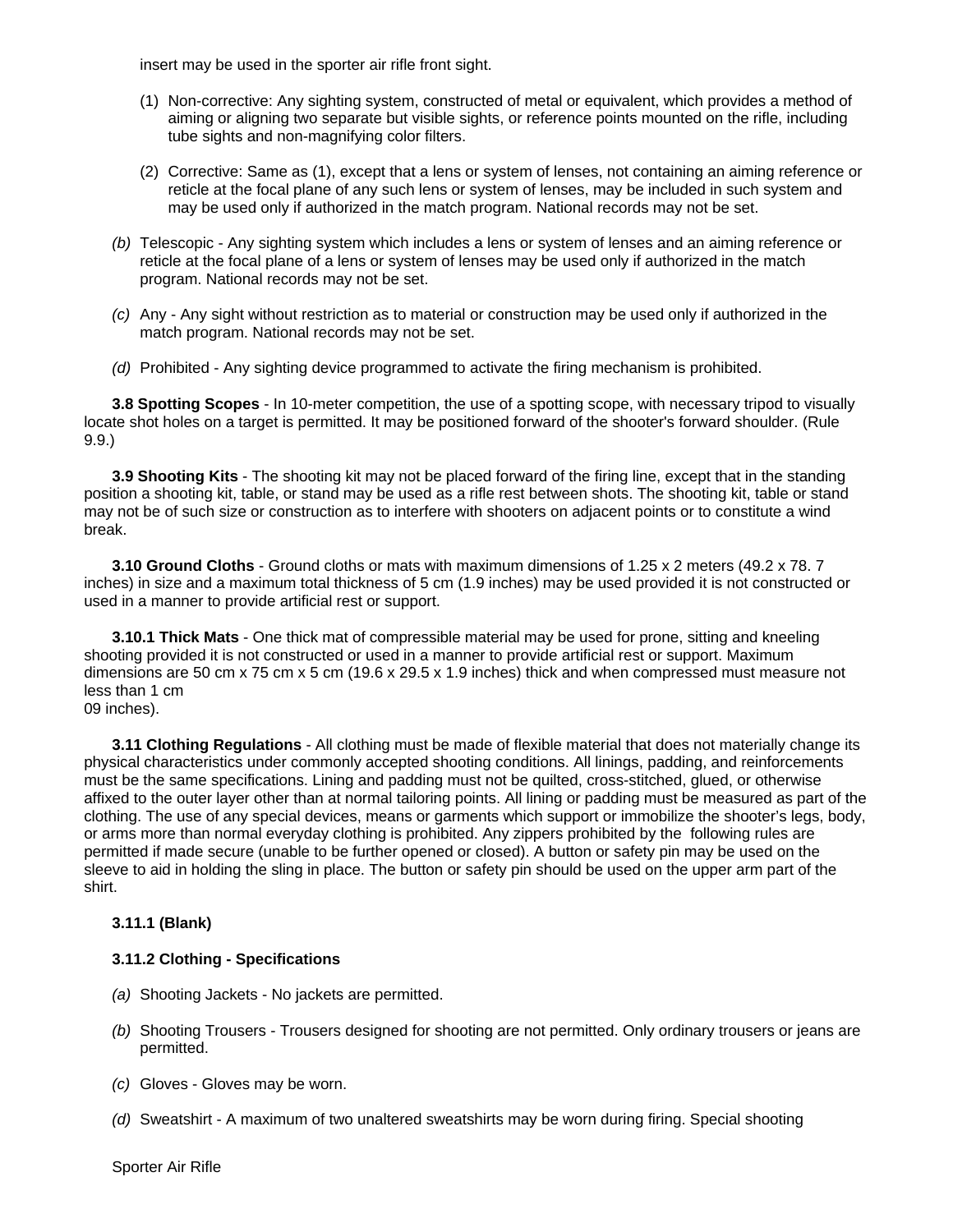sweaters are not permitted.

- *(e)* Shoes Normal street type or light athletic shoes are permitted so long as they do not exceed the top of the ankle. Shooting boots/shoes are not permitted. (For Military Scholastic Competition (JROTC) only, issued combat boots are authorized for competition when worn with official BDU.)
- *(f)* Pads No pads, braces, or elastic bandages will be allowed.

• 3.13 Slings - Slings not exceeding 1 1/4 inches (32mm) in width, with movable keepers are permitted in the prone, sitting & kneeling positions. Sling cuffs and pads are prohibited. No part of the rifle may touch the sling or any of its attachments except at the sling swivel/hand-stop.. The sling is not allowed in the standing position.

**3.14.1 Kneeling Roll** - Only one cylindrical roll for shooting in the kneeling position is allowed. It may be a maximum of 25 cm (9.84 inches) long and 18 cm (7.08 inches) in diameter, and made of soft and flexible material. Binding or using other devices to shape the roll is not permitted.

**3.14.2 Heel Rest or Thumb Rest** - A heel rest is any protrusion, extension or depression on the front or side of the pistol grip designed to prevent the hand from slipping. Such a protrusion or depression is prohibited. (See Illustration)

**3.17 Pellets** - Only .177 Cal. (4.5 mm) lead pellets are permitted

**3.18 General** - All devices or equipment which may facilitate shooting and which are not mentioned in these Rules, or which are contrary to the spirit of these Rules are prohibited. The Official Referee or Match Director has the right to examine a shooter's equipment and apparel. It is the shooter's responsibility to submit questionable equipment and apparel for official inspection and approval prior to the beginning of the match. Only Air Rifles which have been approved for the competition concerned may be used. (See Rule 3.2.)

**3.19 Eye Protection** - All competitors and other personnel in the immediate vicinity of the range complex are urged to wear eye protection devices. Specially made adjustable shooting glasses for target shooting are prohibited.

**3.20 Ear Protection** - All competitors and other personnel in the immediate vicinity of the range complex are permitted to wear hearing protection devices, and are urged to do so as circumstances require. Only sound reducing devices may be worn by competitors forward of the ready line during firing. Radios, tape recorders, or any type of sound producing or communication systems are prohibited forward of the ready line during firing. Competitors should be aware that match sponsors (and/or range) may require that all competitors wear eye and ear protection while attending a match on their range.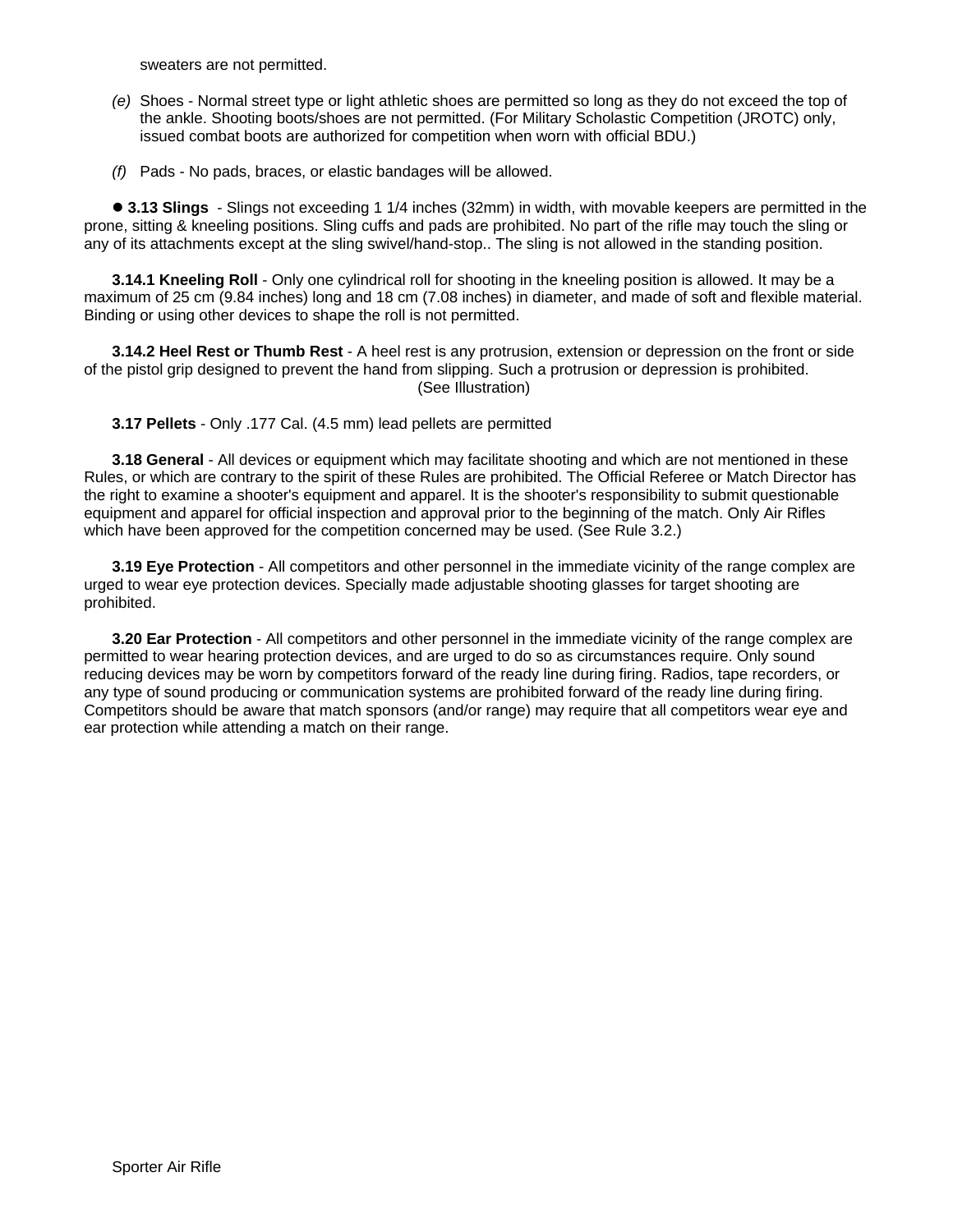## **4. TARGETS**

<span id="page-10-0"></span>**4.1 Official Targets** - In NRA Sanctioned competition, only targets printed by NRA Licensed Manufactures, bearing the Official Competition target seal, or military targets issued by the Armed Services, without modification except as authorized by NRA, will be used. The use of electronic scoring targets is authorized in all events as long as the fact is included in the match program.

Note: The use of other targets may be scheduled for other rifle matches by sponsors provided the conditions are clearly stated in the match program.

### **4.2 10 Meter (33 foot) Targets**

(a) Official NRA Targets AR-5/1 (single bullseye), AR-5/5 (5 bullseye), AR-5/10 (12 bullseye). International air rifle targets for firing at 10 meters (33 feet). The scoring rings 4 through 9 are black.

| Ring thickness  0.1mm to 0.2mm |  |
|--------------------------------|--|
|                                |  |

Permitted deviation from the specified dimension-maximum 0.05 mm. Minimum visible size of target card (single bull targets) -8 x 8 cm.

(b) The TQ-18 Target is encouraged for use during introductory training and initial skill development.

**4.3 Target Paper** - The target paper must be of non-reflecting color and material so that the black bullseye (center) is clearly visible under all normal light conditions at the appropriate distance. The target card and printing must retain dimensional accuracy without distortion under all weather and climate conditions. The card material must register all shot holes without excessive tearing when the pellet passes through.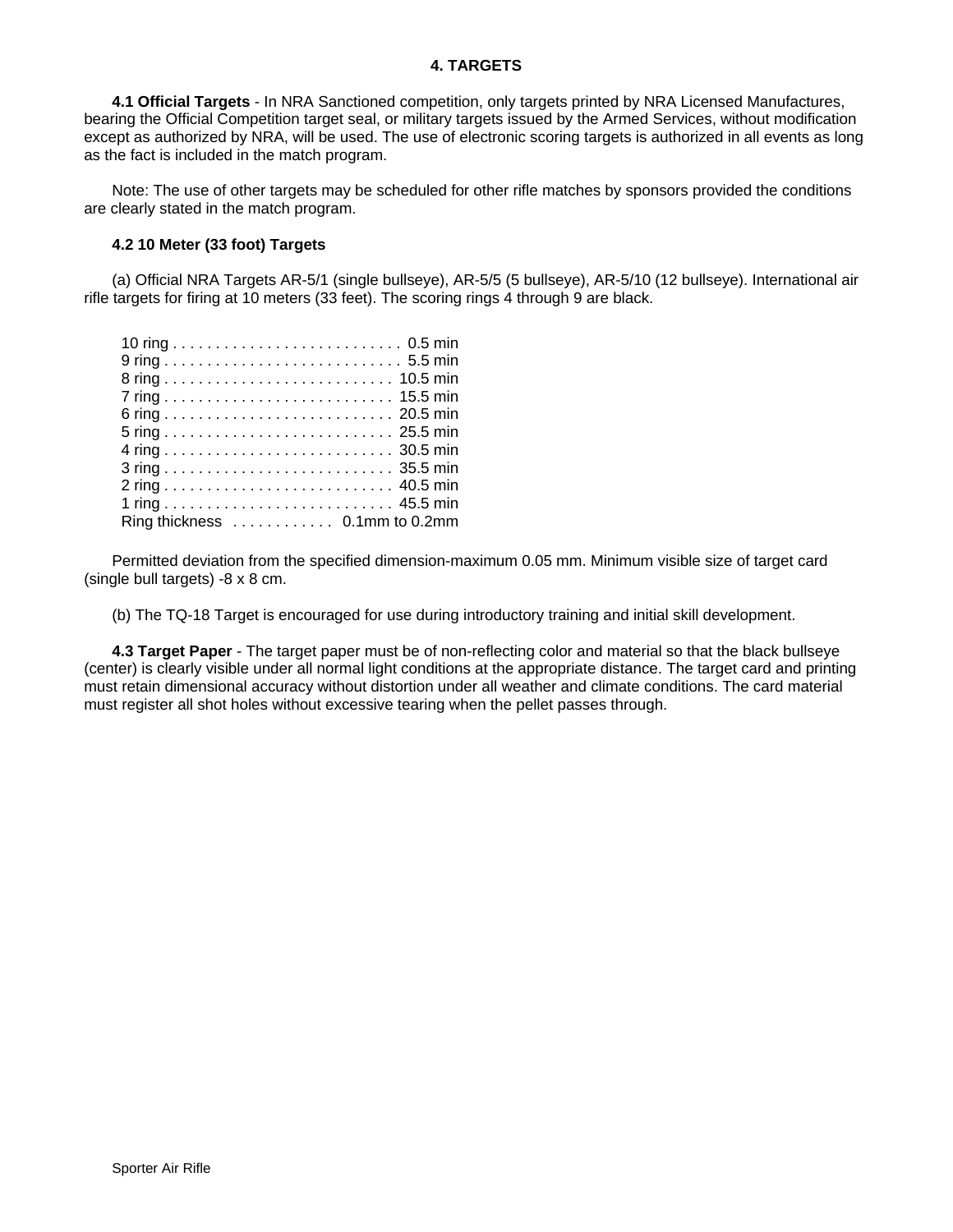# **5. POSITIONS**

<span id="page-11-0"></span>**Positions** - The positions for use in a match shall be stated in the program under conditions of the match and shall be in accord with the definitions of positions prescribed in this section.

**5.1 The Ground** - All reference to "the ground" in the following position rules are to be considered as the surface of the firing point, floor, or shooting mats. No portion of the shooter's body may contact the ground forward of the firing line (Rule 6.1), although those portions of the shooter's body or rifle which do not contact the ground may extend forward of the firing line.

**5.2 Artificial Support** - Any supporting surface except the ground not specifically authorized for use in the Rules of the position prescribed. Digging or use of elbow or heel holes at the firing points or the use of depressions which form artificial support is prohibited except as individually authorized for a physically handicapped shooter.

### **5.3 (Blank)**

**5.6 Prone** - The shooter may lie on the bare surface of the firing point or he may use a mat. The thick mat may also be used to rest the elbows. The body will be extended on the firing point with the head 11 toward the target. The rifle will be supported by both hands and one shoulder only. The cheek may be placed against the rifle stock in the sighting position. The rifle may be held by means of a sling. The foreend behind the left hand or any part of the rifle must not rest on the sling or its attachments. The rifle may not touch or rest against any other point or object. Both forearms, as well as the sleeves of the shooter's jacket, must be clearly and visibly raised from the surface of the firing point. The shooter's forward forearm may not form an angle less than 30 degrees from the horizontal (floor or mat), on which the elbow rests (measured through the axis of the forearm). (Left-handed shooters reverse these descriptions.)

#### Illustrations indicate some approved positions

**5.8 Sitting** - Weight of the body supported on the buttocks and the feet or ankles, no other portion of the body touching the ground. The rifle will be supported by both hands and one shoulder only. Elbows may rest on the legs at any point above the ankles. (The elbow is defined as 4 inches from the point of the arm when bent.)

**5.10 Kneeling** - The shooter may touch the ground with the right foot, the right knee and the left foot. The rifle shall be held in the same way as when shooting in the prone position, i.e. with both hands and the right shoulder. The left elbow shall be supported on the left knee. The point of the elbow must not be more than 10 cm (3.9 inches) over or 15 cm (5.8 inches)behind the point of the knee. The rifle may be held by means of the sling. The fore-end behind the left hand or any part of the rifle must not rest on the sling or its attachments. If the kneeling roll is placed under the instep of the right foot, the foot may not be turned at an angle of more than 45 degrees. If the kneeling roll is not used, the foot may be positioned at any angle, to include placing the side of the foot and the lower leg in contact with the ground. No portion of the upper leg or buttocks may touch the ground at any point. The shooter may kneel completely on the ground cloth and/or thick mat (Rule 3. 10 and 3. 10. I) or he may have only one or two of the three points of contact (toe, knee, foot) on the ground cloth and/or thick mat. Only the trousers and underclothing may be worn between the shooter's seat and his heel. Articles may not be placed between these points or under the right knee. (Lefthanded shooters reverse these descriptions.) See Rule 3.14.1.

**• 5.12 Standing** - The shooter shall stand free with both feet on the ground or a thin mat without any other support. The rifle shall be held with both hands and the shoulder, the cheek and the part of the chest next to the right shoulder. However, the chest beyond the area of the right shoulder and right chest must not support the rifle. The left upper arm and elbow may be supported on the chest or on the hip. Use of the sling attached to the body and/or rifle is prohibited. During shooting, the sling swivel may not contact the supporting hand. (Left-handed shooters reverse this description.)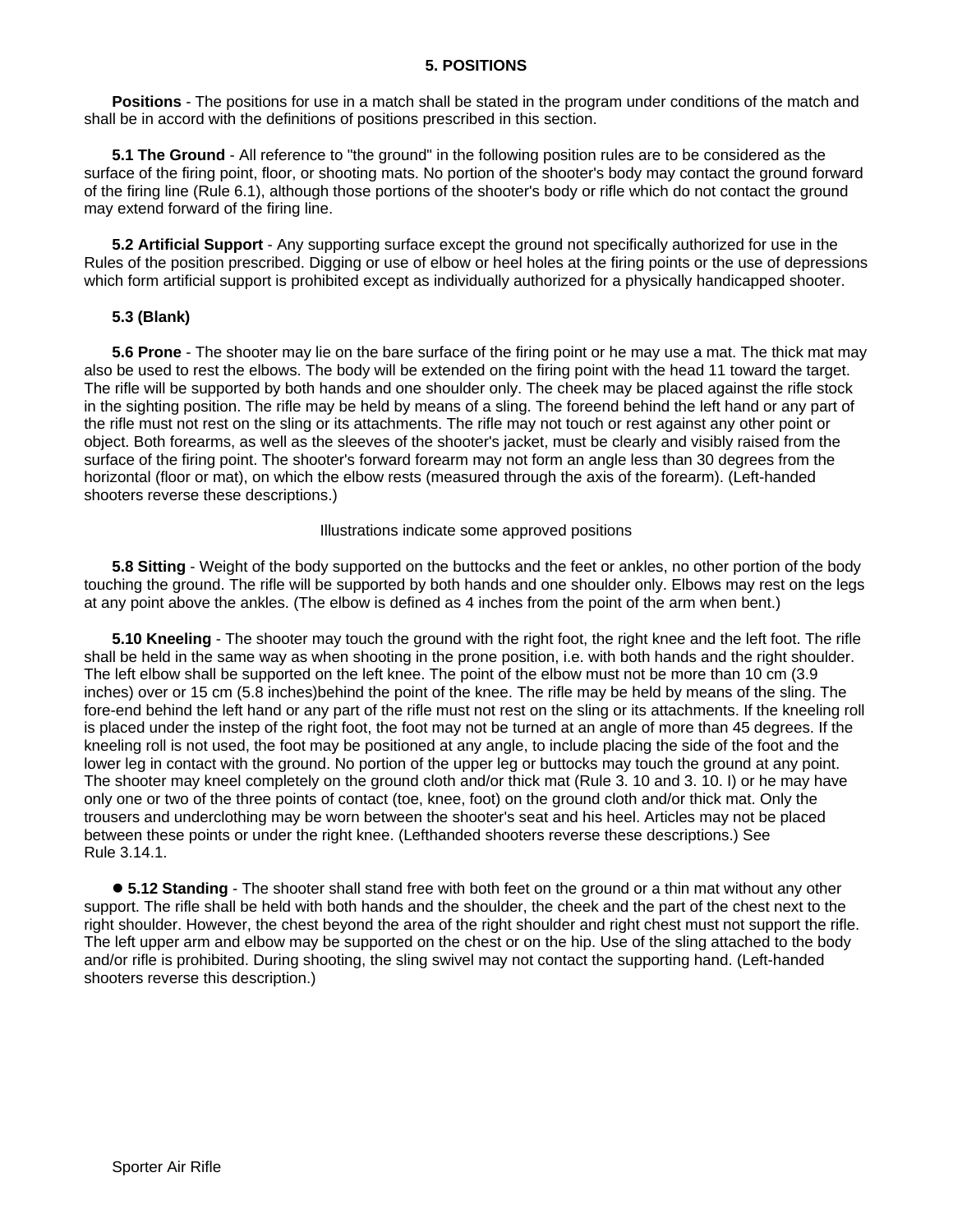# **6. RANGE STANDARDS**

<span id="page-12-0"></span>**6.1 Firing Line** - The fIring line is immediately in front of the fIring point, and must be marked so that it can be clearly seen by coaches and shooters. The shooting distance is measured from the fIring line edge closest to the shooter to the face of the targets.

**6.2 Firing Points** - The part of the range provided for the shooter immediately to the rear of the firing line. Each firing point should be a minimum width of 48 inches. Each firing point is numbered to correspond to the target numbers downrange.

*A width of 40 inches is acceptable if range conditions will only allow this width. However, 48 inches is ideal for position shooting and should be used whenever possible for shooters' comfort.*

# **6.2.1 Shooting Ranges, Specific** -

- *(a)* 10 Meters The shooting range shall normally be equipped with target carriers. Simpler ranges may also be built with fixed targets, provided safety is observed in every respect. The ranges may be constructed either in the open air or indoors.
- *(b)* The recommended height of the target for the standing position in 1.40 meters (55.12 inches) +- 0.05 meters (1.96 inches) above the level of the firing point. Target heights for all positions may be adjustable within the range of the target holders. Lateral deviations of left or right of the center of the target should not exceed 25 cm (9.84 inches).
- *(c)* Newly constructed shooting ranges should ensure that the shooting stations have a minimum roof height of 2.2 meters (86.6 inches) above the level of the firing point floor.

**6.3 Shelter** - The fIring point on outdoor ranges may be covered and enclosed on three sides, open toward the targets. There must be ample room for Range OffIcers and witnesses to move freely at the rear of the shooters.

**6.4 Shooting Distance** - The shooting distances shall be measured 13 from the target to the fIring line to which the shooter may place his forward foot or elbow. The distance will be 10 meters + .05 meters.

**6.5 lIIumination** - ArtifIcial illumination of outdoor and indoor ranges is permitted.

**6.6 Target Numbers** - Target positions or frames downrange will be numbered on alternating backgrounds of contrasting colors. The number will be large enough to be identifIed under ordinary conditions with normal vision. Numbers must correspond with fIring point numbers.

**6.7 Backing Targets** - Blank targets may be hung 3 inches behind record targets to determine crossfIres.

**6.8 Target Equipment** - The targets (within a group or range) shall be placed at the same height, each target corresponding to one fIring point. The target system must ensure the necessary degree of safety, accurate control of timing, and the effIcient scoring and changing of the targets. The targets shall be fIxed in a manner that their visible movement is not distracting to the competitors even in high winds. (See Rule 6.2.1.)

**6.9 Wind Flags** - A wind flag is a strip of cloth affIxed to the top of a stake which is approximately at target height. Personal wind flags, gauges or instruments are prohibited. Wind flags will be placed as close to the path of the pellet's flight as practical without interfering with the pellet's flight or the shooter's view of the target while he aims.

NOTE: 10 Meter/33 Feet-On outdoor ranges, wind flags will be erected between the fIring lanes of at least every fourth position at approximately 5 meters (195 inches). The flags will be 5 cm (1.97 inches) x 40 cm (15.7 inches) and made of a cotton material weighing approximately 150 g (5.3 oz) per square meter.

**6.11 Range Clock** - The range should be equipped with a large clock which can be clearly seen by the competitors and the Range Officers. If such clock is not available the Range Officers and/or Jury may bring the time remaining to the attention of the shooters according to Rule 8.4.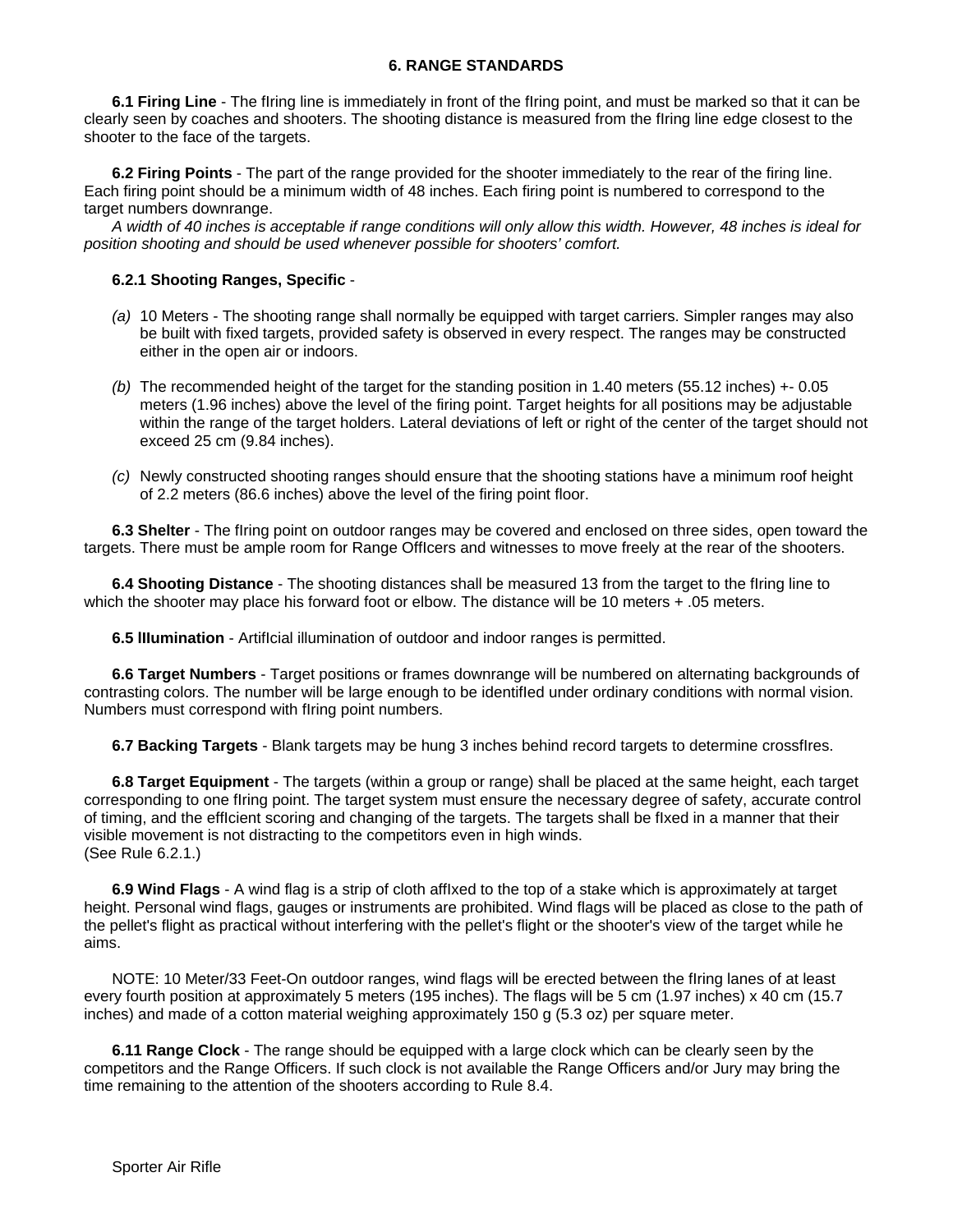# **7. COURSES OF FIRE**

<span id="page-13-0"></span>The following courses of fire are most commonly found in NRA Sanctioned Sporter Air Rifle Position Competition, fired on standard NRA targets described in Section 4. See Section 8 for Time Allowances, Section 17 for Courses of Fire for which National Records are recognized and Rule 19.4 for Courses of Fire used for Classification. Other courses of fire, other time limits, or the use of other targets may be scheduled by sponsors provided the conditions are clearly stated in the program.

NOTE: The match program must clearly state the course or courses of fire.

# **7.1 10 Meter (33 Feet) Sporter Air Rifle (Rule 3.2)** -

- *(a)* Shooting Program
	- 1. 10 shots in each position; prone, standing, sitting, and kneeling in that order.
	- 2. 10 shots in each position; prone, standing, and kneeling in that order.
	- 3. 20 shots in each position; prone, standing, sitting, and kneeling in that order.
	- 4. 20 shots in each position; prone, standing, and kneeling in that order.
	- 5. 40 shots standing: and/or
	- 6. 60 shots standing.
- *(b)* Target Air rifle target for 10 meters: Rule 4.2(a).
- *(c)* Time Limits Shooting time including sighting shots is I 1/2 minutes per record shot prone, sitting and kneeling; and 2 minutes per record shot standing.
- (d) Dry Firing Allowed only during probation period. After record firing begins dry firing is not allowed. "Dry Firing" means the release of the cocked trigger mechanism of an unloaded rifle or the release of the trigger mechanism of a gun fitted with a device which enables the trigger to be operated without discharging the gun.
- **7.1.1 "Finals Procedure"** If fired, finals will be fired under these conditions.
- *(a)* All finals to be 10 shots fired from standing position.
- *(b)* Finalists to consist of top 8 competitors and all ties.
- *(c)* Competitors must report to the Range Officer 20 minutes before the scheduled beginning of the finals event.
- *(d)* Preparation and Sighting Period: 10 minutes combined preparation and sighting period for finals competition will be given II minutes before the start time. Unlimited sighting shots will begin after the command start by the Range Officer.
- (e) Start Time: The starting time for each final event should be printed in the official shooting program or announced by Match Director's bulletin. The starting time begins with the command "LOAD" for the first competition shot.
- *(f)* Any finalist not reporting to his assigned position at the beginning of the preparation period will automatically be placed last in the final results.
- *(g)* The starting time for each finals event may be published in the match program or announced by Match Director's bulletin.
- *(h)* The competitors who qualify for the finals will be assigned the following start positions according to ranking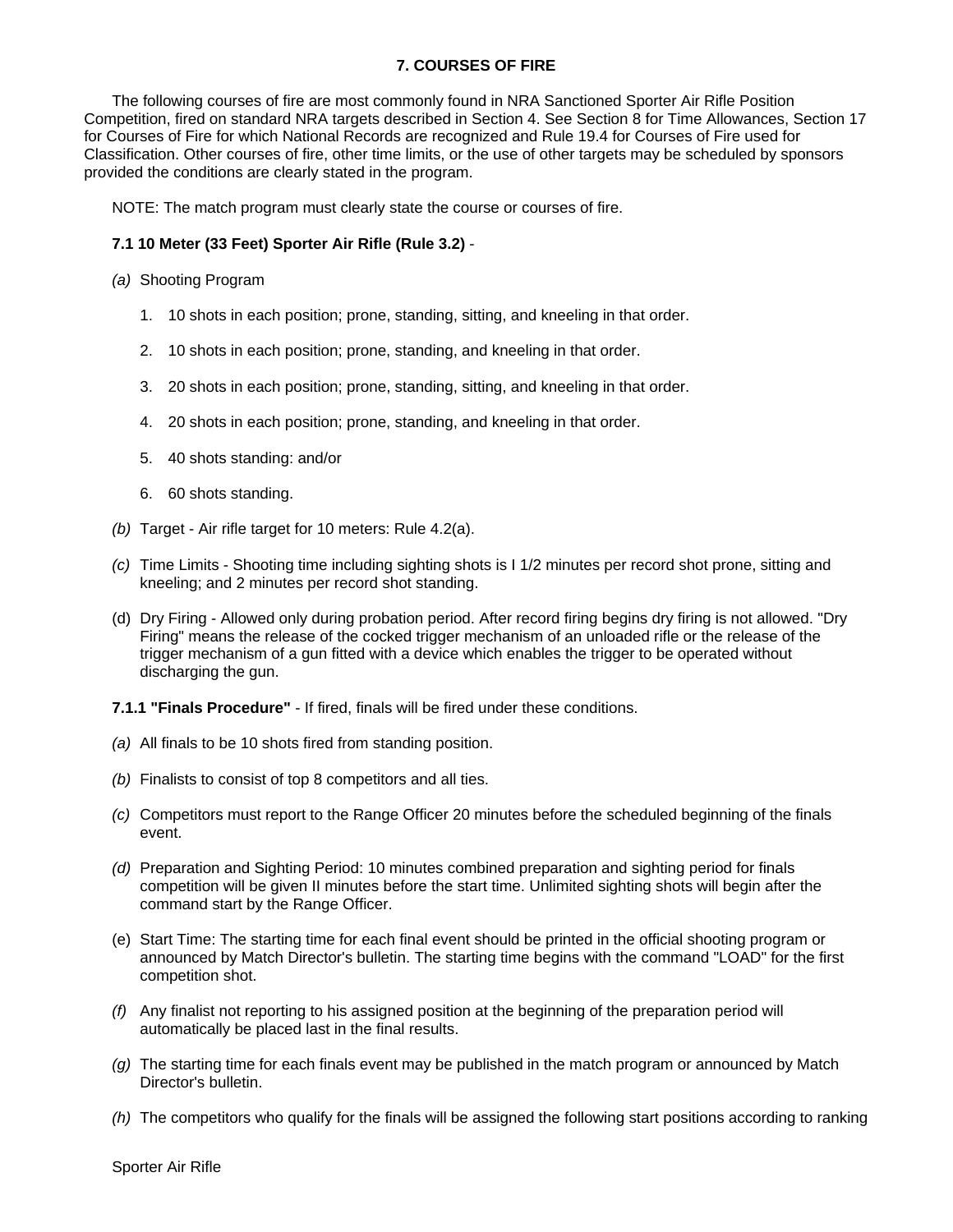of the order or merit finish of the qualification round.

Note: All competitors will be given new start numbers corresponding to their placings. Last names should also be placed on the new start numbers.

Firing Point 1 2 3 4 5 6 7 8 Starting Point 1 2 3 4 5 6 7 8

- *(i)* Number of Sighting Targets and Shots per Target
	- 1. Number of sighting targets: 4 targets
	- 2. Number of competition shots per target: One (1) shot per target.
- *(j)* Seven minutes are allowed for firing of sighter shots. Unlimited sighting shots may be fired at the sighter bulls of the finals target. (Range Officer will give a warning announcement 30 seconds before the expiration of sighter time.)
- *(k)* After expiration of sighter time there will be a 30 second pause.
- *(I)* The finals will consist of 10 shots fired from the standing position and will be conducted single shot for shot with the following commands for each shot:

FOR THE FIRST (NEXT) COMPETITION SHOT, LOAD - After this command the shooter loads the air rifle.

# **ATTENTION** - 3 2 I

**START** - The shooter has 75 seconds for one shot.

**STOP** - This command is given after the last shooter has fired or immediately after termination of the shooting time of 75 seconds.

*(m)* One record shot per record bull

- 1. After each record shot, the shots will be scored and the value will be announced for each firing point.
- 2. After the target has been scored and the value announced the next record shot will be fired. This exact sequence is repeated until the finals are completed.
- *(n)* All results in the finals competition will be added to the individual results of the qualification score. All final results will be printed in the results bulletin.
- *(0)* If a shooter fires more than one shot during the single shot time, it will be scored as a miss.
- *(p)* Decision in the, event of tied scores: Scores of both qualification and finals for each individual will be added. Those tied will continue to shoot single shot for shot, using the procedure described above, until the tie is broken.
- *(q)* If automatic target carriers are used, the target must be carried in only after the command "STOP" is given to avoid any disturbance of the other finalists.
- *(r)* Aiming exercises are allowed between the commands "STOP" and the following command "LOAD." Dry firing in any form is prohibited.

"Dry Firing" means the release of the cocked trigger mechanism of an unloaded rifle or the release of the trigger mechanism of a gun fitted with a device which enables the trigger to be operated without discharging the gun.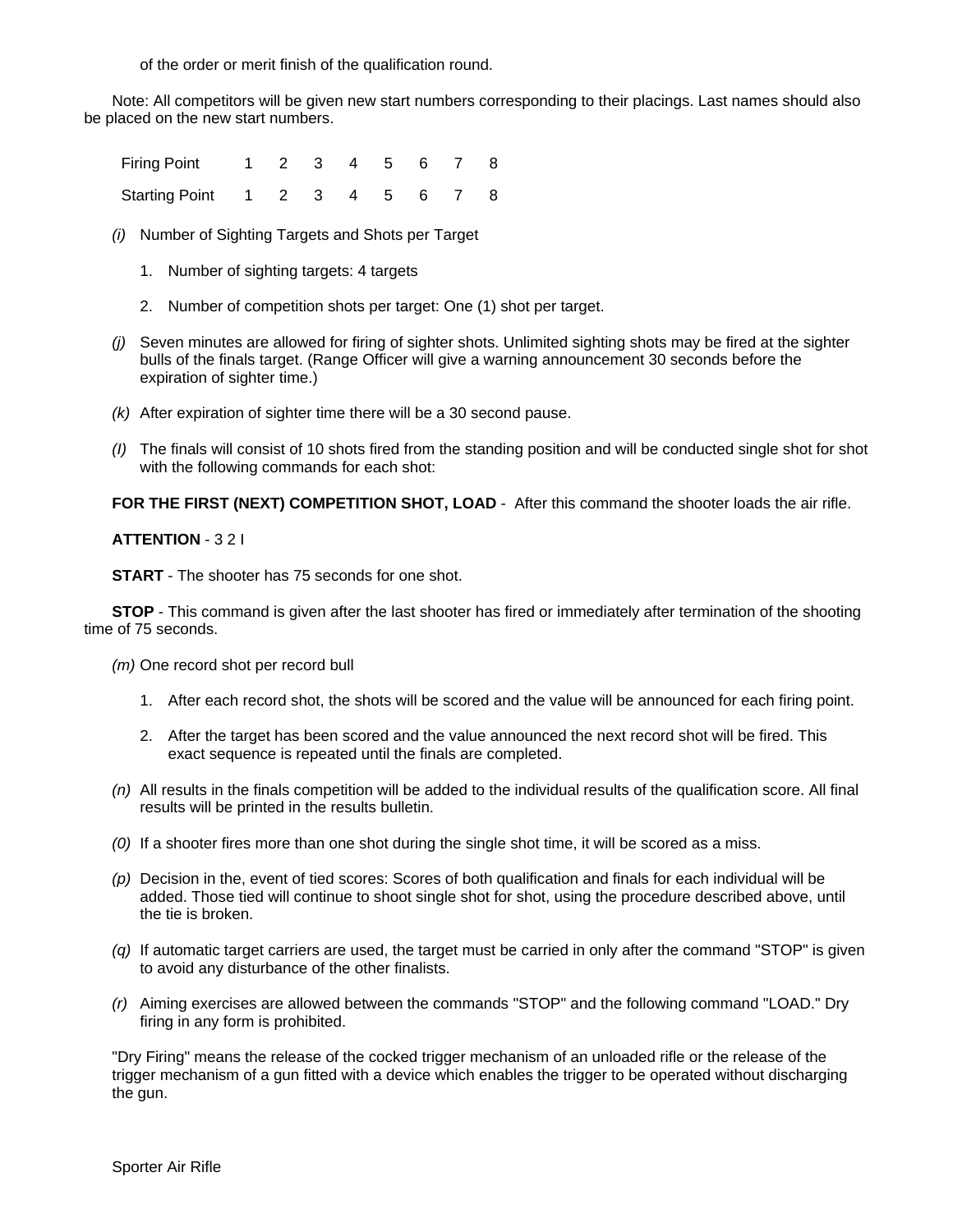### **8. TIME LIMITS**

<span id="page-15-0"></span>**8.1 Computing Time** - Time is not checked on each shot. The time allowance is computed for a complete stage (including sighting shots when specified). In some cases this is on the basis of the specified number of shots multiplied by the allowance per shot. The Chief Range Officer may terminate any relay before completion of the full time allowed if all competitors in that relay have completed firing. Time allowed but not used does not carry over to another string or stage.

#### **8.2 Time Allowance** -

- *(a)* Time Limits Shooting time including sighting shots is 1 1/2 minutes per record shot prone, sitting, and kneeling; and 2 minutes per record shot standing.
- *(b)* Changes to time limits must be stated in the tournament program. It is recommended that the competitors be given 15 additional minutes for each position change but in no case will less than 5 minutes be allowed for each position change. In matches at more than one range or stage when firing must cease to change targets or stages, time may not be accumulated at one range or stage and used at another range or stage. Time for each range or stage will be allotted separately.

**8.4 Passage of Time** - It is the Tournament Sponsor's option to inform the shooters of time remaining at ten (10) and five (5) minutes before the end of the shooting time.

**8.5 Additional Time** - It is the responsibility of the shooter to finish shooting within the time allowed. Additional time will not be given except as otherwise provided in these Rules. Any extension of time which is allowed by the Jury, Referee, or Range Officers will be clearly marked on the record keeper's (scorer's) card with the reason stated. If there is no record keeper or scorer the Range Officer will record the additional time allowed and the reason and will inform the shooter involved.

Note: Shots which are fired before or after the end of the official shooting time, or which are not fired at all, shall be registered as misses, unless the Jury, Referee, or the Range Officers have authorized extra time for the shooter.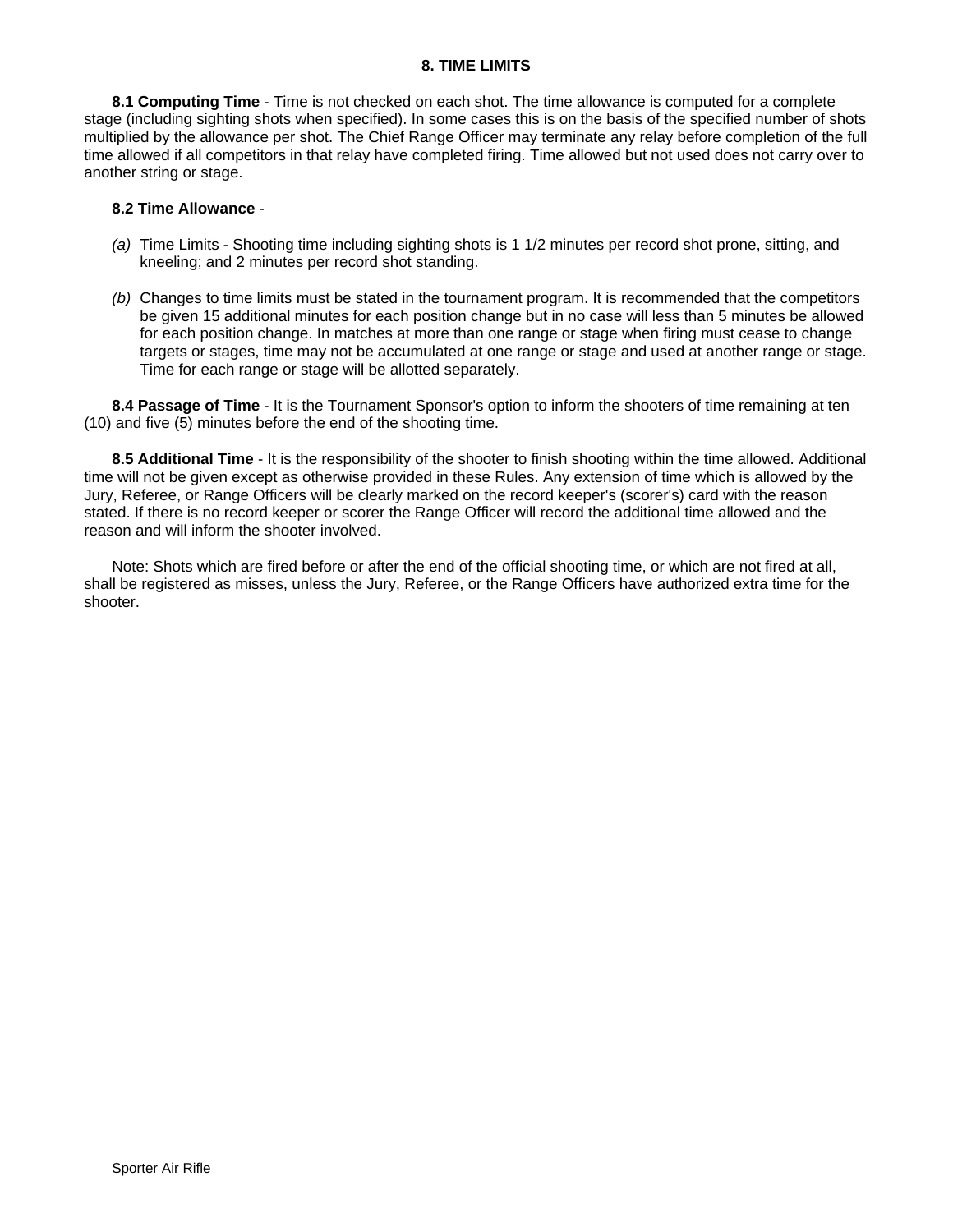#### **9. COMPETITION REGULATIONS AND RANGE OPERATION**

<span id="page-16-0"></span>**9.1 Changing Air Rifles** - No competitor will exchange his air rifle or the stock of his air rifle during the firing of any single or multiple stage match (except in aggregate matches), unless it has become disabled and has been so designated by the Chief Range Officer or Referee. For the purpose of this rule the firing of a match is considered to have started when the competitor has fired his first record shot. A claim that an air rifle is disabled must be made immediately. All shots fired up to the time that the claim is made will stand as part of the official score.

● 9.1.1 Changing of compressed air or CO<sup>2</sup> cylinders for any reason must be done behind the ready line.

### **9.2 Sighting Shots** -

- *(a)* Sighting shots (unlimited in number) may be fired at any time after the command Commence Fire within the time limit for that match or stage. Once the first record shot in a position has been fired, no further sighting shots are allowed unless permitted by the Jury.
- *(b)* If a shooter must cease fire for longer than three (3) minutes due to no fault of his own, he may demand extra and equal time. If the interruption is longer than five (5) minutes, the shooter has the right to unlimited additional sighting shots. If a target change requires the shooter to move away from the firing point or get out of position the shooter has the right to unlimited additional sighting shots.
- *(c)* Unlimited additional sighting shots may be authorized in the event of a disabled air rifle. See Rules 9.5 and 10.
- *(d)* A two point penalty will be given for each sighting shot fired after the first record shot except as authorized by the Jury.

**9.2.1 Marking of Sighting Target** - The sighting target must be clearly marked, normally, by means of a black stripe in the upper right comer which can be clearly seen with the naked eye. During competitions where double target frames are used, a broad black band will be hung over the face of the target which is not in use or the target not in use must be removed. If the 12-bull AR5/1O target is used, the sighting targets are located in the center of the target and enclosed with a guard ring.

**9.2.2 Misplaced Sighting Shots** - When a multiple bullseye target (with sighting bullseye) is used, and the firer in his first fired shot of the target (sighting bullseye) misses the scoring area of the sighting bullseye or ring when printed on targets, the firer shall: halt firing, call a Range Official or Referee, have the official verify that the shot is not in the sighting bullseye. The official shall record this fact and the firer shall commence firing at the sighting bull again. The Range Official will continue to observe until the firer's shots hits the sighting bullseye. At this point the official will verify all previous shots (they will not be scored as misses) and the shooter will continue firing the match under the rules of the match. No extra time will be allowed for the procedure above. Additional shots outside the scoring rings will be scored as record shots. All penalties used in scoring shall be in force after the first shot that strikes the sighting bullseye.

### **9.3 (Blank)**

**9.4 Misfire** - A misfire is a shot in which the pellet is not expelled from the gun. The Range Officer must be notified of a possible misfire before the next shot is fired. The Range Officer, when satisfied there is a misfire, will permit the competitor to continue firing. A competitor will be given the appropriate additional time to fire each misfire.

**9.5 Disabled Air Rifle** - Any air rifle which cannot be safely aimed or fired, or has suffered damage to the sights rendering it impossible to aim properly or which has a broken seal or cannot be fired because of mechanical failure may be declared a disabled air rifle by the Range Officer. There must be evidence of physical damage to the sights; the fact that the sights are improperly adjusted does not constitute disablement. If the air rifle fails to function, the shooter or coach must notify the Range Officer. A gun declared disabled by the Range Officer shall not be used again for firing until the defect has been corrected and the gun has been ruled safe by the Range Officer. When a gun has been declared disabled, the shooter will be given a reasonable period of time to repair the gun or continue firing with a substitute. When the shooter resumes firing, he/she will be given the amount of time that remained to be fired at the time the gun became disabled. The shooter will be given the opportunity for unlimited sighting shots within the allotted time remaining in accordance with Rule 9.2.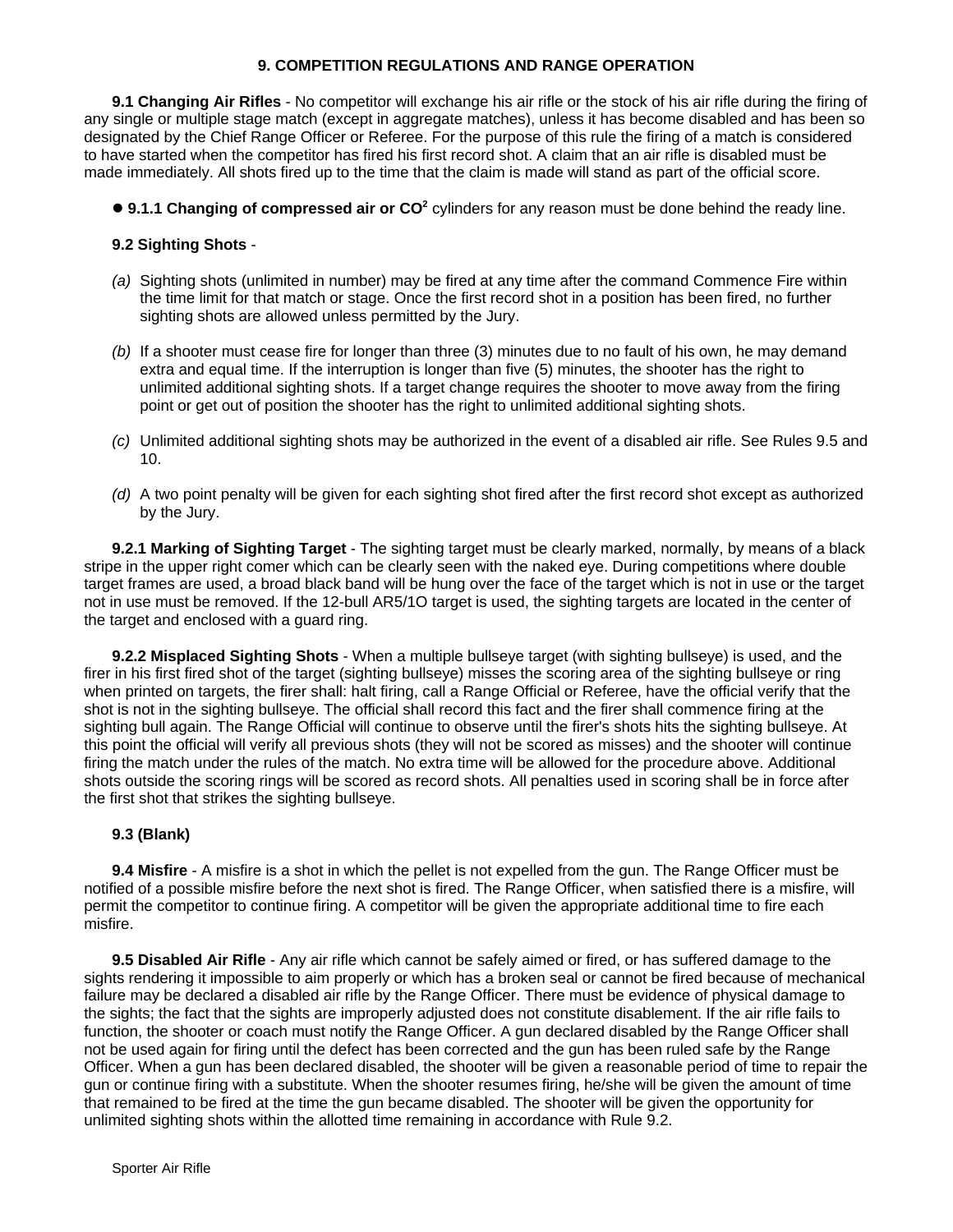**9.6 Malfunction** - Failure of the rifle to function properly due to mechanical defects or to defective ammunition. Functional failures due to improper manual operation are not to be considered as malfunctions. (For procedure in case of a disabled rifle, see Rule 10.9.)

Note: Running out of air/C02 in the middle of a stage does not constitute a disabled rifle or malfunction. No additional time will be given to restore the rifle to shooting condition. Low air pressure in the rifle caused by a damaged seal or leaks will be considered a malfunction. All other reasons will not be considered a malfunction or a disabled gun. If the shooter thinks his gun has malfunctioned, he must inform the Chief Range Officer who will make a decision on the rifle. All shots, up to the point of declaration of the malfunctioning rifle, will count.

# **9.7 (Blank)**

**9.8 Examination of Equipment** - The shooter is responsible for using equipment that complies with these rules. The tournament officials may spot check a shooter's equipment at any time. The shooter is responsible for submitting questionable equipment to tournament officials prior to the start of the competition. Questionable equipment should be examined between positions or after firing so that the shooter is not disturbed while shooting.

**9.9 Competitor's Position** - A competitor will take his position immediately to the right of the numbered firing point marker except that left-handed shooters may be directed by the Range Officer to take position immediately to the left of the marker in order to avoid interference with other competitors. No portion of the shooter's body may rest upon or touch the ground forward of the firing line. This does not prohibit some equipment from being placed forward of the firing line. (See Rule 3.9 Shooting Kits.)

**9.10 Coaching Prohibited** - During individual competition, coaching of any kind is forbidden while the competitor is on the firing line. As long as the competitor is on the firing line he may speak only with members of the Jury or with Range Officials. Coaches may assist shooters before the preparation period begins.

- *(a)* If a competitor wishes to speak with any other person, he must unload his air rifle, leave it in a safe condition on the line (or the firing bench) and leave the firing line only after notifying the Range Officer, then being careful not to disturb other competitors.
- *(b)* If a team official wishes to inform a shooter on the firing line of something which does not relate to the competition or "coaching" he must first obtain permission of a Jury member or the Official Referee.

**9.11 Matches Not Complete** - When a match or stage is not completed by all competitors in accordance with the tournament schedule, the match or stage may be rescheduled or cancelled. Any match or stage which has been completed by all competitors will not be refired. Only scores of a match or stage which has been completed will be included in an aggregate event, and a match or stage is not completed unless all competitors have fired.

### **9.12 (Blank)**

**9.13.1 Interference** - With the exception of competitors actually firing and such range personnel as may be necessary, the firing points and lines will be kept clear at all times. Competitors will not be permitted to interfere with the handling of targets by range personnel.

### **9.14 . 9.22 (Blank)**

**9.23 Aliases** - No competitor may fire under an assumed name nor substitute for another in a match; no competitor may register, enter or fire in the name of another.

### **9.24 (Blank)**

**9.25 Crossfires and Excessive Hits** - No competitor will deliberately fire on the wrong target nor fire more than the required number of shots, including hits on some other competitor's target card. (Rules 14.7 and 14.10.)

**9.26 Bribery** - No person will offer a bribe of any kind to any of the range, statistical personnel, or others, nor be an accessory thereto.

**9.27 Disorderly Conduct** - Disorderly conduct or intoxication is strictly prohibited on the range and anyone guilty of same will be expelled from the range. Expelled competitors will be disqualified from that competition with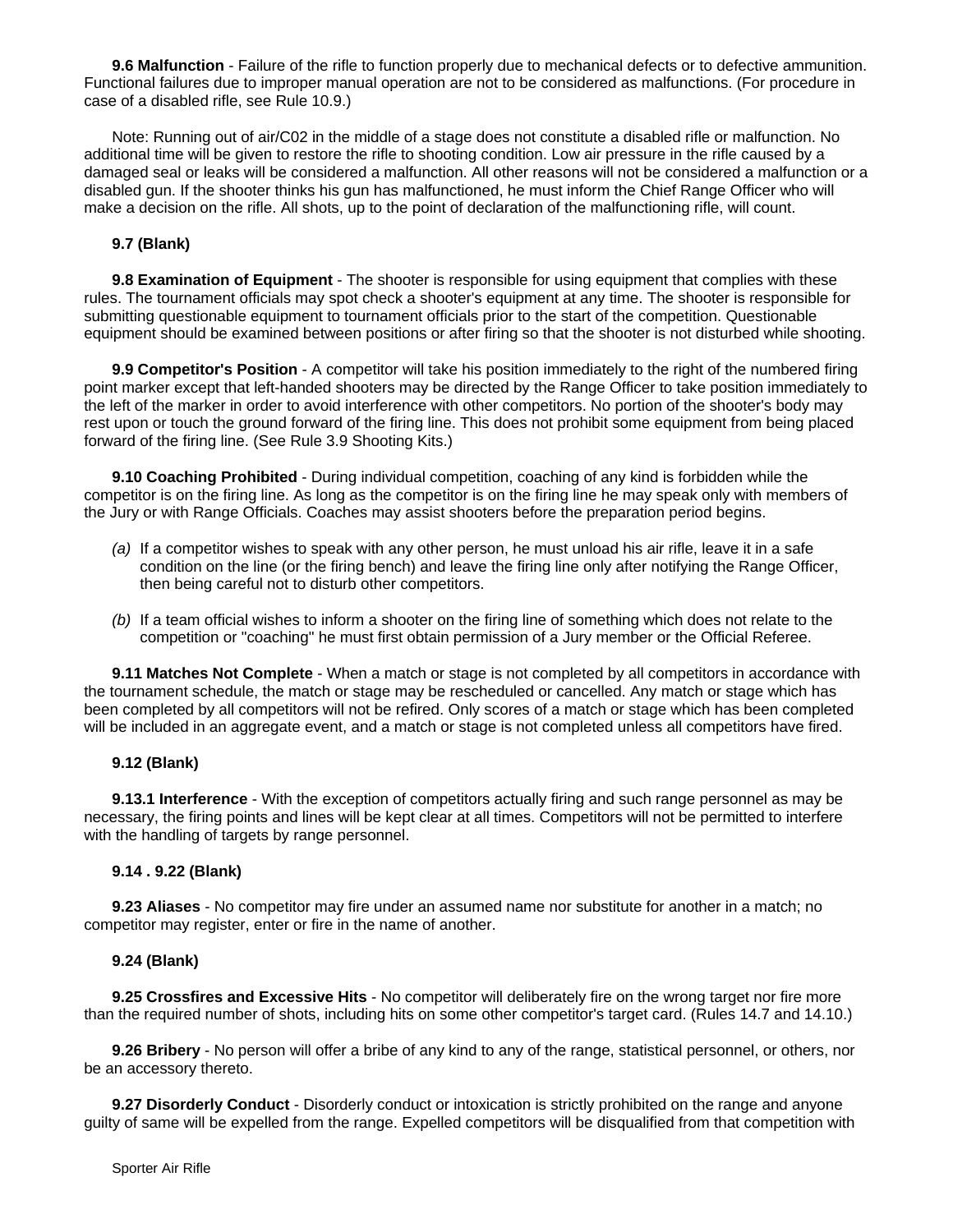no return of entry fees.

**9.27.1 Willful Destruction of Range Equipment** - No competitor shall cause any range equipment to become damaged through a deliberate act, and anyone guilty of same will be expelled from the range without a warming. Expelled competitors will be disqualified from the competition with no return of entry fees.

**9.28 Refusal to Obey** - No person will refuse to obey instructions of the Match Director, Official Referee, Supervisor, Range Officers or of any other officer of the tournament, if instructions are given in the proper conduct of his office.

**9.29 Evasion of Rules** - No competitor will evade nor attempt to evade nor be an accessory to the evasion of any of the conditions of a match as prescribed in the program or in these Rules. Refusal of a competitor or Tournament Official to give testimony regarding facts known to him concerning violations or attempted violations of these Rules will constitute being an accessory to the violation or attempted violation.

**9.30 Penalties/Disqualifications** - In cases of infringement and contravention of the regulations or of the instructions of Range Officers, the following penalties may be imposed upon the competitor by the Match Director, Referee or Jury:

Warning

Deduction of points from the score

**Disqualification** 

In case of infringement of the regulations:

- *(a)* A warning may be given so that the competitor may have the opportunity to correct the fault. In case of a serious violation of safety regulations, the Jury or Referee has the authority to 19 impose immediate disqualification.
- *(b)* If the competitor does not correct the fault before the next shot, 10 points shall be deducted from his score.
- *(c)* For a repeated infringement, the competitor may be disqualified.
- *(d)* A warning to the competitor must be expressed in such terms as will leave no doubt that it is an official warning. A warning to the competitor, whenever it is possible, should be given so as not to disturb him while firing a shot, unless the infringement concerns safety, in which case the competitor shall be warned immediately.
- *(e)* If a competitor continues to handle his firearm in a dangerous manner, or continues to violate any of the safety regulations, he may be disqualified.
- *(f)* If the Range Officer, Referee or Jury is of the opinion that the competitor has attempted to intentionally circumvent the rules or disturb other competitors in an unsportsmanlike manner, he may be warned, then penalized by the deduction of 10 points from his score, or he may be disqualified.
- *(g)* If the Range Officer, Referee, or Jury considers that the competitor is holding up the procedure unnecessarily, with the intention of gaining unfair advantage, he may be warned, then for every similar fault thereafter, 10 points may be deducted from his score.
- *(h)* The discharge of any firearm anyplace other than the firing line, or the firing line prior to the shooter being placed in the preparation period, will result in disqualification and expulsion from the tournament with no refund of fees. If a firearm is discharged while the shooters are in the preparation period prior to the command LOAD or COMMENCE FIRING, it will result in the competitor being disqualified from that fired match.
- *(i)* Any competitor placing a pellet in the chamber on the loading ramp or in the magazine before the command LOAD, will be warned on the first violation, disqualified from that stage for the second violation,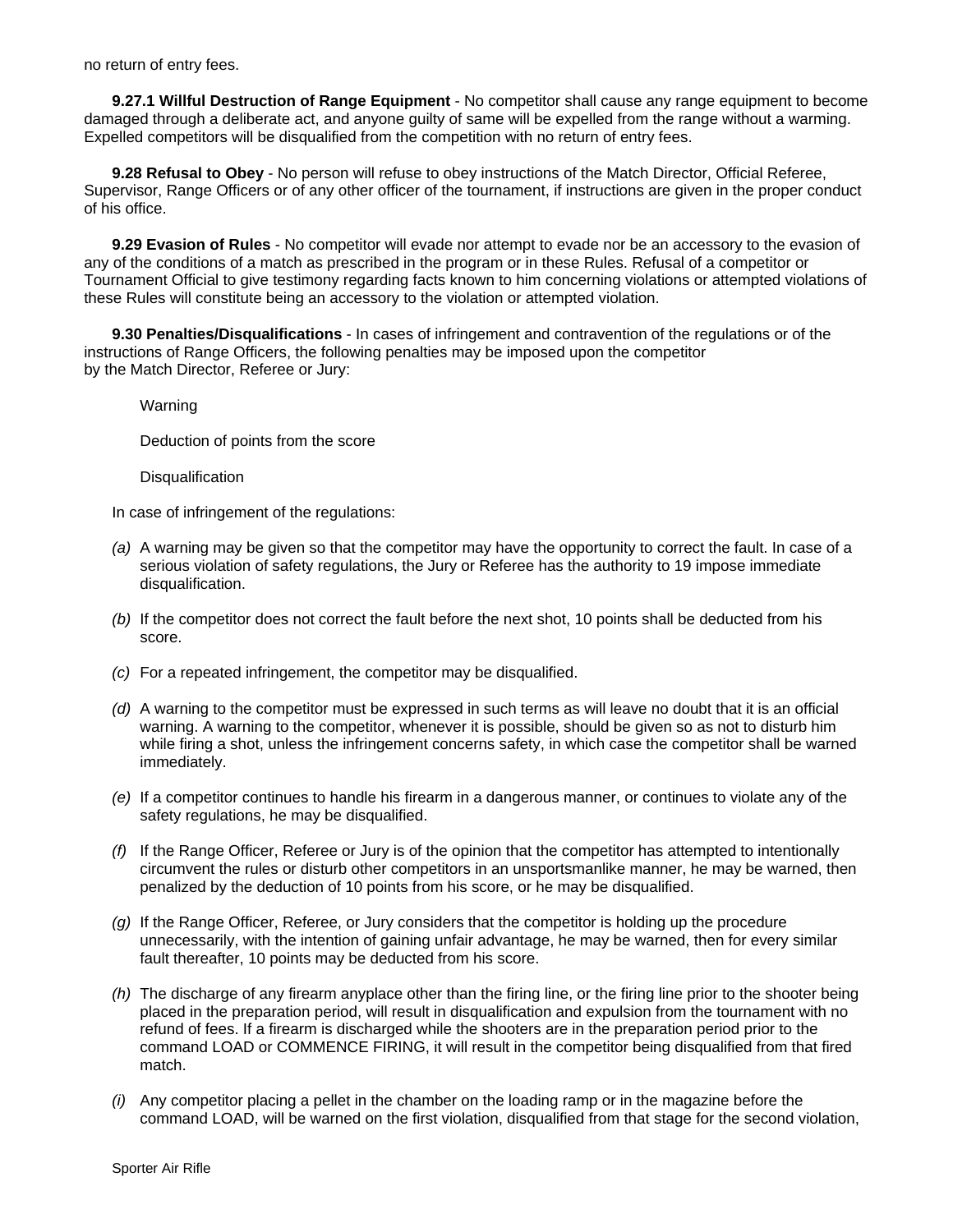disqualified from the match for the third violation, and expelled from the tournament for the fourth violation, with no refund of fees.

*All irregularities, penalties, misses, malfunctions, extra time allowed, repeated shots or repeated series, annulment of shots, etc., must be clearly marked and recorded in the Range Register, and on both the target and score card, by the Target Control Officer or by the responsible official on the range.*

Penalty points will be deducted from the stage or match in which the infraction has occurred, starting from the last bull fired in the stage or match.

**9.31 Suspension** - For violation of these Rules deemed so to justify, any member may be suspended or expelled from the National Rifle Association upon presentation of evidence and conduct of a hearing as prescribed in the Bylaws.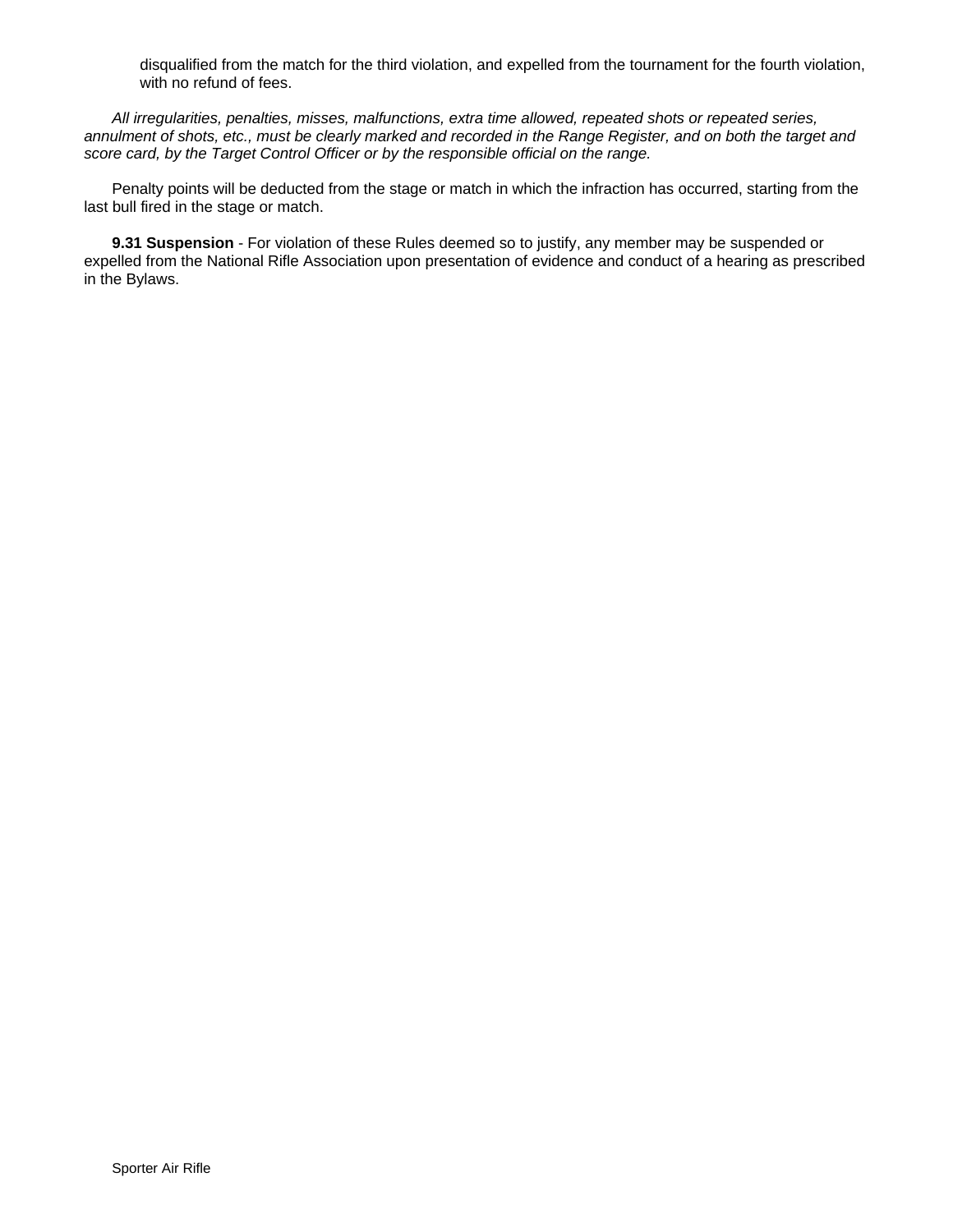# **10. RANGE CONTROL AND COMMANDS**

<span id="page-20-0"></span>**10.1 Discipline** - The safety of competitors, range personnel and spectators requires continuous attention by all to the careful handling of firearms and caution in moving about the range. Self discipline is necessary on the part of all. Where such self-discipline is lacking it is the duty of the range personnel to enforce discipline and the duty of competitors to assist in such enforcement.

*Under no circumstances shall firing commence or continue on a range where an unsafe condition exists.*

**10,1.2 Air Rifles Unloaded** - Air Rifles will not be loaded until the competitor has taken position at his firing point; air rifles are pointed toward the targets; and the command, "COMMENCE FIRE" or "START" has been given.

**10.1.3 Loaded Air Rifles** - No pellet will be inserted into the air rifle except at the firing point and after the command, "COMMENCE FIRE" or "START." The muzzle of the air rifle will be pointed in the direction of the targets until the air rifle is discharged or unloaded. Even if the rifle has a magazine, only one pellet may be loaded.

### **10.1.4 Cease Firing**

- *(a)* Cease Firing All shooters will immediately stop firing upon the command "Cease Firing" or Stop." Actions will remain open (See Rule 14.5). "Cease" is the preparatory part of the command and "Firing" is the action part of the command. NO shot should be fired after the word "Firing" is spoken.
- *(b)* Commence Firing All shooters may start firing upon the command "Commence Firing"or "Start" as the timing of the string is started with this command (See Rule 14.5). "Commence" is the preparatory part of the command and "Firing" is the action part of the command. NO shot will be fired before the word "Firing" is spoken.

**10.1.5 Not Ready** - It is the duty of competitors to notify the Range Officer if not ready to fire at the time the Range Officer asks "IS THE LINE READY?" Should the Range Officer cause firing to proceed, the competitor concerned will be given an opportunity to fire his score in the earliest possible relay or by time extension in his relay. Failure of competitor to notify the Range Officer that he is not ready forfeits his right to fue.

**10.1.8 Disturbance of Competition** - Should a competitor consider that he was disturbed while fIring a shot, he must put down his air rifle and immediately make his claim to the Range OffIcer or Jury Member, without disturbing the other competitors.

- *(a)* If the claim is considered justifIed, the shot will be annulled and the competitor will be allowed to repeat the shot.
- *(b)* If the claim is considered not justifIed, the shot will be credited to the competitor.

# **10.1.9 Target Mounting**

- *(a)* When a range is equipped with a carrier system permitting the changing of targets from the fIring line without suspending the fIring, competitors may be issued the targets necessary to complete the match. Each competitor will be responsible for hanging his target properly on the target carrier and may, if provided for in the tournament program, remove the fIred target under supervision of the range offIcials. Fired targets will be gathered by the Range OffIcer as soon as each stage is completed.
- *(b)* When carrier systems are not used, each competitor may be required to hang his target properly and remove his or another competitor's fIred target under supervision of the range offIcials, if provided for in the tournament program.
- *(c)* When targets are framed (mounted) by persons other than the competitors, competitors must be given the opportunity to observe their assigned targets and verify they are clean and of the correct type before the command to load is given.

**10.2 Loud Language** - Loud or abusive language will not be permitted. Competitors, Scorers and Range OffIcers will limit their conversation directly behind the fIring line to offIcial business. (Rules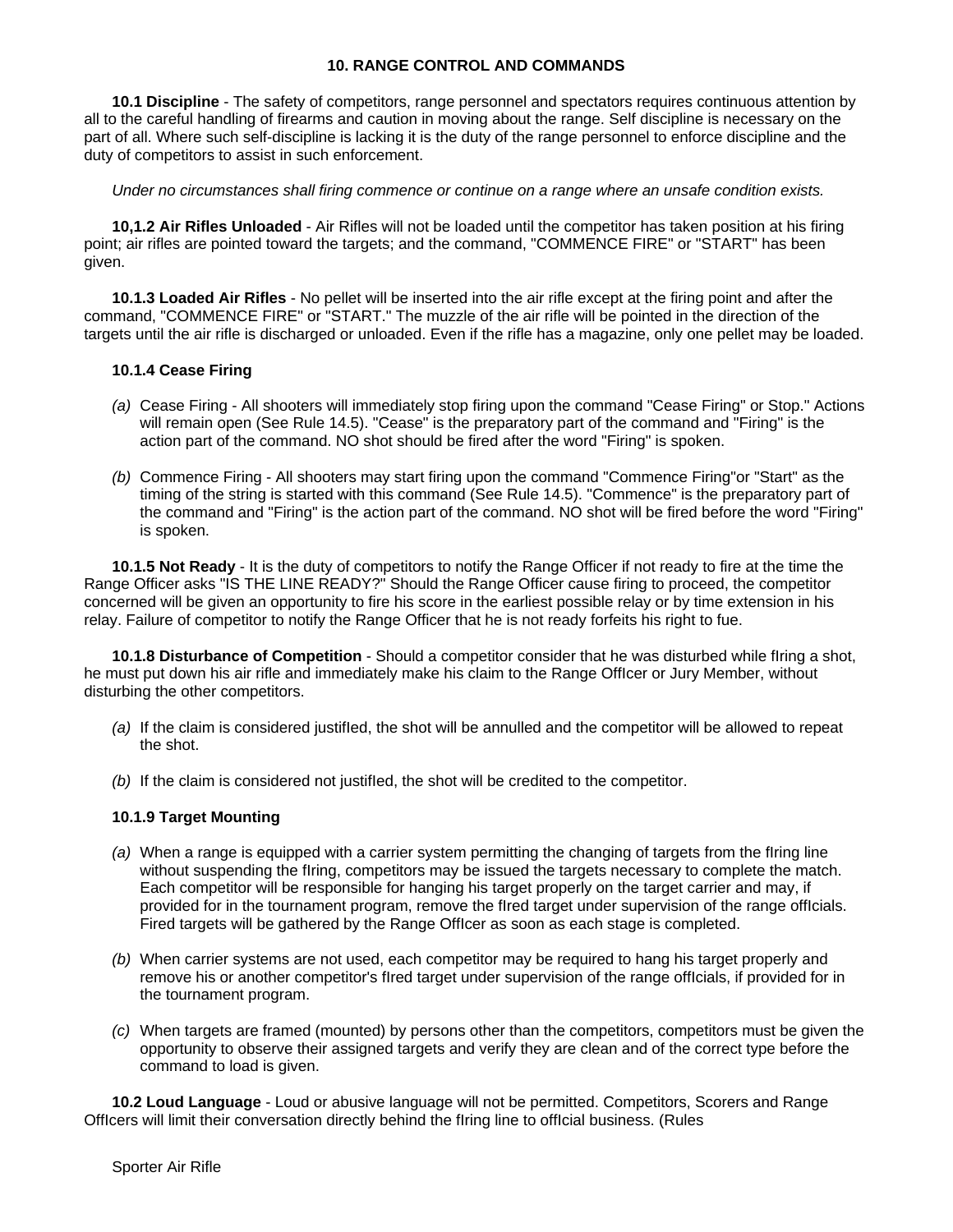#### 9.13.1 and 10.3.2)

**10.3 Delaying a Match** - No competitor may delay the start of a match through tardiness in reporting or undue delay in preparing to fire.

**10.3.1 Preparation Period** - In all cases competitors will be allowed a minimum of 3 minutes to take their places at their firing points and prepare to fire after the firing point has been cleared by the preceding competitor. Dry firing shall be permitted during this period.

**10.3.2 Interrupted Fire** - If for any reason such as safety or technical problems the shooting is interrupted through no fault of the competitor and if the time elapsed is more than 5 minutes, or if the shooter must move his equipment to another firing point the Jury/Referee will allow unlimited additional sighting shots.

**10.4 Policing Range** - It is the duty of competitors to police the firing points after the completion of each stage. The Range Officers will supervise such policing and will see that the firing points are kept clean.

**10.5 Competitors Will Score** - Competitors will act as scorers when requested to do so by the Match Director or Chief Range Officer, except that no competitor will score his own target.

**10.6 Repeating Commands** - A Range Officer will repeat the Chief Range Officer's commands only when those commands cannot be heard clearly by competitors under his supervision.

**10.7 Firing Line Commands** - When ready to start the firing of a match the Range Officer commands:

#### **"RELAY NO. I MATCH NO (or naming the match) ON THE FIRING LINE."**

Once shooters have been given enough time to get to their firing points, the Range Officer will state: **"GO FORWARD AND HANG YOUR TARGETS."**

When all shooters have returned from downrange, the Range Officer commands: **"THE PREPARATION PERIOD STARTS NOW."**

Shooters will have a minimum of 3 minutes to make their last minute preparations. Shooters may dry fire during the preparation period. Range Officers should check the location of each competitor as to correct firing point by comparing the number of each competitor's firing point with the relay and target number on his scorecard or on the range assignment card. At the end of 3 minutes, the Range Officer states: **"THE PREPARATION PERIOD HAS ENDED."**

Next the Range Officer asks the question: **"IS THE LINE READY?"**

A competitor who is not ready will immediately raise his arm and call, **"NOT READY ON TARGET!"** The Range Officer will immediately state: **"THE LINE IS NOT READY,"** proceed to investigate the difficulty and assist in correcting it. When this has been corrected, the Range Officer calls: **"THE LINE IS READY, COMMENCE FIRING, YOU HAVE '\_\_' MINUTES."**

(Note: Time will vary depending on course of fire.)

After this command, firing commences and shooters have the stated time to complete their firing. At the end of the firing period, the Range Officer commands: **"CEASE FIRE. MAKE THE LINE SAFE."**

Each shooter must stop firing immediately, open the action and place the rifle on the shooting mat with the action visible. If the last pellet has not been fired it will still be in the barrel. The shooter should inform the Range Officer immediately by saying **"PELLET STILL IN THE BARREL."** He will then command: **"UNLOAD, CLEAR THROUGH THE BARREL."**

Any unfired rounds must be discharged into the backstop at this time and may not be fired at the target. The guns are grounded and checked to see that the actions are open and to the rear. The next command: **"IS THE LINE SAFE?"**

If the Range Officer did not observe all rifles grounded and safe he would say: **"THE LINE IS NOT SAFE,**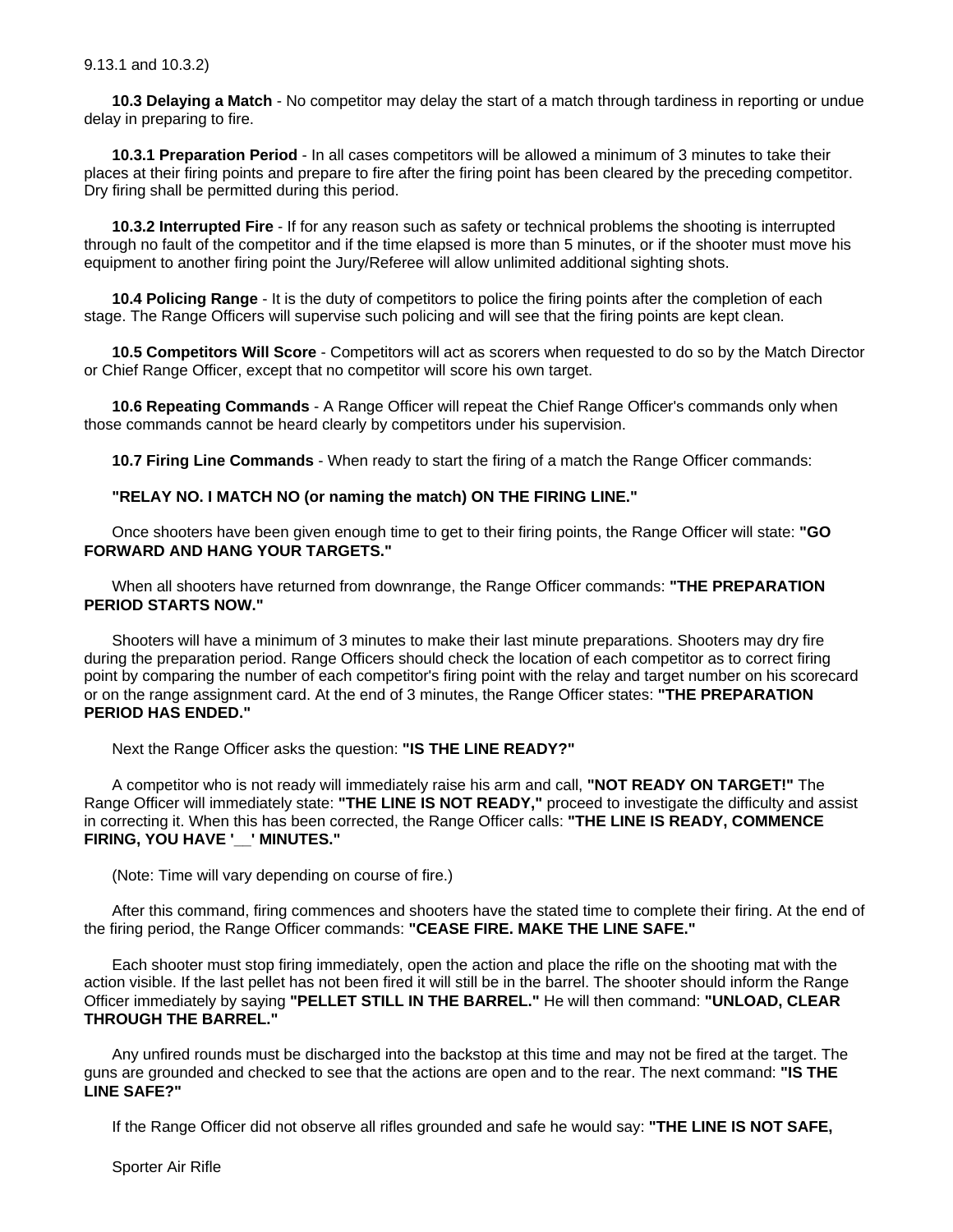# **STAND EASY."**

He will then assist in making the line safe. When he can observe that the line is safe, he will say: **''THE LINE IS SAFE, GO FORWARD AND REPLACE (or REMOVE) YOUR TARGETS."** No one may touch or handle a rifle while there is someone downrange. Succeeding relays are handled in a like manner.

Block Officers or competitors will immediately command: "CEASE FIRING" if any unsafe act occurs which indicates possible injury to some living thing should firing continue. In all other cases commands will originate with the Range Officer.

Should a target blowout of the frame or otherwise become unserviceable' the Range Officer will issue commands and directions as deemed advisable by him.

Other commands used less frequently are:

"AS YOU WERE" means disregard the command just given. For example, if the commands were given "THE LINE, IS READY" follow by "AS YOU WERE" it would mean someone was not ready.

"CARRY ON" means proceed with whatever was being done before some interruption occurred.

**10.7.1 Firing Sequence** - Only one shot shall be fired and scored on each of the bulls without penalty (unless otherwise specified in the match program). It is the responsibility of the shooter to keep track of his/her shots and to fire only one shot at each bull. In case more than one shot strikes in one buH, scoring rules in Section 14 shall govern.

NOTE: Two five-bull targets hung side by side, or one 10-bull target with 2 sighting targets will be considered one target.

**10.9 Procedure in Case of Disabled Air Rifle or Malfunction** - If a shooter has trouble with his air rifle, he can have it repaired or may continue shooting with another air rifle. If the repair lasts for some time, he may be credited with extra time (Rule 9.5), maximum 15 minutes, and will complete shooting at a time determined by the Chief Range Officer. The shooter has the right to unlimited additional sighting shots. In all cases, the Range Officers or the Jury must be informed so they may decide on the measures to be taken.

**10.13 Procedure in Case of Loose or Fallen Target** - If a target falls or is blown from its target holder or blows loose so the shooter can no longer fire at it, the shooter or coach (in a team match) must notify the Range Officer. The Range Officer, at his/her discretion, may cease firing to replace the target, have the shooter wait until firing has ceased to replace the target and continue firing, or resquad the shooter. If the shooter is allowed to continue firing or is resquadded, he/she will be given the amount of time that remained to be fired at the time the loose or fallen target was reported. Sighting shots are also allowed according to (Rule 9.2)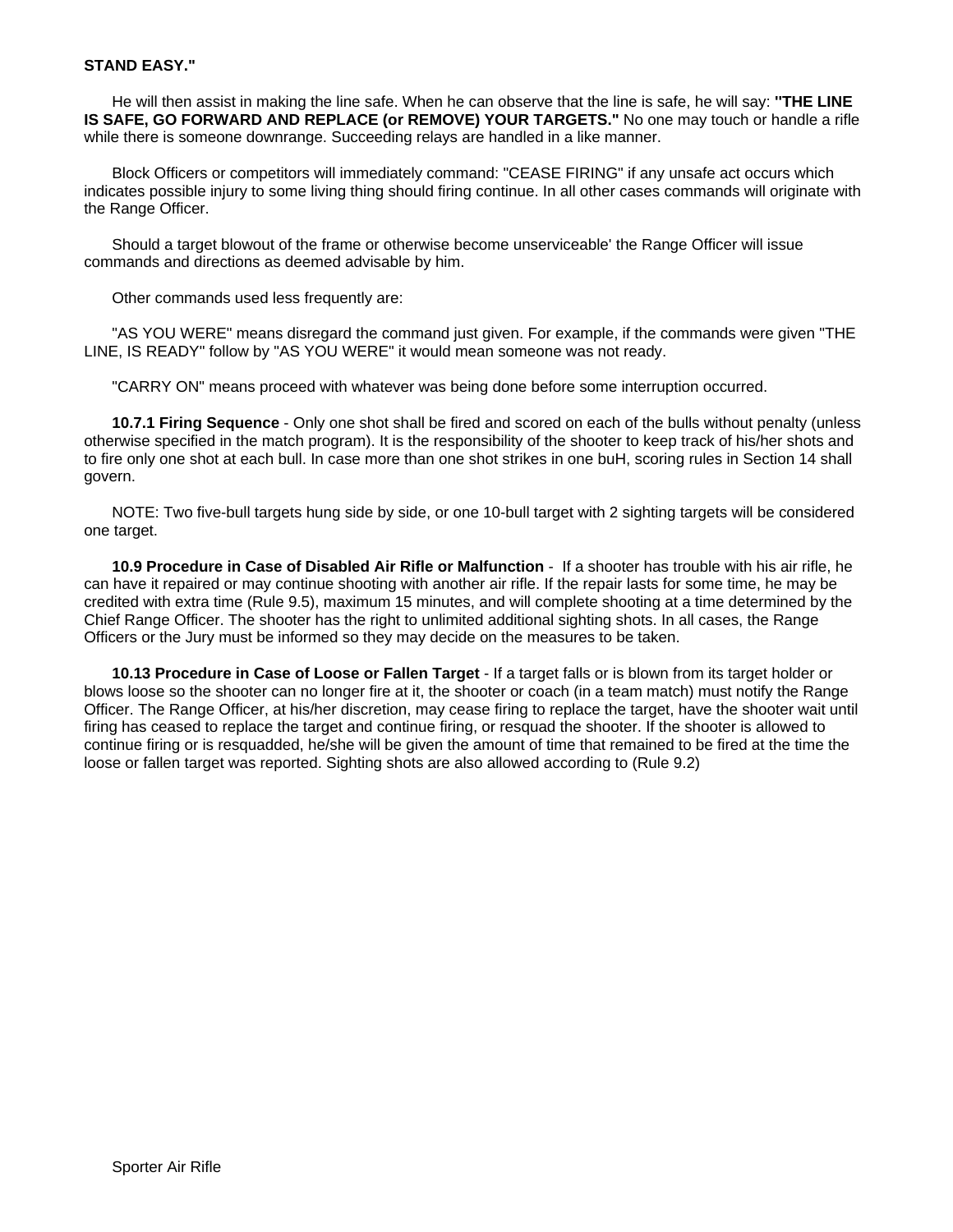# **11. TOURNAMENT OFFICIALS**

<span id="page-23-0"></span>*Tournament Officials - Officials will be thoroughly familiar with conditions of the program and with National Rifle Association Rules. Officials may compete in Approved. Registered. State and Regional Tournaments. National Championship match officials may not compete.*

**11.1 Match Director** - The Match Director is the official primarily responsible for the efficient conduct of the entire tournament. He may change match and firing conditions from those shown in the program, provided a Match Director's bulletin is posted for the information of all competitors, and that such changes are not contrary to currentNRA Rules. The Match Directoris also directly responsible for the efficient operation of the range and the Statistical Office and for the safety and proper discipline of all tournament operating personnel, competitors and spectators. Instructions from the Match Director for the operation of the tournament will be complied with by all persons on the range. The Match Director will use the best judgement at all times. His behavior and decisions must be characterized by absolute impartiality, firmness, courtesy and complete awareness. In the application of these Rules the Match Director will confer with the NRA Official Referee or Jury on any doubtful point and will be guided by the Official Referee's or Jury's decision.

**11.1.1 Deputy Match Director** - The Deputy Match Director, when appointed, is responsible to the Match Director for the efficient conduct of the entire tournament, and acts for the Match Director in all matters listed in Rule 11.1. A Deputy Match Director is appointed at the discretion of the Sponsor.

**11.2 Official Referee** - An Official Referee may be assigned at all NRA Sanctioned State, Sectional, Regional and National Championships. Assignments are made from Headquarters of the National Rifle Association. The NRA Official Referee is not an administrative or operating official and is not responsible for the behavior or efficiency of either range or statistical office personnel. It is the responsibility of the Referee to properly interpret and apply all National Rifle Association Rules.The Official Referee's decisions are final in scoring of challenged targets except when scoring in the pit and at National Championships. He will not score except when called on to rule on challenges. It is the Referee's duty to rule on all protests and challenges. Except in an emergency involving the safety of personnel or property, the Referee will not give instruction directly to tournament operating personnel, but will give all such instructions through the Match Director. In the event of a disagreement between Match Officials, the Official Referee shall prevail at the match with recourse only to the Protest Committee. The NRA Official Referee may not change the NRA Rules as printed herein or as officially amended. It is the duty of the Referee to render a complete report to the National Rifle Association covering all phases of the tournament. The Referee may disqualify all or any portion of the score, if, in the Referee's opinion, the conditions warrant such action. A report will be submitted on any Tournament Official who refuses to accept proper instructions given by the Official Referee. After a full hearing is held by the Protest Committee on such a report, the Association may:

- *(a)* Warm, suspend, or bar anyone from serving or competing in NRA competition.
- *(b)* Warn, suspend, or cancel Certificate of the Official Referee.
- *(c)* Refuse to accept for registration or approval any further tournaments conducted on the same range or by the same organization until the unsatisfactory condition reported by the Official Referee has been corrected.

Official Referees may not compete in any match fired in conjunction with any tournament where they are officiating. The Official Referee assigned to a Registered Tournament may disqualify a competitor(s) under provisions of Rule 9.30.

**11.2.1 Jury** - In all Approved or Registered Tournaments where no Official Referee is assigned, a 3-member Jury will be formed by the Match Director to function as described in Rule 11.2. One member of the Jury must be a member of the sponsoring organization, and complete the reports required by NRA. The members of the Jury mayor may not be competitors in that tournament. A Jury member shall be exempted from ruling on a matter in which they are personally involved and the Match Director will name a replacement for that Jury member while ruling on that action. Under no circumstances may any Match Official (Rules 11.1, 11.1.1, 11.4, 11.5, 11.6, and 11.7) be a member of the Jury. The Jury Chairman may disqualify a competitor(s), as directed by the Jury, under provisions of Rule 9.30.

### **11.3 Blank**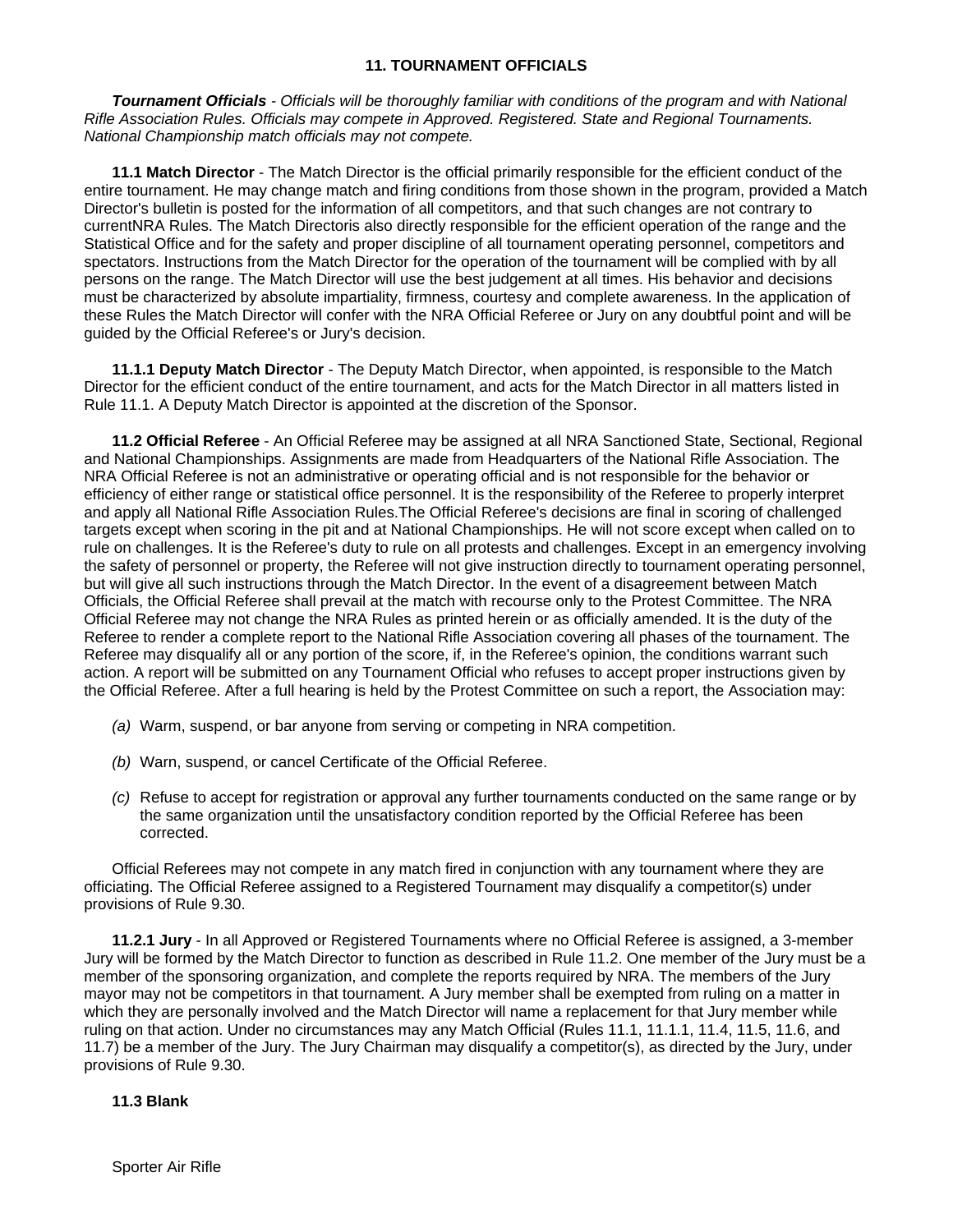**• 11.4 Range Director** - When appointed, the Range Director and Deputy Director are responsible to the Match Director, and have supervisory responsibility for the Chief Range Officers and for the efficient and safe operation of the ranges. Appointment of a Range Director and Deputy Range Directors is authorized when multiple ranges are in operation.

**• 11.4.1 Chief Range Officer** - Will have full charge of the range and will conduct the matches on schedule approved by the Match Director. He is responsible for range safety and for enforcing all rules.

**11.5 Range Officers** - Each Range Officer is an assistant to the Chief Range Officer. Competitors may be assigned this duty. He is responsible for the safety and discipline of range personnel, competitors and spectators in the sector of the range to which he has been assigned. He is responsible for seeing that the competitor's equipment and position are as authorized for the particular match being fired. It is his duty to be completely familiar with the program and with the National Rifle Association Rules. He is to comply to the best of his ability with all instructions issued by the Match Director or Chief Range Officer and will render all possible cooperation to other officials. He must be constantly alert, impartial in his handling of competitors and courteous though firm.

**11.6 Statistical Officer** - The Chief Statistical Officer is in charge of all statistical work in connection with the match except the actual recording of scores when this is done on the range. The Chief Statistical Officer is directly responsible to the Match Director. He is assisted by such Assistant Statistical Officers as may be required.

**11.6.1 Duties of Office** - It is the duty of the Statistical Office to:

- *(a)* Register competitors, and check their eligibility and classification.
- *(b)* Accept match entries.
- *(c)* Prepare, post and keep current a list of competitors showing name, number and classification.
- *(d)* Squad competitors and prepare range assignment cards where such cards are used.
- *(e)* When backing cards are used compare the record target with the backing target, and determine the firing point from which shots were fired in error and indicate such information on the record card.
- *(f)* Check addition on score cards and correct totals.
- *(g)* Tabulate scores in order of merit.
- *(h)* Prepare Preliminary and Official Bulletins.
- *(i)* Maintain an Official Bulletin Board.
- (j) Determine award winners and distribute awards.
- *(k)* Report to Match Director, NRA Official Referee, Jury or Supervisor for appropriate disciplinary action any irregularities in firing or scoring which may be indicated by squadding records or score cards.
- *(I)* Make required reports to NRA within specified time.

**11.6.2 Retention of Records** - The Statistical Office will retain in good order all completed official score cards for 30 days, and all fired targets (except those scored on frame) until the expiration of the time allowed for challenges and protests.

**11.6.3 Preliminary Bulletins** - Preliminary Bulletins on all matches will be posted promptly on the Official Bulletin Board and remain a reasonable length of time to allow competitors to notify the Statistical Office of apparent errors. The challenge closing time will be stated on each bulletin. However, where a bulletin board is used and all scores of competitors are copied thereon, such will be accepted in lieu of the above, provided a notice appears as to the close of challenge time.

**11.6.4 Official Bulletins** - Official Bulletins will be posted on the Official Bulletin Board. However, in the procedure outlined in Rule 11.6.3 for bulletin boards, such scores shall be acceptable and become final after the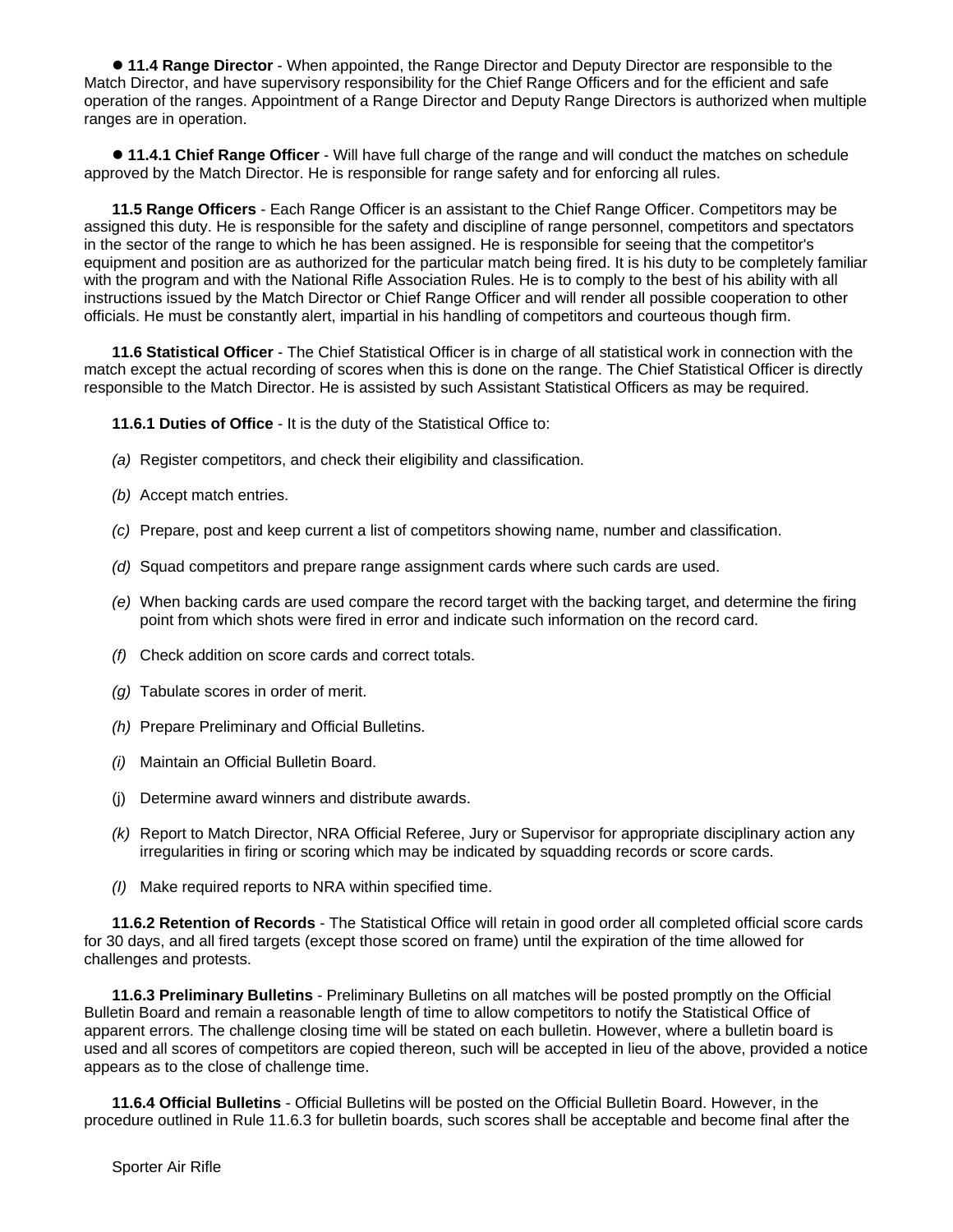elapse of the challenge time period and shall act as an Official Bulletin.

**11.6.5 Correction of Bulletin Errors** - The Statistical Office will correct errors which come to the attention of the office prior to publication of the Official Bulletin.

**11.6.6 Changing Official Bulletins** - No Official Bulletin shall be changed except on authority of the Match Director, Official Referee or Jury. Granted before the time has expired for challenging the last of the preliminary bulletins required to cover all the scheduled events. Subsequent changes from the Match Director, Official Referee, Jury or Supervisor requesting a change, are limited to correction of:

- *(a)* Typographical errors.
- *(b)* Aggregate bulletins on which total score does not agree with the scores as shown on the Official Bulletins for the matches constituting the Aggregate.
- *(c)* Where an error has been made by not following the program schedule of awards.
- *(d)* Errors in classification of competitors, the competitor having been previously advised of such error and of correct classification.
- *(e)* Disqualification of competitors as provided by Rule 9.30.

**11.6. 7 Individual Squadding** - Where advance entries are received, squadding for all matches may be made in advance. Competitors may be squadded so they move a predetermined distance along the firing line after each match. They may be squadded as to class, but wherever practical a1l of a class should fire on the same relay. Where post entries are received, they may be squadded as fill-ins to the above. Squadding of classes together will be permitted as outlined above.

**11.6.8 Team Squadding** - All team matches will be squadded with one or 2 adjacent targets assigned to each team and where possible all teams will fire concurrently. When enough targets are available, more than 2 adjacent targets may be assigned each team but only when all teams can be squadded so as to fire concurrently. Coaching within the team is permitted in team matches.

Team targets may be assigned by the Statistical Officer, or drawn by chance by the Team Captains under the supervision of the Statistical Officer or Chief Range Officer.

Team score cards will show the names of Team Officers, and each firing member and alternate.

Except in matches where the targets have been marked with the competitor's name or number, Team Captains may assign team members to team targets in such order as he desires and may change the order of firing between stages.

**11.6.10 Range Assignment Cards** - When used, range assignment cards are prepared by the Statistical Office and delivered to the Range Officers prior to each match. Range Officers check competitors on the firing line to ascertain that each is on the proper firing point as indicated by the range assignment card. Should any reassignment of competitors be necessary on the firing line Range Officers will carefully note such reassignments in the space provided on the range assignment card. These cards will be turned in to the Statistical Office immediately upon the conclusion of each relay.

**11.7 Target Officer** - The targets and frames are under the command of the Chief Target Officer and such Assistant Target Officers as may be required. Target Officers are under the command of the Chief Range Officer. The Target Officer is responsible for the safety and discipline of personnel engaged in the handling of the targets. He is responsible for the maintenance of targets in proper condition and for the efficient mounting and dismounting of paper targets during the progress of the match. When targets (either with or without backing cards) are framed for the competitor, the Target Officer is responsible:

- *(a)* That record and backing target agree.
- *(b)* That targets are properly framed as to firing point assignment.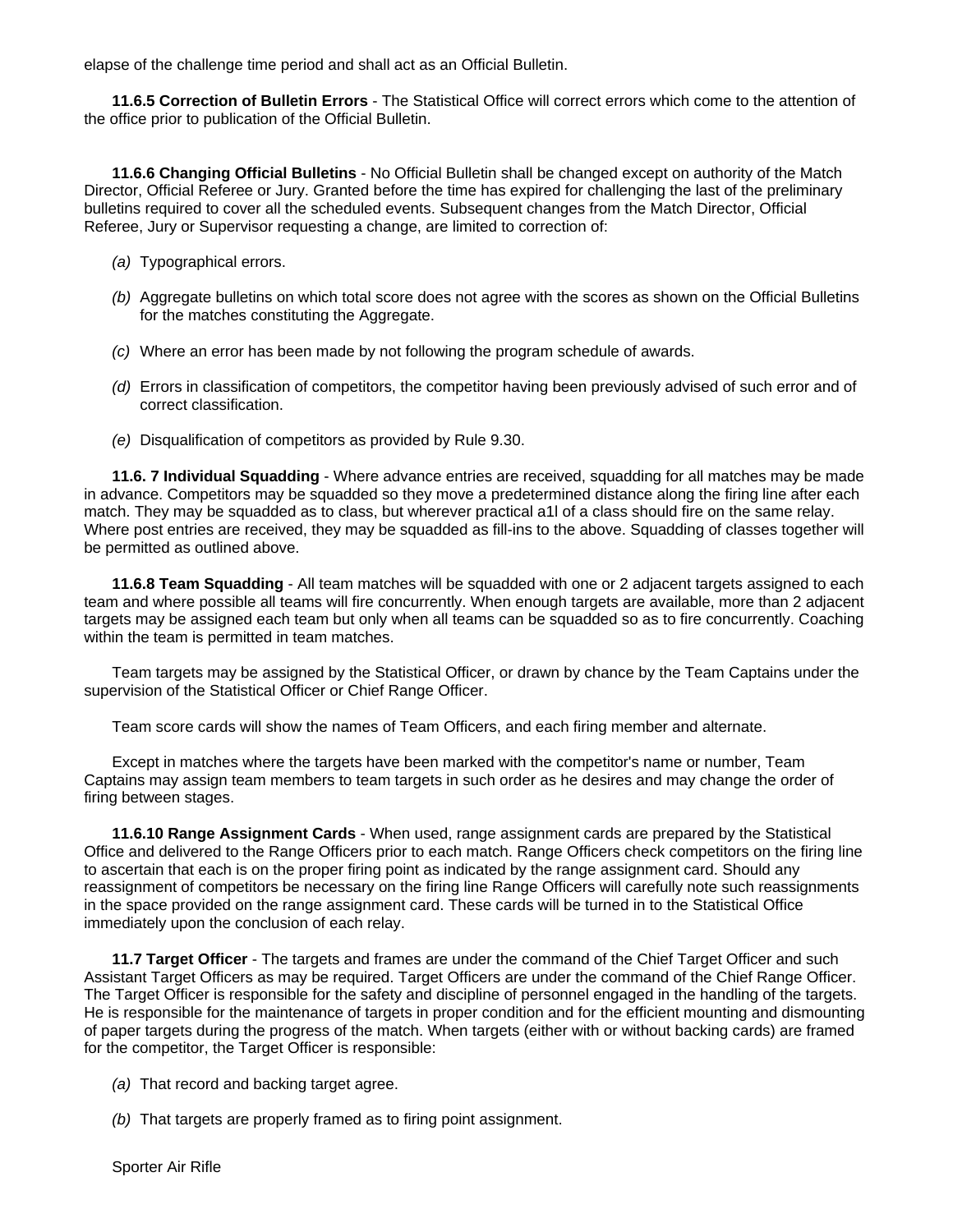- *(c)* That after firing, all targets and backing cards are properly dismounted and paired according to target point number, in proper order.
- *(d)* That targets are arranged in numerical order.
- *(e)* That all targets are promptly returned to the Statistical Office at the completion of each relay or displayed on racks in proper order.

*When targets are framed by the competitor, it is the competitor's responsibility that the correct target for the range and position being fired is framed. Note: Refer to Rule I8.I5(e).*

**11.8 National Championship Protest Committee** - A National Championship Protest Committee may be appointed by the Match Director at any NRA National Championship. When such a Championship Protest Committee is appointed, decisions on Protests by that Committee at the Championship are final, without appeal to the NRA Protest Committee. When possible cases of suspension from competition arise from an incident or incidents in a Championship, the Championship Protest Committee may not act, but must forward a recommendation to the NRA Protest Committee for action. No member of the National Championship Protest Committee may be a competitor in that Tournament.

A protest procedure must begin no later than one hour after the completion of firing for the day. In the case of awards, the protest must begin no later than one half hour after the completion of the awards ceremony.

**11.9 Duty to Competitors** - It shall be the duty of all operating officials and personnel to properly conduct themselves by being fair and impartial to all in carrying out their various duties. No official shall molest a competitor nor allow such practice by another official or other competitors. Should a competitor's equipment or demeanor warrant disqualification for an individual match or tournament, it should be done in such a manner as will cause the least inconvenience to all concerned. In so doing, the official should state to the competitor the Rule or section of Rules under which the disqualification is being made.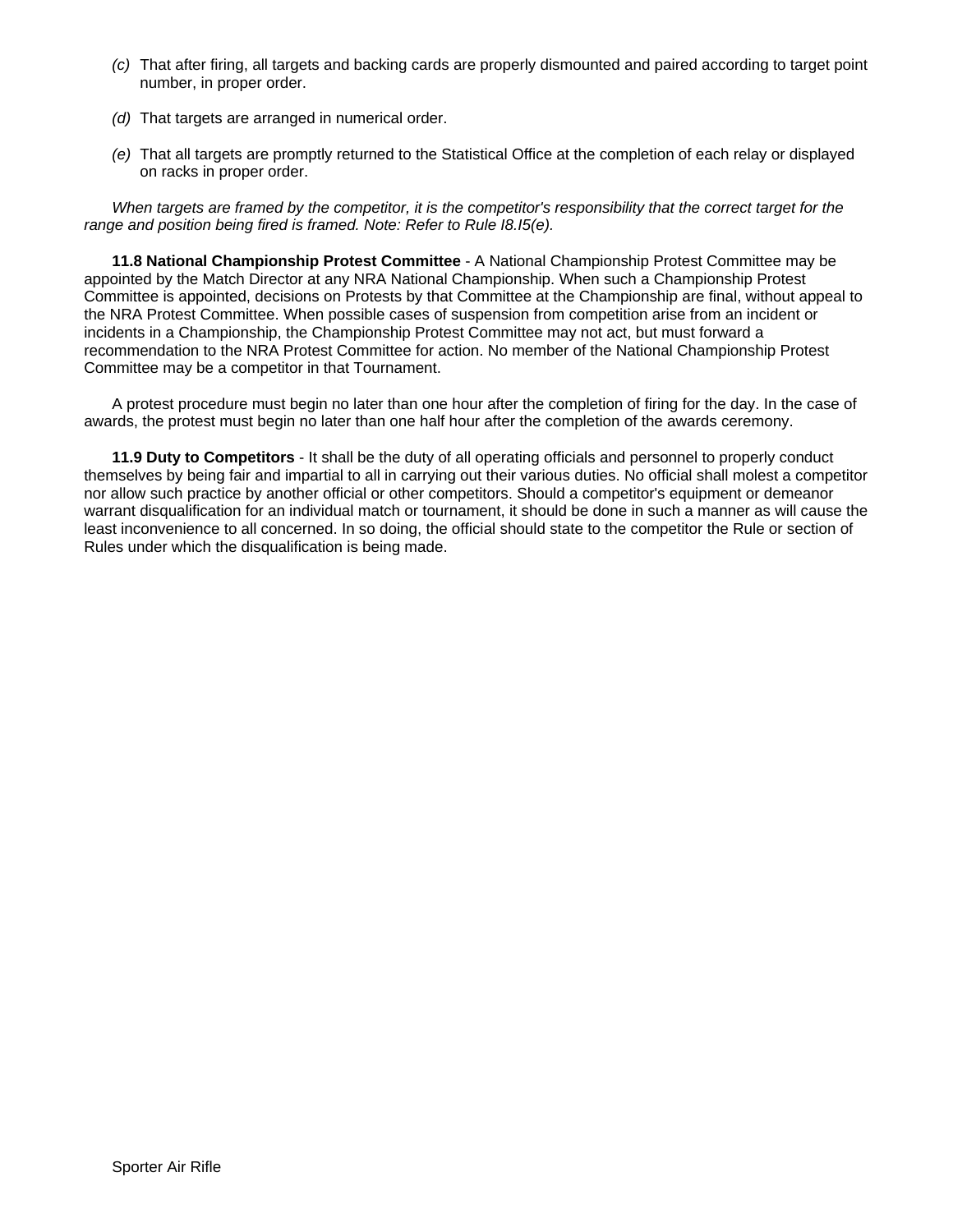## **12. TEAM OFFICER'S DUTIES AND POSITION**

<span id="page-27-0"></span>**12.1 Team Captain** - Each team must have a designated Team Captain. He is responsible for maintaining discipline within his team. He will at all times cooperate with the officials of the tournament in the interest of safety, efficiency and good sportsmanship. A Team Captain is responsible for all the duties and actions of the members of his team. It is his responsibility to:

- *(a)* Be familiar with the program.
- *(b)* Make proper entries.
- *(c)* Have team members report at the proper firing point at the right time, ready to fire.
- *(d)* Perform usual coaching duties.
- *(e)* Check team scores, sign team scorecards and make challenges.
- *(f)* Check Preliminary and Official Bulletins and Match Director's Bulletins.
- *(g)* Make protests.
- *(h)* Collect awards.

**12.2 Team Coach** - The Team Coach is the Team Captain's deputy, performing such duties as the Captain may assign to him. The Coach serves as Team Captain in the absence of the latter, and under such circumstances becomes responsible for maintaining discipline within the team and for all other responsibilities of the Team Captain.

**12.3 Team Entries** - In team matches, the Team Officers, all firing members of the team, and alternate firing members if allowed by the match program must be named on the entry form before the first shot of the match is fired. If the Team Captain or Coach is also a firing member, he must be so named. (See Rule 2. 10.)

**12.4 Substitution of Alternates** - If alternates are allowed and have been named on the entry form, the Team Captain may substitute an alternate for a firing member at any time before the firing member concerned has fired his or her first shot of the match (sighting or record), notifying the scorer and a Range Officer accordingly. After a team member has fired the first shot, he/she may be substituted for only in case of disabling emergencies such as accident or illness, and then only if approved by the Chief Range Officer. All shots fired by the replaced shooter count; the replacement fires only the uncomplet

ed portion of the replaced shooter's course of fire.

**12.5 Team Captains and Coach, Position** - In team matches where coaching is permitted by the match program, the Team Captain or Coach will be allowed on the firing line in such position as not to interfere with the proper operation of the range or with any member of another team.

**12.6 Coaching in Team Matches** - Coaching on the firing line is permitted only when clearly stated in the match program of NRA team matches and must be kept within the team (a team shall include the Team Captain, the Team Coach and the team firing members). The Coach may assist the team members by calling shots, checking time, checking scoring, ordering sight changes, etc., but will not physically assist the shooter in loading, cocking the air rifle or making sight corrections. He must control voice and actions so as not to disturb other competitors.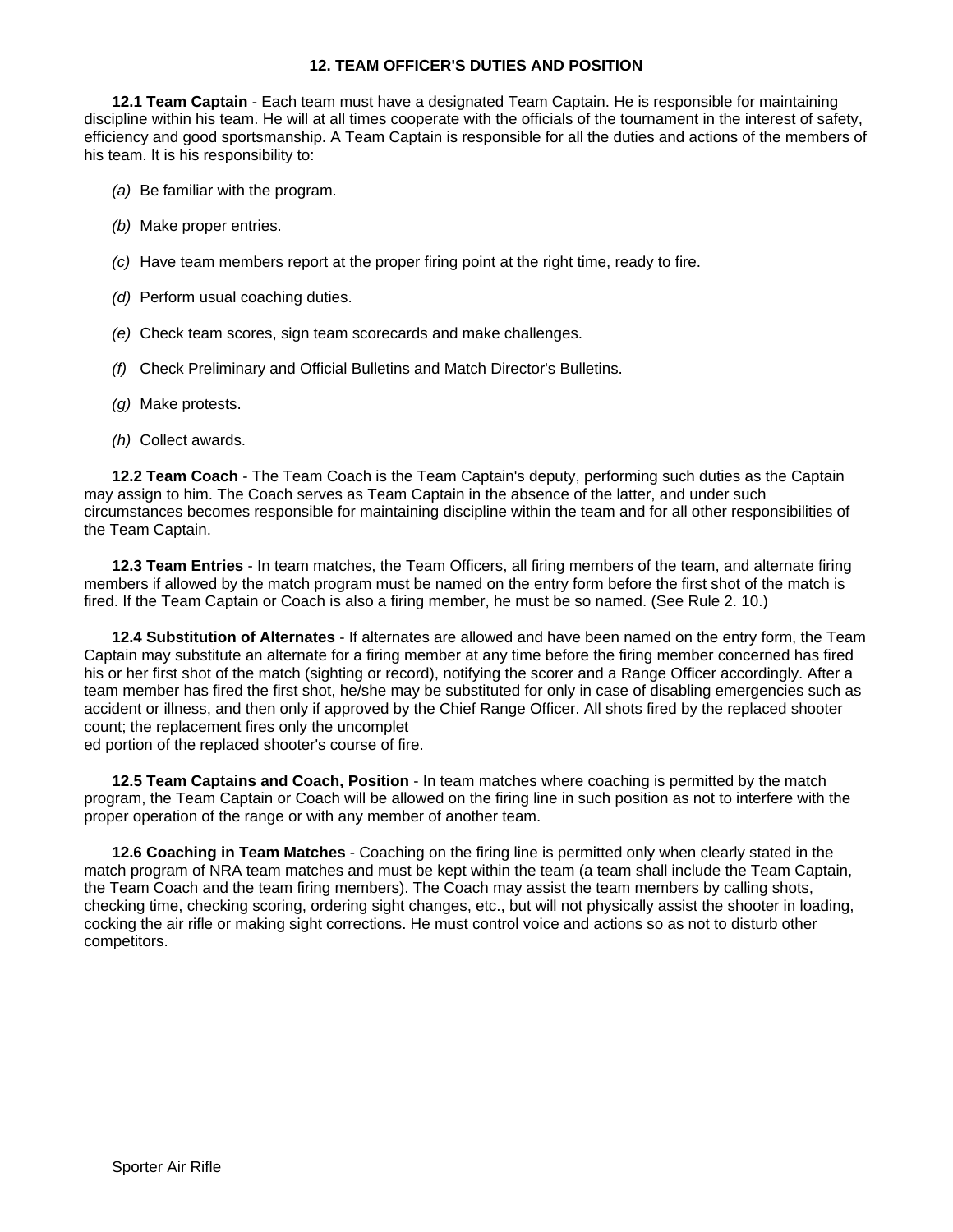# **13. PHYSICALLY DISABLED SHOOTERS**

<span id="page-28-0"></span>**13.1 Physically Disabled Shooters** - A shooter who, because of physical handicap, cannot fire from one or more of the prescribed shooting positions outlined in these Rules, or who must use special equipment when firing, is privileged to petition position in the NRA Protest Committee for permission to assume a special position or to use modified equipment, or both. This petition will be in the form of a written request from the person concerned to the Committee outlining in detail the reasons why the special equipment must be used. The petition will be accompanied by pictures of the shooter in the position he desires approved and, if special equipment is required, the pictures will show how this equipment is used. The petition and all pictures must be furnished in exact duplicate. The petition must be accompanied by a medical doctor's statement if the physical handicap is not completely evident in the pictures submitted.

- *(a)* Each petition will be reviewed by the NRA Protest Committee. The committee may require additional or supplementary statement, medical information, or pictures. If approved, the NRA Secretary will issue a special authorization certificate to the individual concerned. Such certificates will have necessary pictures attached.
- *(b)* Shooters who have received special authorization certificates will be required to carry them when competing in competitions governed by NRA Rules, and to present the certificates when requested by officials of the competition or by NRA Official Referees or Supervisors.
- *(c)* In the event of a protest involving the position or the equipment used by such a shooter, the Official Referee, Jury or Match Director will compare the questioned position or equipment with the certificate and photographs presented by the shooter. If the shooter's position or equipment does not, in the opinion of the officials, conform to that authorized by the NRA Secretary (or if the shooter has no authorized certificate or pictures), the protest shall be allowed and the shooter will be required to change immediately to the position or equipment which has been approved or to an otherwise legal position or equipment.
- *(d)* Should a protest be carried beyond the OffIcial Referee, Jury or Match Director, the original protest will be endorsed by the Referee, Jury Chairman or Match Director to show the action he has taken and will be forwarded to the National Rifle Association.
- *(e)* National Records may not be established by use of scores fIred in special positions or with special equipment as may be authorized according to this Rule.
- *(f)* Two types of authorizations are issued; temporary and permanent. Permanent authorizations are issued to competitors who are permanently handicapped.

**13.2 Temporary Disability and Substitute Position** - Any person who has a temporary physical disability, as substantiated by a current written medical opinion, which prevents him from using a specified position as defined in this Rule, may assume the next more diffIcult position in lieu of that position. In this manner, sitting may be used for prone, kneeling may be used for sitting, and standing may be used for kneeling. Any substitute position must conform to the rule which defInes it. The Match Director must be informed of the substitute, and may require that the substitute position be demonstrated so he may be certain that it meets the defInition of the appropriate rule.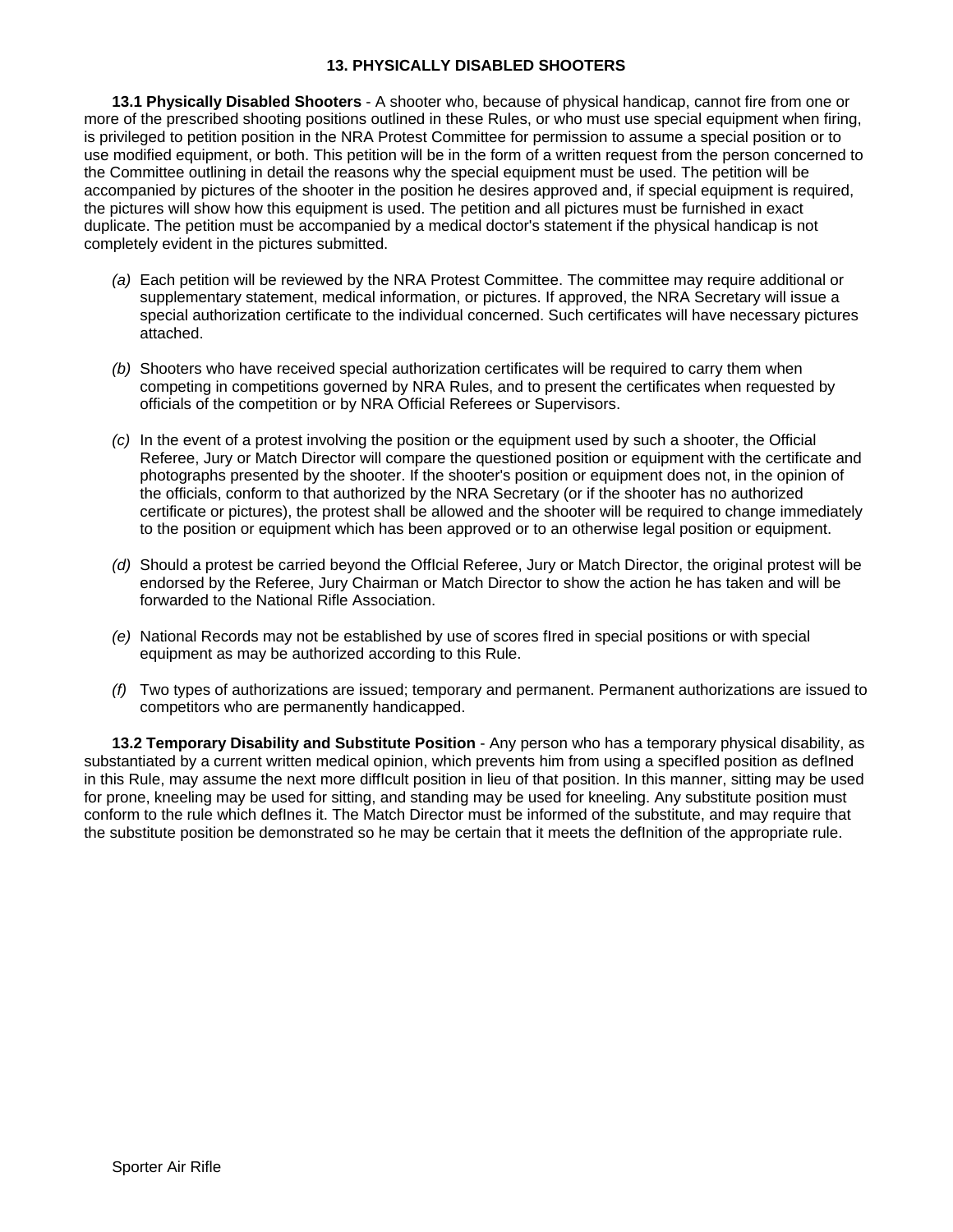### **14. SCORING AND MARKING**

<span id="page-29-0"></span>**14.1 When to Score** - Usually targets are scored after ]0 shots or after 20 shots. Special conditions may require other than this usual procedure. Before scoring any target, examine it and count the hits to determine whether there are hits of uncertain value requirement gauging, misses, or possible ricochet hits.

**14.2 Where to Score** - Targets may be scored in the Statistical Office or on the range in view of competitors and spectators.

**14.2.1 Targets As Scorecards** - Targets constitute the scorecards when scored in the Statistical Office and therefore must be retained in good order until the time allowed for filing challenges and protests has expired.

**14.3 How to Score** - A shot hole, the leaded edge of which comes in contact with the outside of the bullseye or scoring rings of a target, is given the higher value. If a competitor fails to hit any target (shots outside the scoring ring) that shot will be scored as a miss (zero). A scoring gauge will be used to determine the value of close shots. The higher value will be allowed in those cases where the flange on the gauge touches the scoring ring, see Figure 7, except that when the Air Rifle II outward" scoring plug gauge is used, the higher value is awarded when the flange fails to touch the outside edge of the next scoring ring out, see

Figure 8. All shot holes with an estimated value greater than 2 shall be scored with the outward gauge (b) described below.

No scoring gauge will be used unless the diameter of the scoring flange is within these limits:

- *(a)* Air Rifle, .177 .179 (4.5 4.55 mm).
- *(b)* Air Rifle gauge for "outside" scoring, 5.45 5.50 mm.

#### (See Illustrations)

**14.3.1 Use of Plug Type Scoring Gauges** - Shots in dispute shall be scored with the aid of a "plug" type scoring gauge. When the accurate use of a plug is made difficult by the close proximity of another pellet hole or torn paper, the shot value shall be determined by means of an engraved gauge or some flat, transparent material to aid in reconstructing the position of a scoring ring or number of pellet holes which may develop. (A .177 sir gun plastic scoring aid - CT17190 - from the NRA is available or a magnifying device with the same dimensions as the CT17190 may be used).

- *(a)* Except as provided herein, the plug gauge may be inserted only once in a pellet hole.
- *(b)* When the two initial scorers disagree, a decision from a scoring supervisor shall be requested immediately and before the plug is removed. After inspecting the plugged shot hole, the scoring supervisor shall indicate his decision by writing "+" or "-" on the target to indicate whether the shot goes to the higher or lower value. All three scoring officials shall initial the target.
- *(c)* When two scorers agree, they shall indicate their decision by writing "+" or "-" on the target. Both scoring officials shall initial the target.
- *(d)* No challenge may be made against a shot value which has been determined with the aid of a plug gauge except:
	- (1) in air rifle competitions where two scoring officials are not used to evaluate plugged shots;
	- (2) targets which do not bear the appropriate "+" or "-" markings and initials may be challenged and replugged;
	- (3) if the value of the shot is incorrectly noted based on the "+" or "-" decision.

**14.3.2 Scoring Inner Tens** - Inner tens must be scored when necessary to break ties. (See Rule 15.3.) Air Rifle 10 meter targets (AR5/1, AR-5/5, AR-5/1O) inner tens are scored as follows: when the ten ring (dot) has been shot out completely as determined by the use of a 4.5 mm air rifle plug gauge.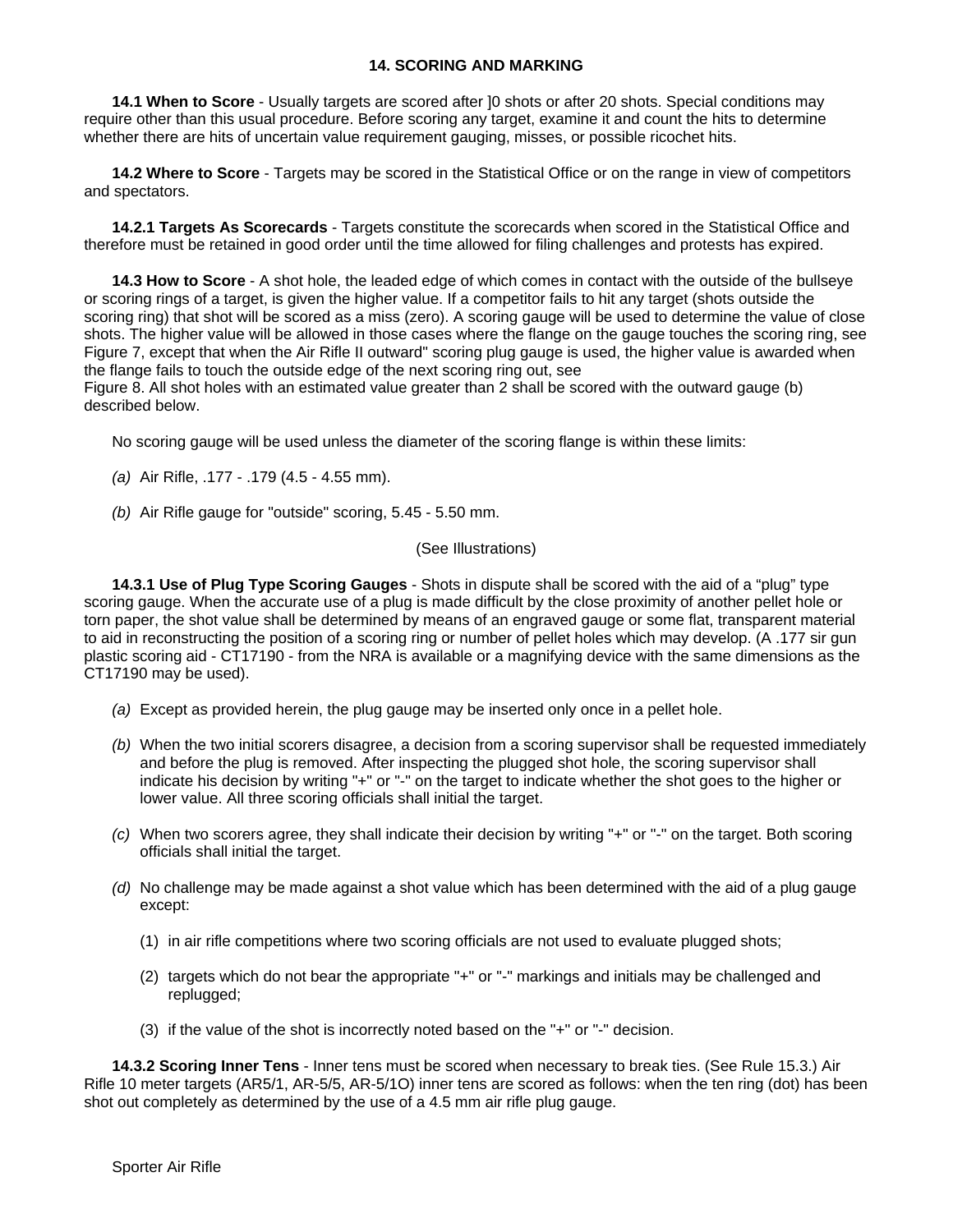**14.3.3 Electronic Scoring** - Electronic scoring machines are authorized.

**14.4 Misses** - Hits outside the scoring rings are scored as misses. Any release of the propelling charge, after the first competition target is in place, without the pellet hitting the target, whether a pellet has been loaded or not, will be scored as a miss.

*"Dry Firing" means the release of the cocked trigger mechanism of an unloaded rifle or the release of the trigger mechanism of a gun fitted with a device, which enables the trigger to be operated without discharging the gun.*

**14.5 Early or Late Shots** - If any shots are fired before the command to "COMMENCE FIRING," or after the command to "CEASE FIRING," the shots of highest value equal to the number tired in error will be scored as misses.

**14.6 All Hits Count** - All shots fIred by the competitor (hits outside the sighting bull) after having taken a position at the fIring point will be counted in his/her score, even if the rifle is accidently discharged, except the fIrst sighting shot on a target according to Rule 9.2.2.

### **14.7 Hits on Wrong Target** -

- *(a)* If a competitor fires a sighting shot on the sighting target of another competitor, he shall not be penalized.
- *(b)* If a competitor fires a sighting shot on the record target of another shooter, he shall be penalized by deduction of two points from his own score.
- *(c)* Any crossfire of a record shot onto another shooter's target will be scored as a miss (zero).

**14.8 Ricochets** - A hole made by a ricochet pellet does not count as a hit and will not be scored.

#### **14.9 (Blank)**

### **14.10 Excessive Hits** -

- *(a)* If a competitor fires more shots on a record bullseye than provided for in the program, he shall not be penalized for the first two (2) occurrences in the tournament. For the third (3rd) and all succeeding shots, he shall be penalized by the deduction of two points for each occurrence, starting with the first target in the series/position. The competitor must fire a correspondingly fewer number of shots at the succeeding bullseye in the same match.
- *(b)* If there are more hits on the shooter's record target than are provided for in the program, and it is impossible to confirm that another shooter(s) fired the shot(s), than the corresponding to the number of surplus shots, the hits of the highest value shall be nullified. When using AR-5/10 or AR-5/5 targets, the nullified hits will come from the target with the extra shots. When using AR5/1, electronic targets, or rolls of targets, the extra shots at the end of the string will be nullified.

**14.11 Scoring Altered Targets** - Targets intentionally altered, or marked to benefit a shooter over other competitors, will not be scored.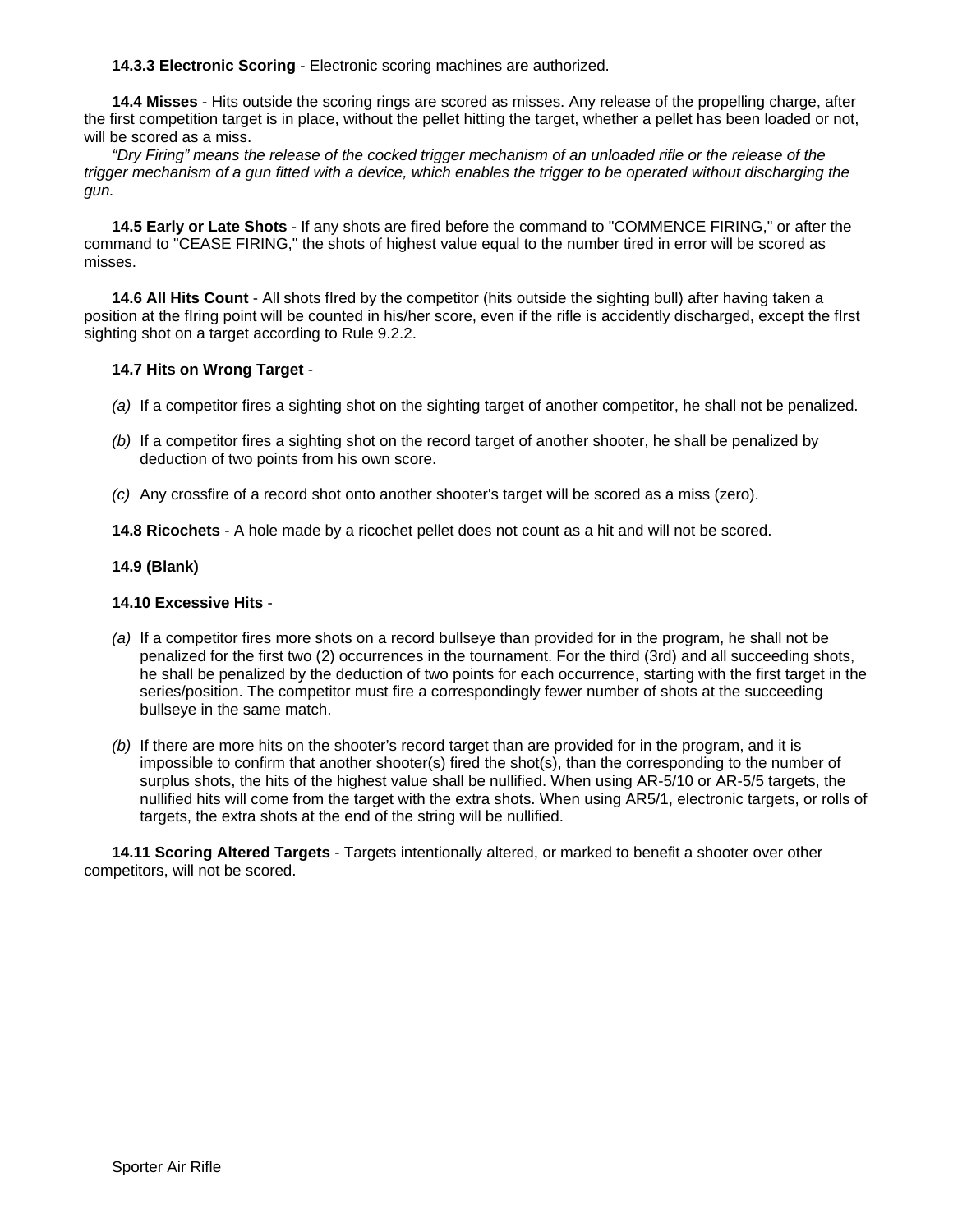# **15. DECISIONS OF TIES**

<span id="page-31-0"></span>**15.1 Match** - The term "match" as used in this section refers to all individual, team, and aggregate matches.

**15.2 Numbering of Bullseyes** - For the purpose of ranking tie scores, the bullseye numbers printed on NRA official targets will be considered to run in consecutive sequence throughout the entire course of fire, even though all targets for an event may not be framed at one time.

**15.3 Breaking Tie Scores** - Competitors having the same numerical score over the entire course of fire will be ranked in order:

- *(a)* The highest score of the last 10 shots fired working forward by 10-shot strings until the tie is broken.
- *(b)* The highest number of 10s, 9s, 8s, etc.
- *(c)* The highest number of inner 10s or center shots.
- (d) Ties for the 4th through all remaining award placing will be broken as in Rule 15.3(e) except that if the tie still cannot be broken in this manner, the competitors will be listed with equal rank, in alphabetical order using the competitor's surname. An appropriate number of spaces will be left vacant below the tied position before the next ranking is listed.
- *(e)* Ties occurring below the final award winning place will be listed with equal rank in alphabetical order using the competitor's surname. An appropriate number of spaces will be left vacant below the tied position before the next rank is listed.

**15.7 Team Matches** - Ties in team matches will be ranked in the order shown below:

- *(a)* By considering team score as though it were a single individual score fired by an individual.
- *(b)* Apply Rule 15.3 to the total score.
- *(c)* If a team score includes a score achieved on a written test, by considering only the fired score.

**15.17 Unbreakable Ties** - In case a tie cannot be ranked as provided in this section the Match Director will direct the awards to be given under one of the following plans:

- *(a)* By the firing of a complete or partial score under the original match conditions,
- *(b)* By drawing lots for merchandise, medal or trophy awards and pooling and equally dividing award points or cash awards to which those tied may be entitled.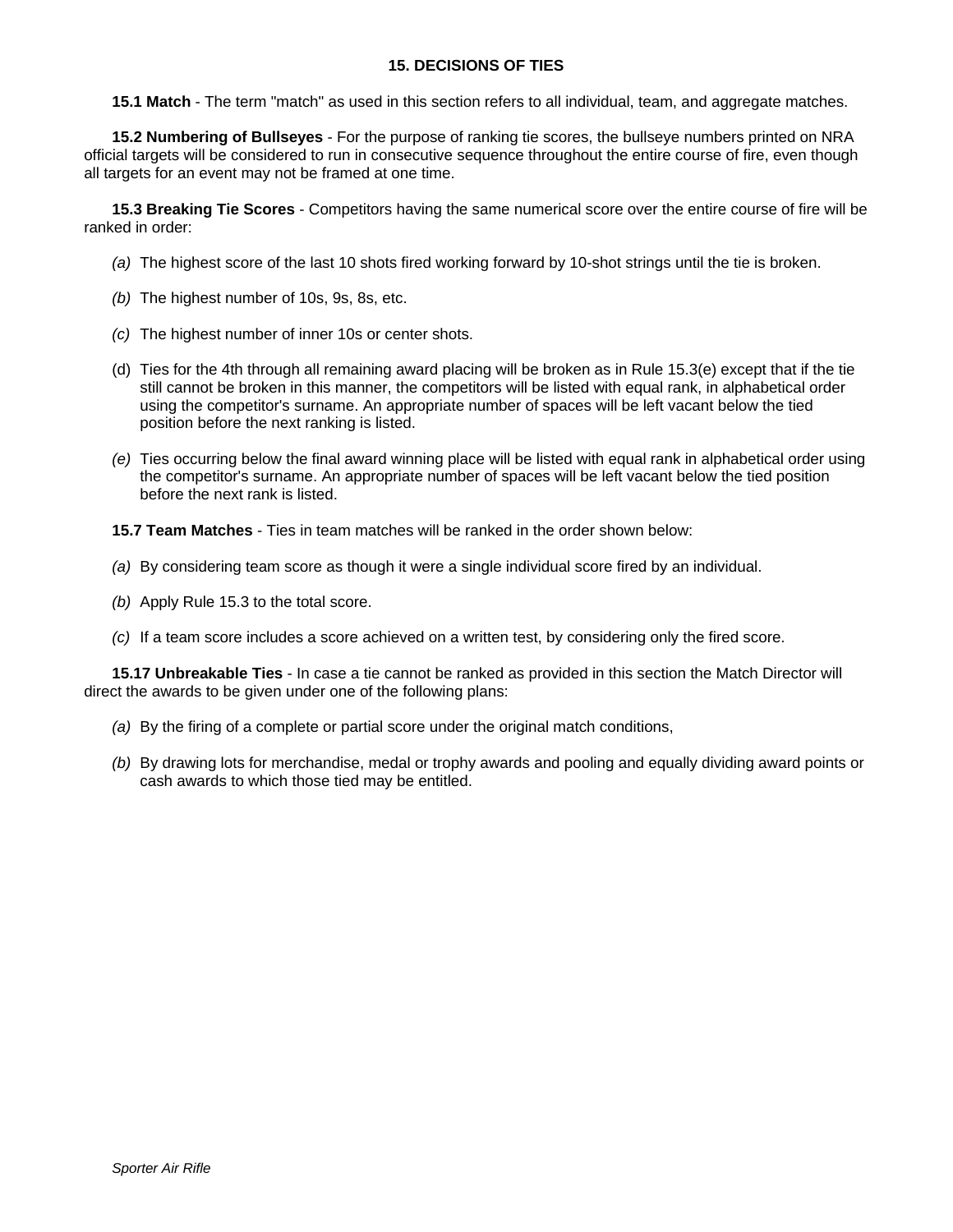# **16. CHALLENGES AND PROTESTS**

<span id="page-32-0"></span>**16.1 Challenges** - When a competitor feels that a match fired by himself or by another competitor has been improperly evaluated or scored, the competitor may challenge the score. A challenge must be made within the challenge time. It shall be the challenging person's privilege to inspect the target during or following the re-check.

- *(a)* A challenge fee of not more than \$3.00 may be charged to all competitors making challenges. The challenge fee will be collected before making the first re-check of the challenged score. If the competitor's challenge is sustained at any point along the line of re-checks, the challenge fee will be returned. If the challenge is lost, the challenge fee will be included in the general revenue of the tournament. In NRA competition to which the NRA assigns a Referee, Jury, or Supervisor, the decision of the Official Referee, Jury or Supervisor will be final.
- *(b)* It shall be the responsibility of the tournament sponsor to state in the program or by Special Bulletin Board notice the time limits within which a challenge may be made.
- *(c)* When targets are scored in the Statistical Office or on display racks, the re-checks will be made by the Chief Statistical Officer (provided he has not previously scored or checked the target) and the Official Referee, Jury or Supervisor in that order.
- *(d)* The Match Director may at his discretion re-check any competitor's target by an administrative challenge. Such a challenge must be made within the posted challenge period and checked by the Referee or Jury.
- *(e)* Fired matches are challenged by total score, not individual shots, targets or stages.

**16.1.1 Administrative Challenges** - Competitors may request the Chief Statistical Officer to verify addition of scores without payment of a fee. If a competitor discovers a discrepancy between the value marked on a target and the score recorded on a scorecard, scoreboard, result list or bulletin, he may request the Chief Statistical Officer to verify the score. Provided that no scoring challenge is made with respect to the evaluation of the target, the score marked on the target will be considered accurate and the scorecard, scoreboard, result list or bulletin will be corrected.

**16.2 Protests** - A competitor may protest formally:

- *(a)* Any injustice which the shooter or coach feels has been done except the evaluation of a target, which he/she may challenge as outlined in Rule 16.1.
- *(b)* The conditions under which another competitor has been permitted to fire.
- *(c)* The equipment which another competitor has been permitted to use.

**16.2.1 Authority of Protest Committee** - National Championships 33 Protest Committees or juries may be established at National Championships to rule on protests arising from activities at those sites. (See Rule 11. 8.) However, the decisions of these special protest committees or juries shall not contravene prior interpretations of the NRA Rules and/or precedents established by the NRA Protest Committee.

**16.3 How to Protest** - A protest must be initiated immediately upon the occurrence of the protested incident. Failure to comply with the following procedure will automatically void the protest:

- *(a)* State the complaint orally to the Chief Range or Chief Statistical Officer. If not satisfied with his decision then,
- *(b)* State the complaint orally to the Official Referee, Jury Chairman or Supervisor. If not satisfied with his decision then,
- *(c)* File a formal protest in writing with the Official Referee, Jury Chairman or Supervisor stating all the facts in the case. Such written protest must be filed within 12 hours of the occurrence of the protested incident.
- *(d)* The Official Referee, Jury, or Supervisor will then forward the protest with a complete statement of facts within 48 hours of receipt thereof to the Protest Committee at NRA Headquarters.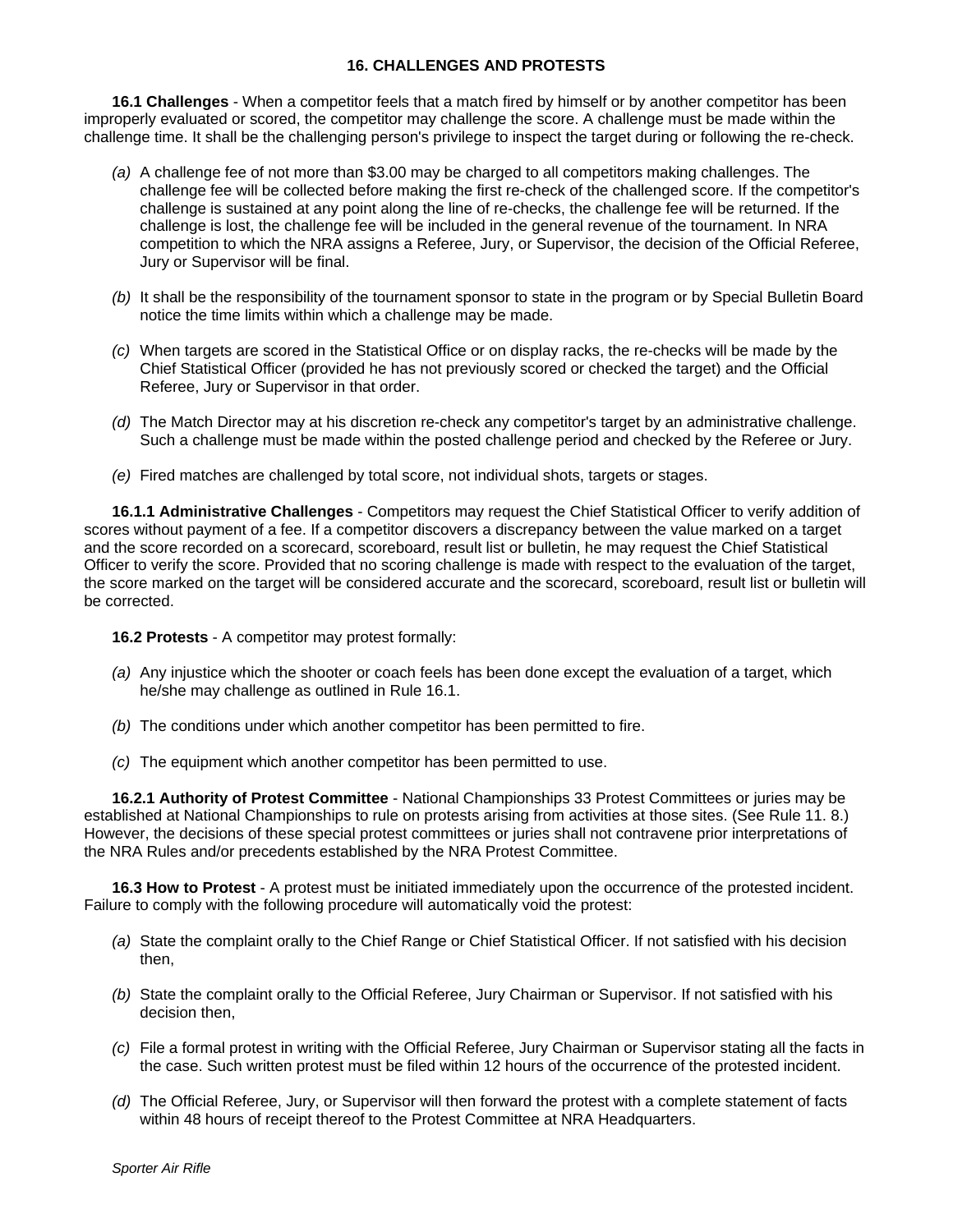*(e)* At National Championships, a competitor must state his complaint orally to the Chief Range Officer or Chief Statistical Officer and if not satisfied with his decision, the competitor must file a written protest with the Match Director. If the competitor is not satisfied with the Match Director's decision on the matter, the Match Director will forward the protest to the Protest Committee along with a written statement of his decision. The decision of the Protest Committee at the National Championships is final.

A protest procedure must begin no later than one hour after the completion of firing for the day. In the case of awards, the protest must begin no later than one half hour after the completion of the awards ceremony.

# **16.4 Challenges and Protests in Team Matches** -

- *(a)* Must be made by the Team Captain. Team members who believe they have reason to challenge or protest will state the facts to their Captain who will make the official challenge or protest if he/she feels such action is justified.
- *(b)* It shall be the responsibility of tournament sponsors to state in the program or by Special Bulletin Board notice that team challenge fees shall:
	- (1) Not exceed \$3.00 per team score, or,
	- (2) Not exceed \$3.00 per team member's score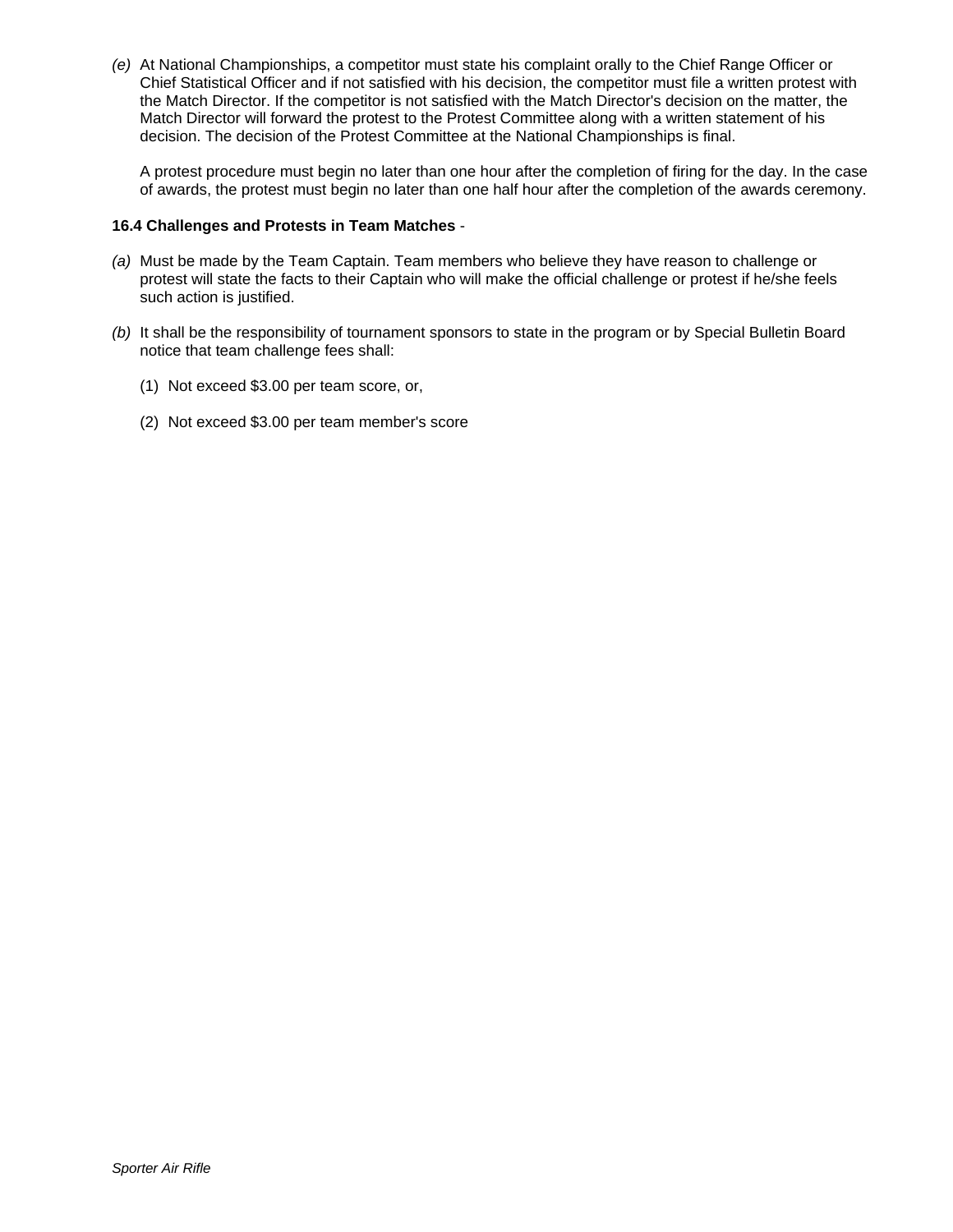# **17. NATIONAL RECORDS**

<span id="page-34-0"></span>NOTE: In order for records to be reorganized promptly, National Record Reporting forms must be submitted to NRA by the Statistical Officer of the Tournament after being certified by the Jury accompanied by the targets and Tournament Result Bulletin. National Record Reporting forms are mailed to sponsors of NRA Registered Tournaments by NRA Headquarters.

**17.1 Where Scores for National Records Can Be Fired** - To be recognized as National Records, scores must be fired in an NRA Registered Tournament. National Records must be approved by the NRA before being declared Official.

**17.2 Scores Used** - Scores must be complete scores for an entire scheduled match. Stage scores or scores for only part of a match will not be used for records.

**17.3 Scores for National Individual Records** - Such scores may be fired in individual matches. National Records will be recognized only when the competitor has entered such match.

**17.4 Scores for National Team Records** - Such scores must be tired in matches where teams fire as a unit. National Records will be recognized only when the team concerned entered such a match. National Records will not be recognized for "pick up" teams (teams made up of shooters who do not all represent one of the groups outlined in Rules 2.11).

### **17.5 Courses of Fire for Which National Records Are Recognized** -

*Note: National Air Rifle Records are maintained for scores fired with metallic sights over the following courses for "Open", "Civilian", "Woman", "Senior", "JROTC", "Junior", "Intermediate Junior", and "Sub-Junior".*

- *(a)* Individual Position:
	- (1) 20 Shots Prone
	- (2) 20 Shots Sitting
	- (3) 20 Shots Kneeling
	- (4) 20 Shots Standing
	- (5) An aggregate of 20 Shots each in Prone, Kneeling & Standing
	- (6) An aggregate of 20 Shots each in Prone, Sitting, Kneeling & Standing
- *(b)* Four (4) member Team:
	- (1) Team aggregate in 3-Position (Prone, Kneeling & Standing)
	- (2) Team aggregate in 4-Position (Prone, Kneeling & Standing)
- *(c)* When targets are scored in the Statistical Office or on display racks, the re-checks will be made by the Chief Statistical Officer (provided he has not previously scored or checked the target) and the Official Referee, Jury or Supervisor in that order.
- *(d)* The Match Director may at his discretion re-check any competitor's target by an administrative challenge. Such a challenge must be made within the posted challenge period and checked by the Referee or Jury.
- *(e)* Fired matches are challenged by total score, not individual shots, targets or stages.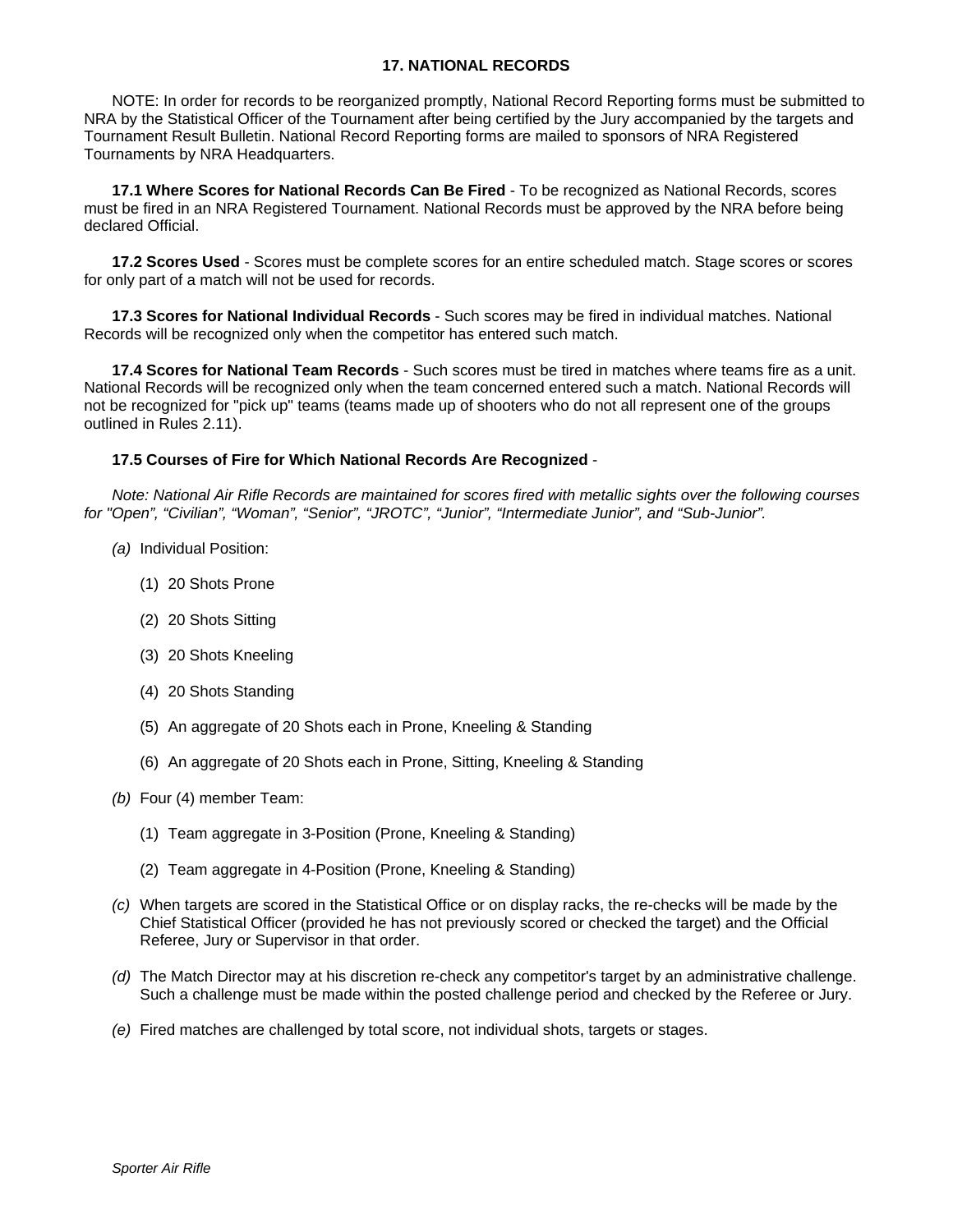### **18. COMPETITORS' DUTIES AND RESPONSIBILITIES**

<span id="page-35-0"></span>Note: The following competitors' duties are in addition to those specified elsewhere throughout these Rules.

**18.1 Discipline** - It is the duty of each shooter and coach to sincerely cooperate with toumament officials in the effort to conduct a safe, efficient toumament. Shooters and coaches are expected to promptly call the attention of proper officials to any infraction of rules of safety or good sportsmanship. Failure of a shooter or coach to cooperate in such matters or to give testimony when called upon to do so in any case arising out of infractions of these Rules may result in said shooter or coach being considered as an accessory to the offense.

**18.2 Knowledge of Program** - It is the competitor's responsibility to be familiar with the program. Officials cannot be held responsible for a competitor's failure to obtain and familiarize himself with the program. When targets are framed by the competitor, it is the competitor's responsibility to mount the correct target for the range and position being fired.

**18.3 Eligibility** - It is the competitor's duty to enter only those events for which he/she is eligible and to enter himself in the proper classifications.

**18.4 Classification** - It is the competitor's duty to have his current Classification Card in his possession when entering a competition using a classification system. Unclassified competitors must obtain a Score Record Book from the Official Referee, Supervisor, or Tournament Officials.

**18.5 Individual Entries** - In individual matches it is the duty of the competitor to make his or her own entries on the forms and in the manner prescribed for that tournament. Errors due to illegibility or improper filling out of the forms are solely the competitor's responsi- 35 bility. The Statistical Office is not required to accept corrections after the entry closing time.

**18.6 Squadding Tickets** - It is the duty of the competitor to secure his squadding ticket of each match (or to consult the squadding bulletin) in ample time to permit reporting at the proper time and place to fire each match. It is not the duty of officials to page competitors in order to get them on the firing line. Competitors, upon receipt of squadding tickets, should inspect them for correctness of competitor's number and non-interference in squadding assignment. Errors should be reported to the Statistical Officer immediately.

**18.7 Reporting at Firing Point** - Competitors must report at their assigned firing point immediately when the relay is called by the Range Officer. The proper rifle for that particular match must be ready and in safe firing condition. Time will not be allowed for rifle repairs, or search for missing equipment after a relay has been called to the firing line. (See Rule 10.1.5).

**18.8 Timing** - The timing of the firing of a stage (within the official time limit) is the competitor's responsibility. See Rule 8.4.

**18.9 Loading** - No competitor will load an air rifle except at the firing line, and only after the proper commands are given by the Range Officer.

**18.10 Cease Firing** - Competitors must obey this command immediately whether or not they have finished firing. Even though pressure has been applied to the trigger, pressure must be released so that the shot will not be fired.

**18.11 Checking Scores** - Competitors must check their scores promptly in the Preliminary Bulletin and call attention to errors within the time specified at that tournament. Failure to check scores within the challenge time limit forfeits the right to challenge.

**18.12 Clearing the Firing Point** - It is the competitor's duty to leave the firing point promptly at the conclusion of his/her relay. When leaving the firing point, air rifles must be unloaded and actions open.

**18.13 Checking the Bulletin Board** - It is the duty of all competitors and coaches to check the Bulletin Board between matches. The Statistical Officer must be notified immediately of apparent errors. Official Bulletins must be checked and the Statistical Officer notified of any discrepancies between the Preliminary and Official Bulletins. Match Director's Bulletins on the Bulletin Board have the same effect as conditions printed in a program. It is the duty of competitors and coaches to familiarize themselves with all such Match Director's Bulletins.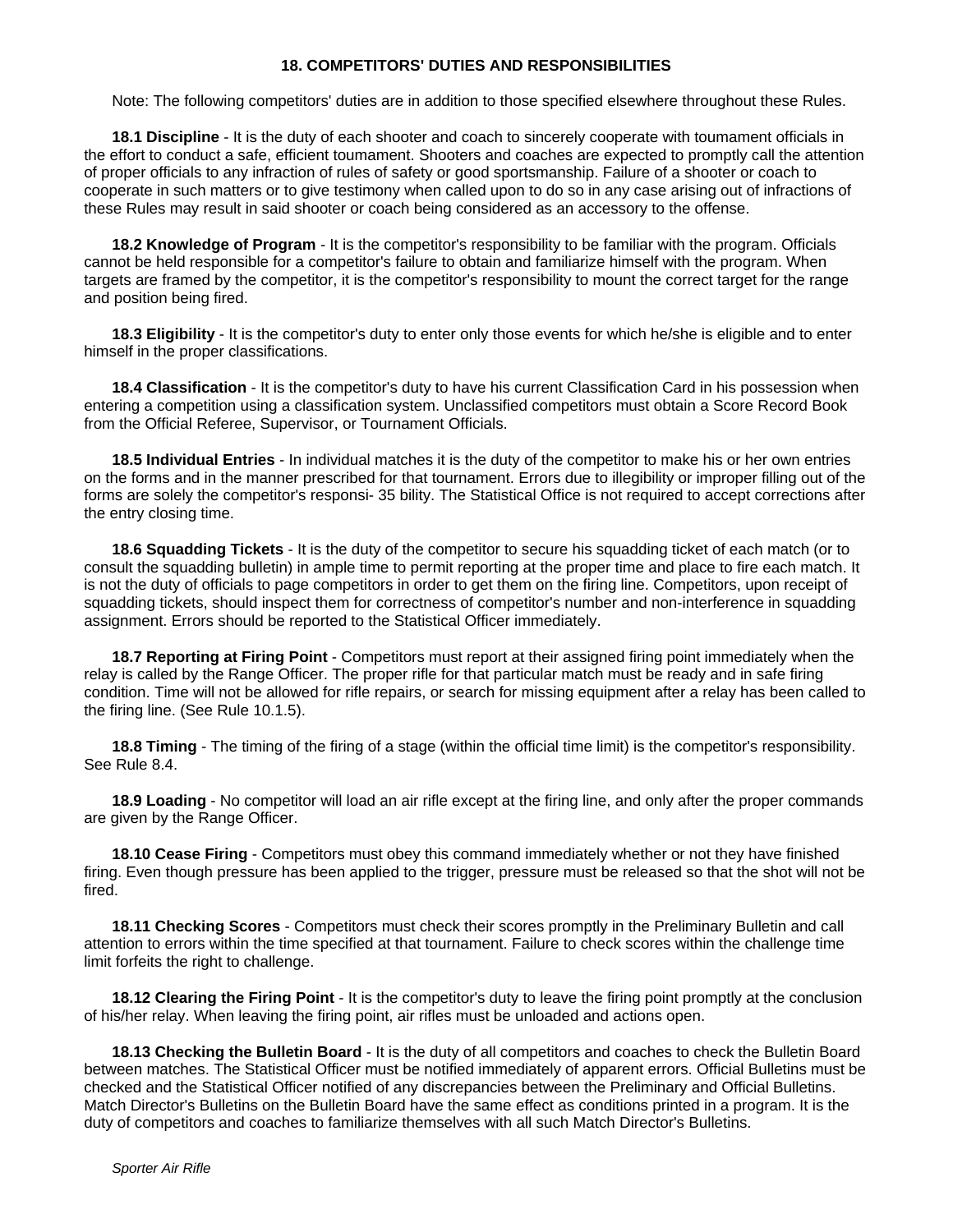- **18.15 Responsibility** It shall be the competitor's responsibility:
- *(a)* That all equipment meets all rules and match specifications in any match in which that equipment is to be used.
- *(b)* That competitor's position conforms to the rules.
- *(c)* That competitor has full knowledge of the rules under which the match is fired.
- *(d)* That after due warning of any infraction of existing rules, that competitor shall understand that a repetition thereof shall be the subject of disqualification for that match or tournament.
- *(e)* That when targets are framed by the competitor, the correct target for the range and position being fired is framed.
- (f) That his or her target is not altered intentionally or with special marks which benefit him in any way. Scores fired on such targets will be disqualified.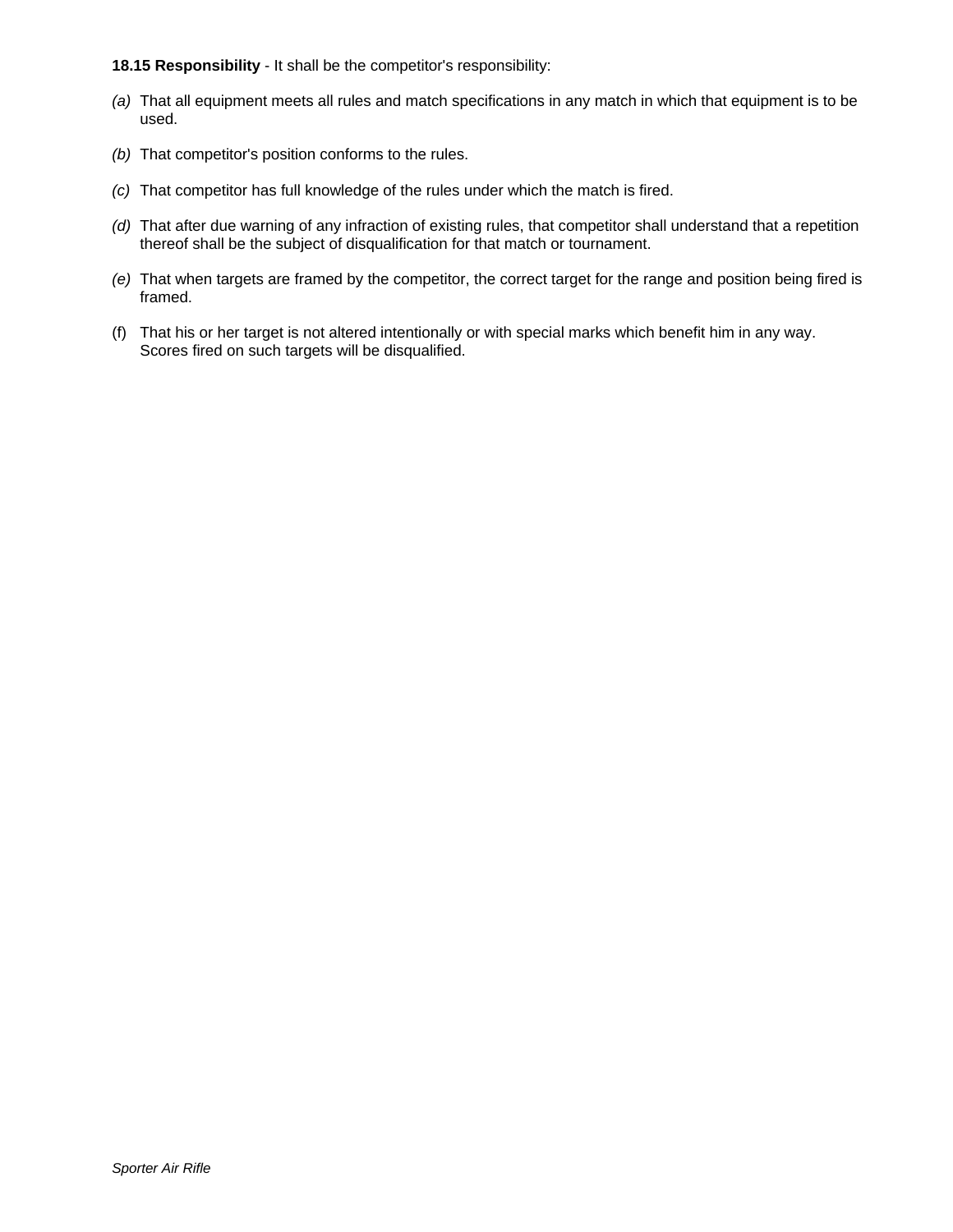#### **19. CLASSIFICATION**

<span id="page-37-0"></span>**19.1 Classified Competitors** - Are all individuals who are officially classified by the NRA for Sporter Air Rifle competition, or who have a record of scores fired over courses of fire used for classification (See Rule 19.4) which have been recorded in a Score Record Book.

**19.2 Unclassified Competitor** - Is a competitor who does not have a current NRA classification, either regular or temporary by Score Record Book (Rule 19.14), nor an "Assigned Classification" (Rule 19.6). Such a competitor shall compete in the Master Class.

**19.4 Scores Used for Individual Classification** - Scores to be used for classification and reclassification will be those fired in individual and team matches in both indoor and outdoor NRA competition (except Postal Matches) over the following courses of fire and under the indicated conditions:

- *(a)* Sporter Air Rifle: Individual 3-position.
- *(b)* Sporter Air Rifle: IndividuaI4-position.

Scores from Sanctioned Leagues (shoulder-to-shoulder or postal) may be recorded during the league firing season in Score Record Books but will only be used by the NRA Headquarters Office at the end of the league firing season for issue of Official Classification Cards.

Scores from "Finals" will not be used for classification.

**19.4.1 Expanded Classification System for Juniors (Rule 2.3 only)** - A match sponsor may use an expanded or a different classification system for Junior shooters. Within that system, coaching may be allowed by the sponsor. However, the scores fired in classes that allow coaching will not be used for National Records or National standings, but shall be reported for NRA classification purposes.

**19.5 Compilation of Scores for Position Air Rifle Classification Averages** - Scores fired in complete matches over the above courses will be combined and averaged to establish a competitor's classification.

**19.6 Assigned Classification** - A competitor who has an earned classification (a classification obtained through a Score Record Book or an Official NRA Classification Card) for one type of competition in the grouping listed below will be assigned this same classification in any competition in which he does not already have an earned or assigned classification.

- *(a)* Indoor 4-Position
- *(b)* Outdoor 4-Position
- *(c)* NRA 3-Position Indoor
- *(d)* NRA 3-Position Outdoor
- *(e)* Outdoor Prone
- *(f)* High Power Rifle
- *(g)* Int'l Small bore Rifle (Indoor) (h) Int'l Smallbore Rifle (Outdoor) (i) Int'] Big Bore Rifle
- *(j)* International Prone
- *(k)* International Air Rifle
- *(l)* Precision Air Rifle

If the competitor has a classification in more than one type in the list, the higher classification shall be used. In the second tournament in the new type, the competitor will use his Score Record Book rather than an assigned classification.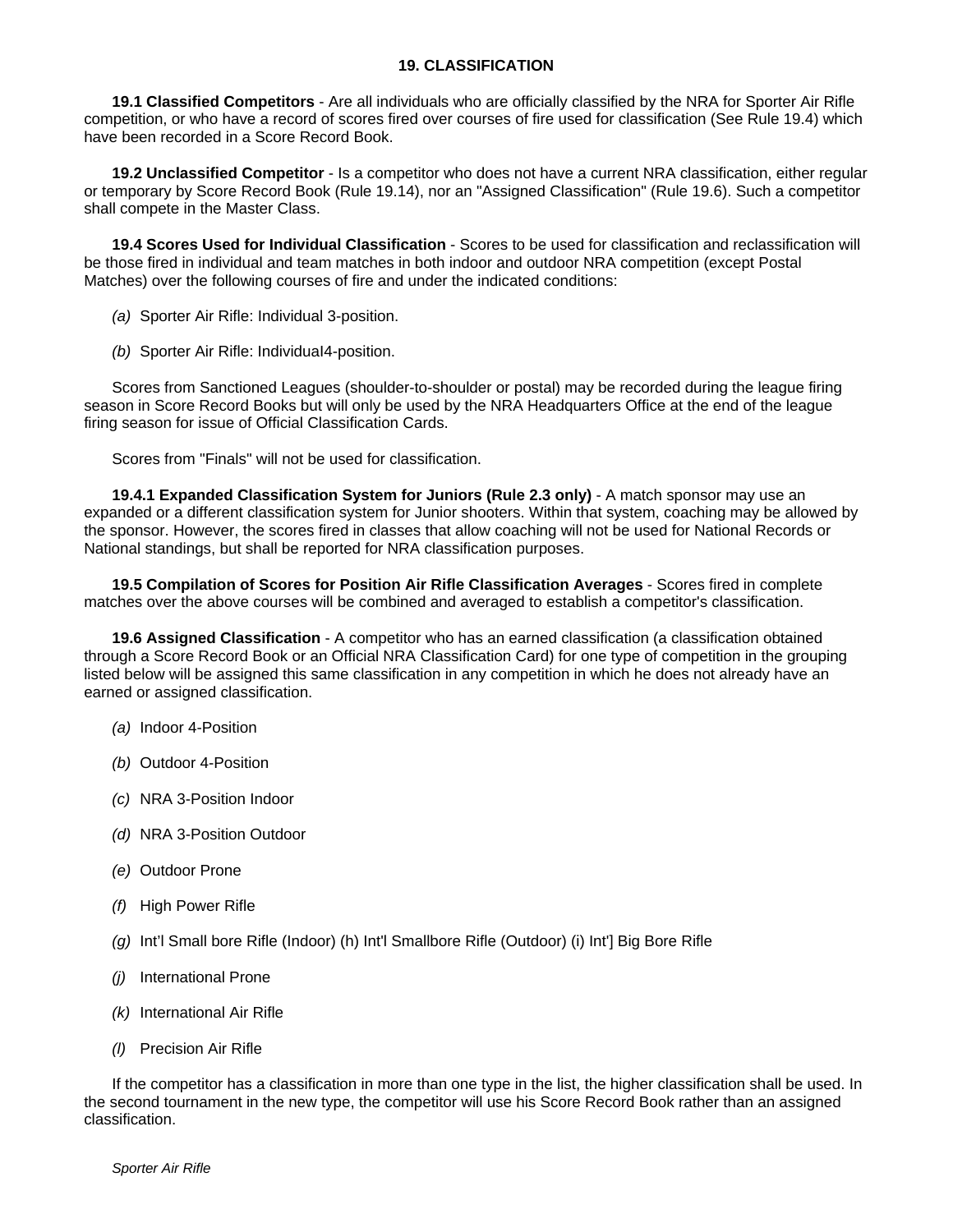**19.6.1 Score and Classification Falsification** - No competitor will falsify score, or classification, nor that of any other competitor, nor be an accessory thereto.

**19.7 Lack of Classification Evidence** - It is the competitor's responsibility to have his NRA Official Classification Card or Score Record Book with required scores for temporary classification (Rules 19.1 and 19.14) and to present classification evidence when required. Any competitor who cannot present such evidence will fire in the Master Class. A competitor's classification will not change during a tournament. A competitor will enter a tournament under the correct classification and fire the entire tournament in that class. Should it be discovered during a tournament that a competitor has entered in a class lower than is appropriate, the tournament records will be corrected to show the correct classification for the entire tournament.

**19.8 Competing In a Higher Class** - Any individual or team may elect, before firing, to compete in a higher classification than the one in which classified. Such individual or team must fire in such higher class throughout the tournament and not revert to earned classification for any event in that tournament.

**19.9 Obsolete Classifications and Scores** - All classifications and scores (including temporary, Rule 19.14) except Master, shall become obsolete if the competitor does not fire in NRA competition at least once during 3 successive calendar years. Master classifications and scores shall become obsolete if the competitor does not fire in NRA competition at least once during 5 successive calendar years.

**19.10 Appeals** - Any competitor having reason to believe they are improperly classified may file an appeal with the NRA stating all essential facts. Such appeal will be reviewed by the NRA Protest Committee.

**19.11 Protests** - Any person who believes that another competitor has been improperly classified may file a protest with the NRA stating all essential facts. Such protests will be reviewed by the NRA Protest Committee.

**19.12 Team Classification** - Teams are classified by computing the "team average" based on the classification of each firing member of the team. To compute this "team average" the key in Table No. I for the different classes will be used for both outdoor and indoor competition and the team total divided by the number of firing members of the team. Any fractional figure in the team average of one half or more will place the team in the next higher class. The "team average" will establish classification of a team as a unit but will not affect in any way the individual classification of team members.

# **TABLE NO. 1 - TEAM**

| Class | <b>Key</b> |
|-------|------------|
|       |            |
|       |            |
|       |            |
|       |            |

**19.13 Reporting Scores** - NRA indoor and outdoor competition (See Rule 1.6) sponsors will report to the NRA all individual and fired team match scores fired over the courses stated in Rule 19.4. Scores will be reported as aggregate totals for all matches completed by a competitor. Scores will be reported by each sponsor no more than 30 days after the completion of the match and by each NRA Sanctioned League at the completion of the league schedule. The SR-IA Score Reporting Card will be used to report all scores.

**19.14 Score Record Book (Temporary Classification)** - A Score Record Book will be obtained by each unclassified competitor from the Official Referee, Supervisor, or tournament Statistical Office at time the 37 competitor competes in his first tournament or from the Secretary of a Sanctioned League. He will record all scores fired by himself in all NRA competition (except Postal Matches) until such time as he receives his Official NRA Classification Card. The competitor will total all scores and divide that total by the number of 10shot strings represented. The average so obtained will determine the competitor's NRA Classification at that time (See Rule 19.15 for average score for each classification).

Individual and team scores fired by the competitor during at least one tournament (Rule I. I) or from the most recent league match (Rule 1.6) must be posted in the Score Record Book to establish a temporary classification. The Score Record Book will be presented by the holder at all NRA competition entered until the competitor's Official NRA Classification Card becomes effective.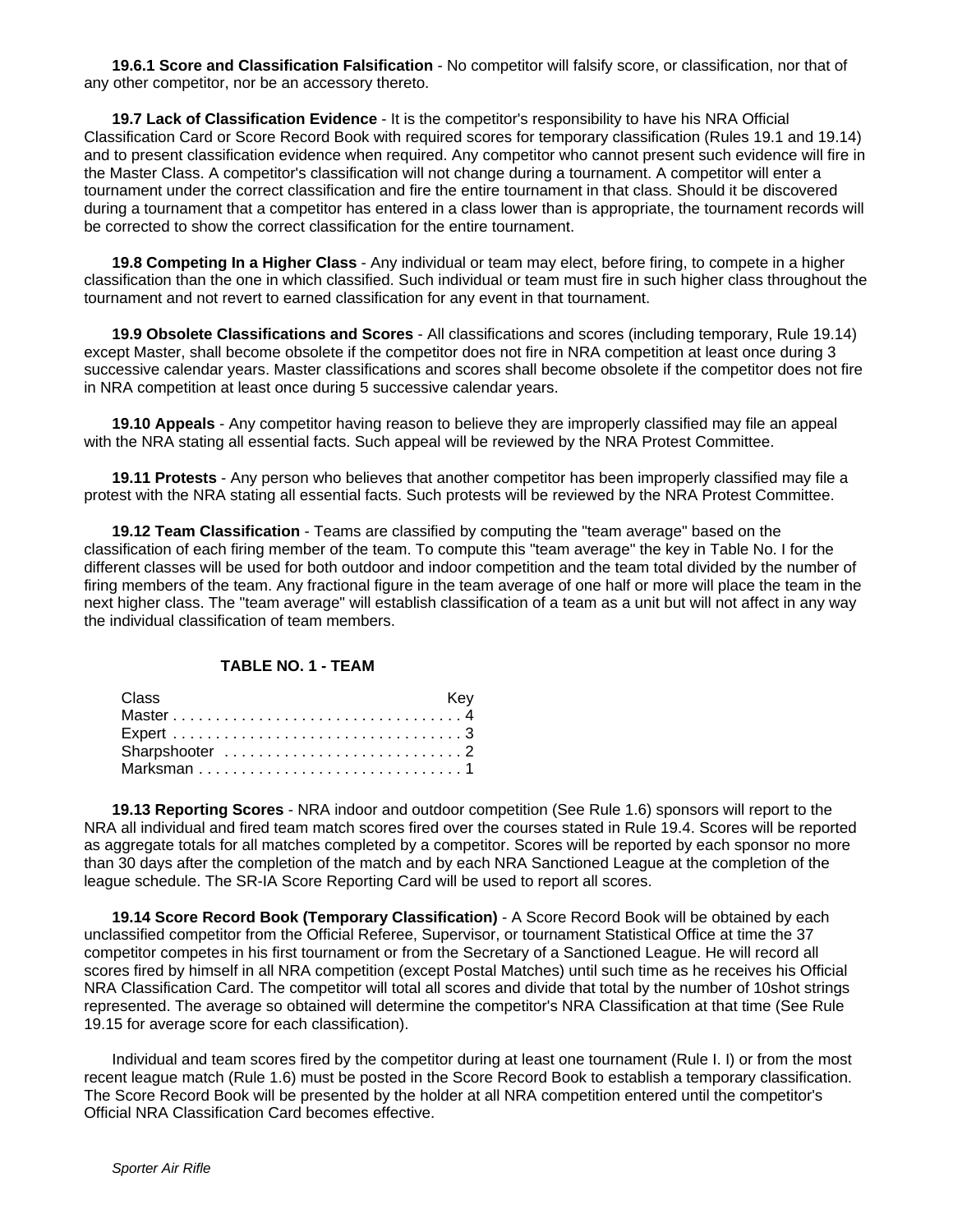NOTE: It is the competitor's responsibility to obtain the Score Record Book, enter scores and present it at each tournament until his Official NRA Classification Card becomes effective. When the NRA Classification Card becomes effective the Score Record Book becomes obsolete.

**19.15 Individual Class Averages** - Competitors will be classified as follows and NRA Classification Cards issued accordingly:

#### **SPORTER AIR RIFLE POSITION**

| Master $\ldots \ldots \ldots \ldots \ldots \ldots$ . 90.00 and above |  |
|----------------------------------------------------------------------|--|
|                                                                      |  |
| Sharpshooter  80.00 to 84.99                                         |  |
|                                                                      |  |

**19.16 Establishing Classification** - A competitor will be officially classified by the NRA when the total score for a minimum of 120 shots has been reported. However, classification averages will be computed only after the total score for a tournament or league has been posted and, therefore, the average may be based on a greater number of shots, but will not be based upon a lesser number. Total scores so reported to the NRA will be posted to the Classification Card for the competitor concerned. The scores for the stated minimum number of shots (or more if this minimum is reached during the scores of any tournament or league) have been posted so the average score per 10shot string will be computed. The competitor will be sent an Official NRA Classification Card based on the averages so computed and according to the table in Rule 19.15. This classification will become effective the date shown on the card issued by the NRA.

**19.17 Reclassification** - A competitor who has been classified by the NRA will be reclassified as follows:

- *(a)* A record of all completed (see Rule 19.9) NRA Competition (except individual Postal Matches) scores fired by a classified competitor will be maintained in the NRA Headquarters.
- *(b)* A competitor will be considered for reclassification upward when his scores for not less than 120 shots, fired subsequent to the tournament date at which he earned his current classification, have been recorded as prescribed, except that such consideration will not include tournament or league scores until after all scores for the tournament or league competition concerned have been recorded. If his average score so justifies, he will be reclassified upward accordingly.
- *(c)* A competitor who believes his classification is too high may file a request with the NRA that his classification be lowered. Such a competitor must remain in the class concerned until a minimum 360 shots, fired subsequent to the effective date of his current classification have been recorded. When the average of such shots places the competitor in a lower class, he will be reclassified accordingly. When a competitor has been so classified downward, and by scores fired in NRA competition (except NRA Postal Matches) has again earned his former classification, such classification shall become final and the competitor shall retain the earned classification until reclassified into a higher class as outlined in paragraph (b).
- *(d)* A reclassified competitor shall be sent a new classification card which will become effective on date shown on card issued by NRA.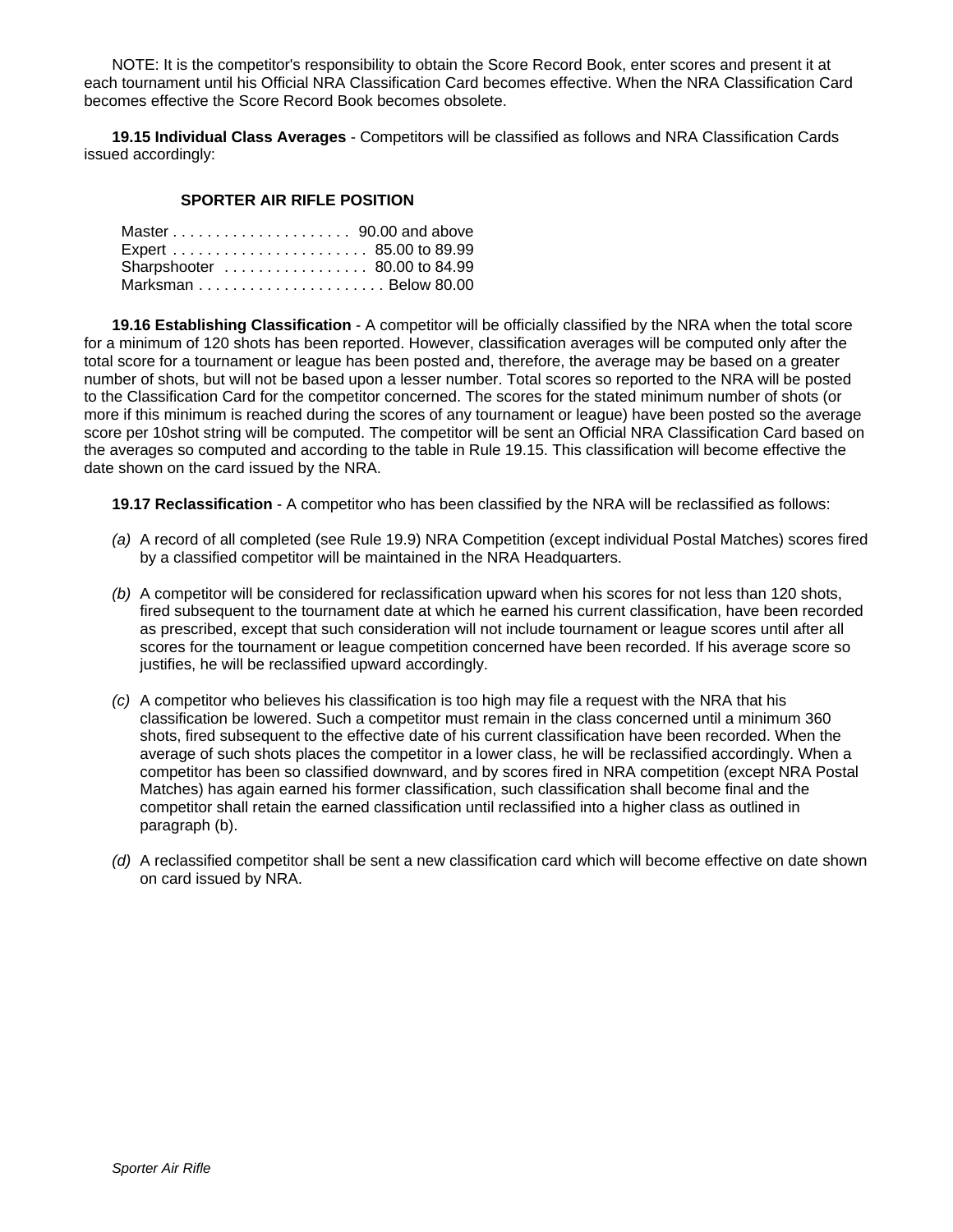### **20. NRA OFFICIAL REFEREE**

<span id="page-40-0"></span>**20.1 Eligibility** - Any member of the National Rifle Association 21 years of age or older who fulfills the requirements currently in effect maybe certified as an Official Referee.

#### **20.2 Certification** -

- *(a)* To be certified as an Official Referee, applicants must undertake such oral, written or practical examination as the Association may require. The Board of Directors of the Association will be the final judge as to applicant's fitness for certification. Certification may be refused without stating cause.
- *(b)* Certificates will remain in force for such periods as maybe indicated on the face thereof. Certificates may be surrendered by the holder or canceled by the Association at any time without stating cause.
- *(c)* Re-examination maybe required at anytime to determine the Official Referee's current ability to meet the requirements.
- *(d)* Official Referees may be authorized to serve with certain limitations specified in their authorization. Such limitations may be:

For a limited time only, or

For a special tournament or tournaments, or

Within specified territorial boundaries, or

For specified types of competition or classes of tournaments.

*(e)* Insignia remains the property of the Association and must be returned at the termination of the Official Referee's certification.

#### **20.3 Duties-General**

- *(a)* It is the duty of the Official Referee at all times to keep informed of NRA Bylaws, current competitive rules, and match administrative procedures. He must be equipped to act as guide and counselor to every official at a tournament both on the range and in the Statistical Office, but will not give direction except through the Match Director.
- *(b)* He must be familiar with the various NRA qualification courses and with National Classification Rules.
- *(c)* He must know the requirements for individual membership in the Association and the general requirements for club affiliation.
- *(d)* It is his duty to report to National Headquarters any suggestions, criticisms, incidents or trends which, in his opinion, should be considered by the Association in order to promote the best interests of shooting.
- *(e)* He must at all times and under all circumstances remember that his value as an Official Referee is in direct ratio to his reputation for integrity, impartiality, broad knowledge of the game, courtesy, courage and sobriety. The use of alcoholic beverages while on duty cannot be condoned and their excessive use at any time will be sufficient cause for cancellation of the Official Referee's certificate.
- *(f)* When authorized by the National Board for the Promotion of Rifle Practice, he will act as the Official Referee in matches of the CMP.

#### **20.4 Duties-Before Tournament**

Having accepted an assignment to serve, it is the duty of the Official Referee

*(a)* Familiarize himself with the program.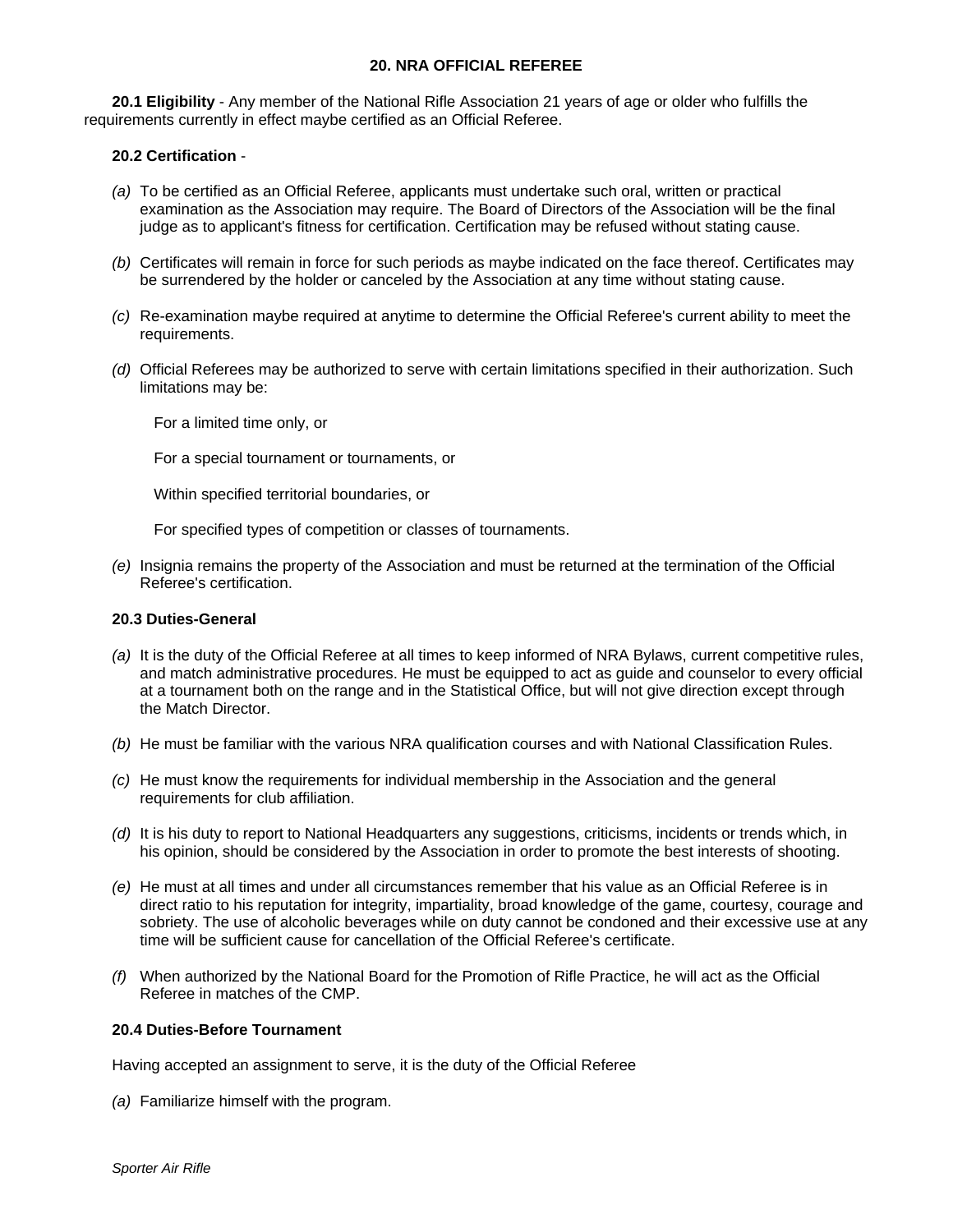*(b)* Check, by mail or in person, with the Match Director of the tournament to insure that range and statistical facilities are adequate and in good order and that ample range and statistical personnel have been employed or definitely arranged for.

# **20.5 Duties-During Tournament**

- *(a)* Check the functioning of the Statistical Office when first opened to help establish proper registration and squadding procedure. Make sure the Statistical Office has arranged to check all competitors' current NRA membership and proper classification before issuing competitor's first squadding ticket.
- *(b)* Check target equipment and range personnel in company with the Match Director to insure that range will function properly.
- *(c)* Check with Match Director and arrange to have Official Bulletins posted immediately covering any changes or corrections which have been authorized.
- *(d)* Personally observe scoring and bulletin methods used when targets for the first relay are being scored and call attention to any errors before an erroneous method becomes established.
- *(e)* Remain constantly alert for infractions of safety or competition rules by moving over the range behind the firing line from flank to flank; observing activities of target runners, Range Officers, scorers, statistical clerks, and spectators; watching competitors handling their guns, etc.
- *(f)* Report immediately to the Match Director any errors in administration or infractions of rules by competitors or personnel, requesting that he have them corrected at once. If the matter is one requiring instant action, the Official Referee should direct whatever action is required and report his action and reason therefore to the Match Director as soon as that officer can be reached.
- *(g)* In tournaments where situations occur that are not specifically covered by an existing rule or rules, the Referee shall exercise good judgment in ruling for the best interest of the shooting sports and competitors.
- *(h)* Personally check with Statistical Officer at the conclusion of tournament to make sure that all bulletins have been properly completed and awards issued in accordance with the tournament program.
- *(i)* Forward to NRA Headquarters whatever reports may be currently required of him, including National Record Reporting forms, copies of protests, decisions, appeals and all written statements bearing on the case.
- *(j)* When triggers are weighed, shall weigh or supervise the weighing of triggers.

**20.6 Handling of Challenges and Protests -** Challenges and protests will be handled in the manner provided for in these Rules.

**20.7 Assignment to Tournaments -** Official Referees are assigned to tournaments by NRA Headquarters.

**20.8 Official Referee as Competitor** - No Official Referee may compete in any match fired in conjunction with any tournament where he is officiating.

# **20.9 Status of the NRA Official Referee -**

- *(a)* The Official Referee will not give directions to the tournament operating personnel except through the Match Director. In all emergency cases involving the safety of personnel or property, the Official Referee will act immediately and forcefully, taking full responsibility and reporting his action thereafter to the Match Director and to the National Rifle Association when making his tournament report. In the event of a disagreement between match officials, the Official Referee shall prevail at the match with recourse only to the Protest Committee.
- *(b)* The Official Referee is a representative of the National Rifle Association present at a tournament to interpret the rules and regulations for the benefit of both the tournament officials and the competitors. It is his duty to see that all such rules and regulations are properly and efficiently enforced. He is not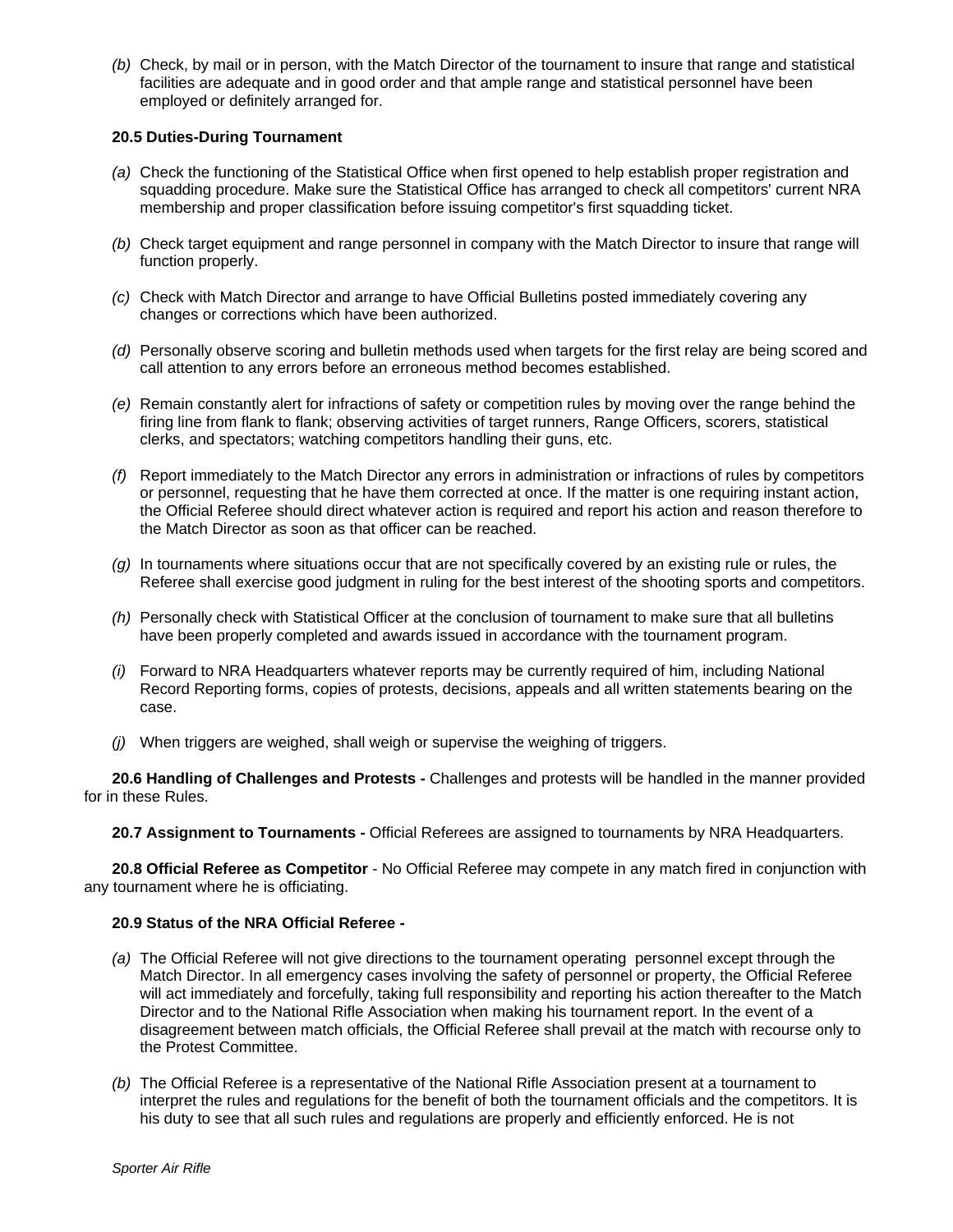responsible for the actual administration and conduct of the tournament except to enforce the rules and regulations. It is his duty to make such suggestions and recommendations as are necessary to enable the tournament staff to operate in the most satisfactory manner.